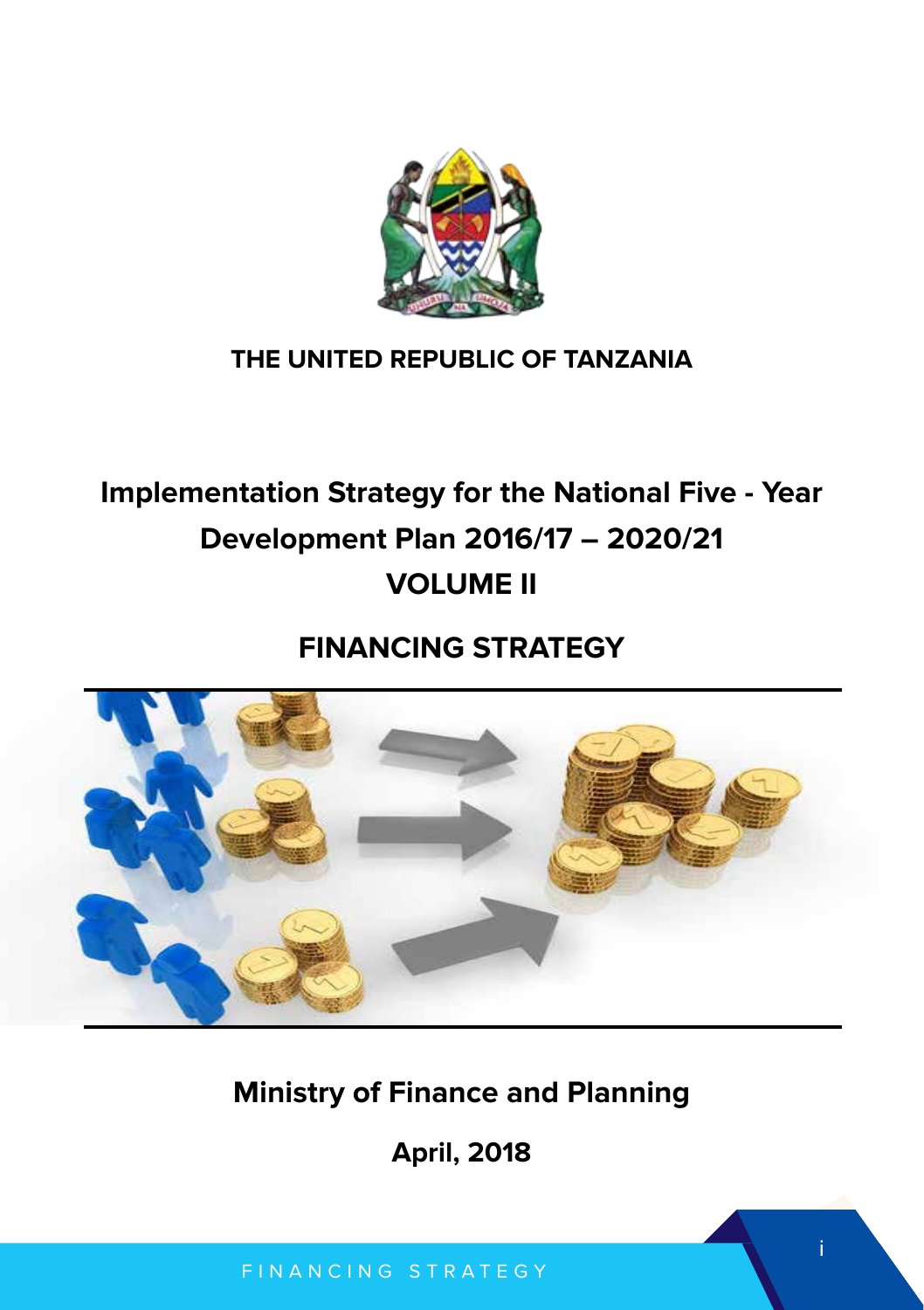# **TABLE OF CONTENTS**

|        | 1.2. New Developments in Development Financing  10     |  |
|--------|--------------------------------------------------------|--|
|        |                                                        |  |
| 1.3.1. |                                                        |  |
| 1.3.2. |                                                        |  |
|        |                                                        |  |
|        |                                                        |  |
|        |                                                        |  |
|        | RECORD OF FINANCING DEVELOPMENT PLANS IN TANZANIA. 13  |  |
|        |                                                        |  |
|        |                                                        |  |
|        | 2.2 Challenges to mobilizing Financing for FYDP II  13 |  |
|        |                                                        |  |
|        |                                                        |  |
|        |                                                        |  |
|        |                                                        |  |
|        | <b>PROPOSED MEASURES TO ENHANCE FINANCIAL</b>          |  |
|        | MOBILISATION AND UTILIZATION; RISKS AND MITIGATION  18 |  |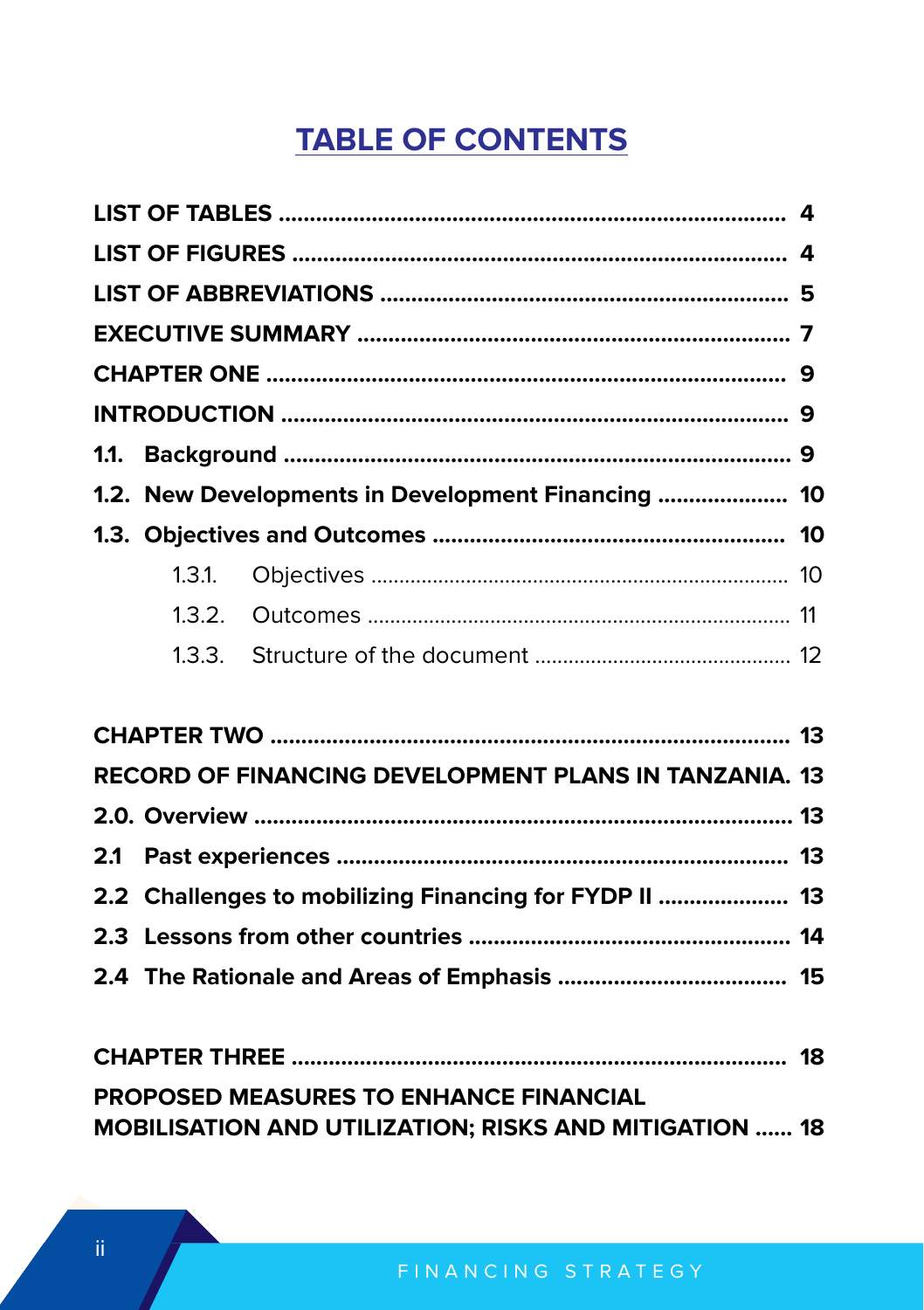| 3.1              |       | Traditional Sources of Financing FYDP II  18                |  |
|------------------|-------|-------------------------------------------------------------|--|
|                  | 3.1.1 |                                                             |  |
|                  | 3.1.2 |                                                             |  |
|                  | 3.1.3 |                                                             |  |
|                  | 3.1.4 |                                                             |  |
|                  |       | 3.2 Innovative Sources of Financing the Plan  21            |  |
|                  | 3.2.1 |                                                             |  |
|                  | 3.2.2 | Local Government Bonds/Municipal Bonds 22                   |  |
|                  | 3.2.3 |                                                             |  |
|                  | 3.2.4 |                                                             |  |
|                  | 3.2.5 |                                                             |  |
|                  | 3.2.6 |                                                             |  |
|                  | 3.2.7 | Development Finance Institutions (DFIs)  26                 |  |
| 3.3 <sub>1</sub> |       |                                                             |  |
|                  |       | 3.4 Other Sources to be explored and Initiatives to Support |  |
|                  |       |                                                             |  |
|                  | 3.4.1 |                                                             |  |
|                  | 3.4.2 |                                                             |  |
|                  | 3.4.3 |                                                             |  |
|                  | 3.4.4 |                                                             |  |
|                  | 3.4.5 | Strengthening National Development Corporation 30           |  |
|                  |       |                                                             |  |

iii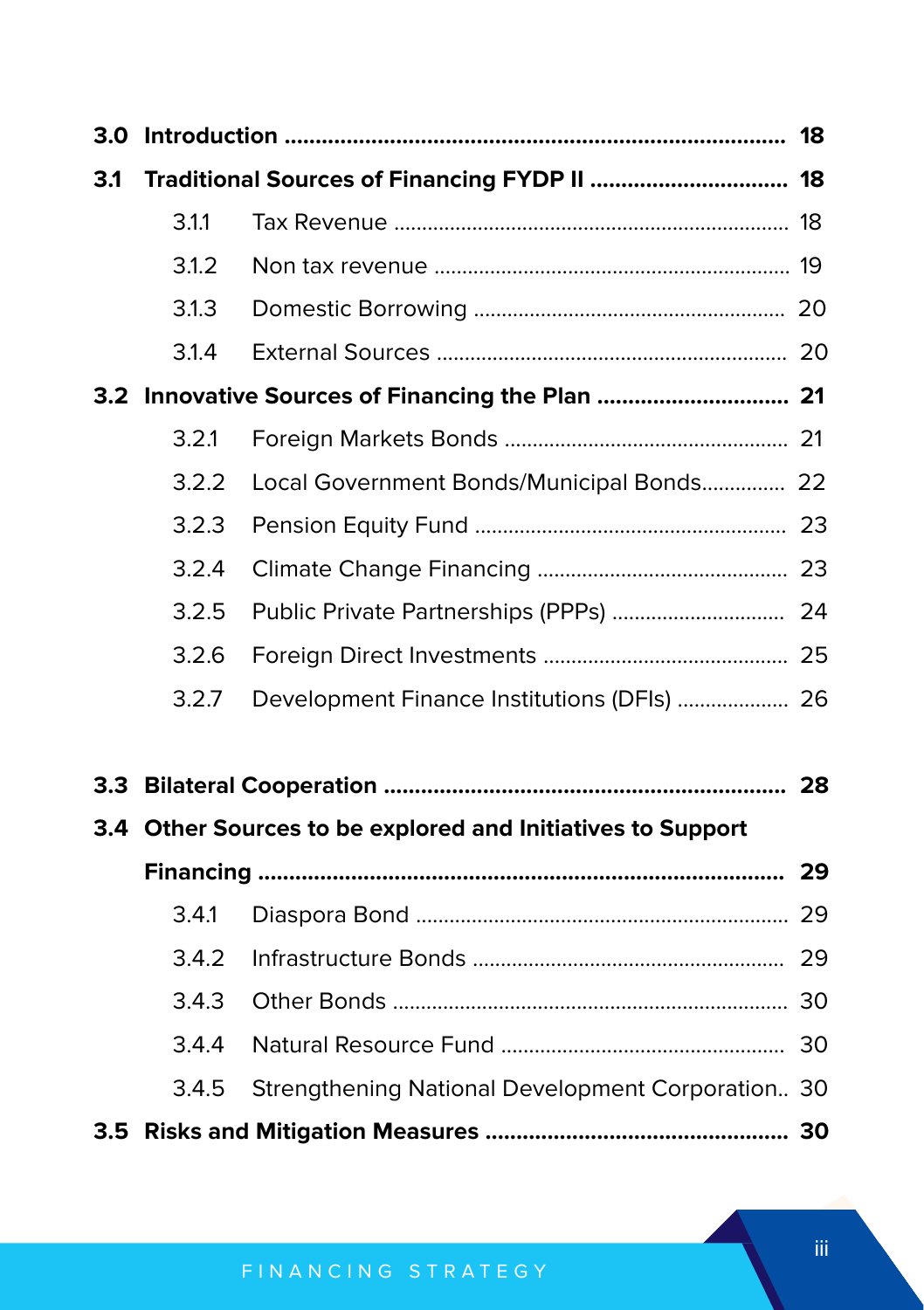|--|--|

## **LIST OF TABLES**

| Table 3.1: Tax Revenue Projections (2016/17 - 2020/21)  18       |    |
|------------------------------------------------------------------|----|
| Table 3.2: Non - Tax Revenue Projections (2016/17 - 2020/21)  19 |    |
| Table 3.3: Domestic Borrowing (2016//17 - 2020/21)  20           |    |
|                                                                  |    |
|                                                                  |    |
| Table 3.6: Summary of the Sources of Financing FYDP II           | 29 |

# **LIST OF FIGURES**

| Figure 1.1: Comparison of Trends in Selected Domestic and         |  |
|-------------------------------------------------------------------|--|
| International Public and Private Financial Flows in               |  |
|                                                                   |  |
| Figure 3.1: Supporting Pre-Feasibility and Feasibility Studies 24 |  |
| Figure 3.2: Architectural Design for TIB Financing Mechanism 27   |  |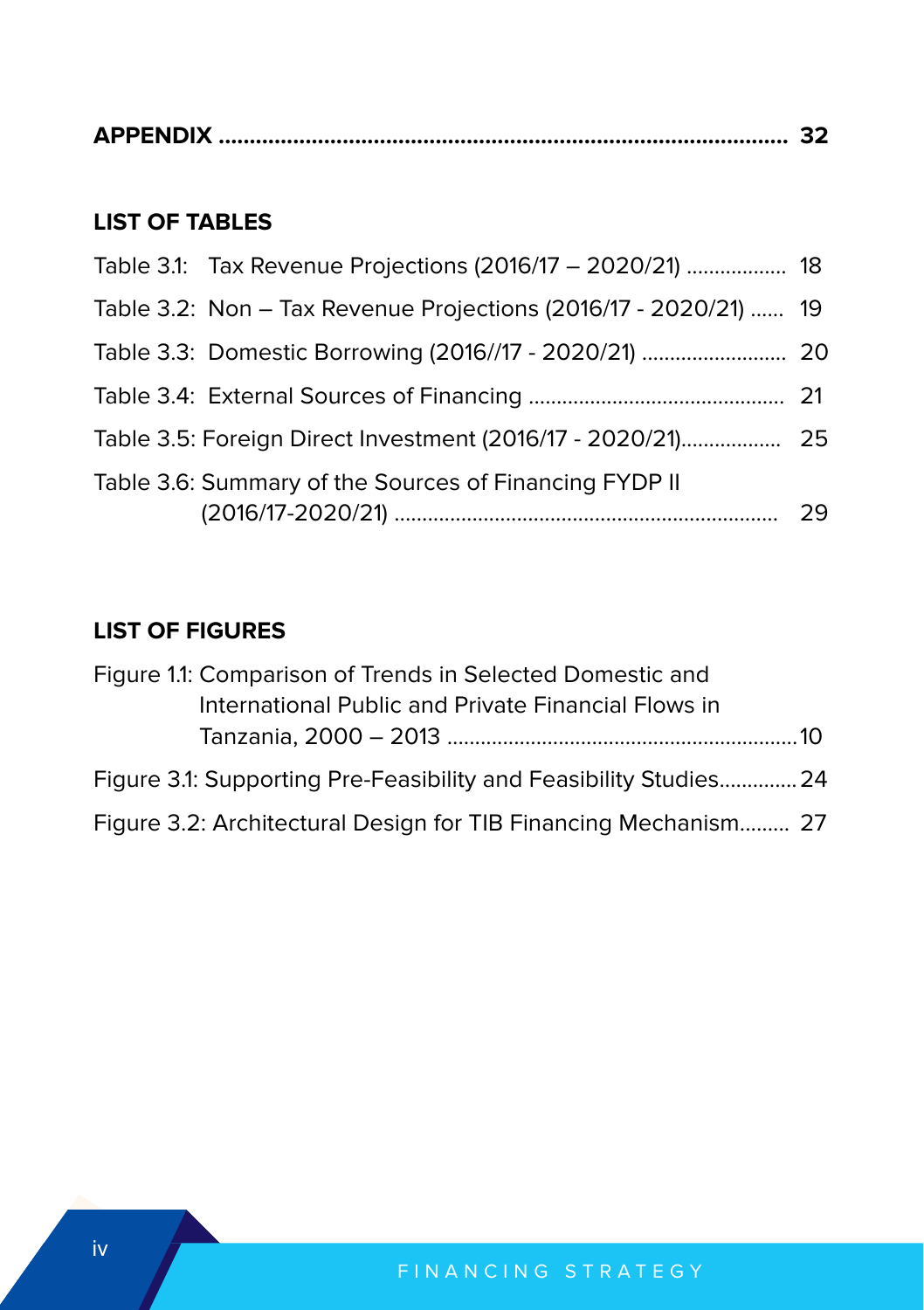# **LIST OF ABBREVIATIONS**

| AF            | <b>Adaptation Fund</b>                                      |
|---------------|-------------------------------------------------------------|
| <b>AfDB</b>   | African Development Bank                                    |
| <b>BADEA</b>  | Banque Arabe pour le Développement Economique en<br>Afrique |
| <b>BIT</b>    | <b>Bilateral Investment Treaty</b>                          |
| <b>BNDES</b>  | <b>Brazilian Development Bank</b>                           |
| <b>BRICS</b>  | Brazil, Russia, India, China and South Africa               |
| <b>CM</b>     | <b>Commission of Minerals</b>                               |
| <b>DBSA</b>   | Development Bank of South Africa                            |
| DFI           | <b>Development Financial Institutions</b>                   |
| <b>EADB</b>   | East African Development Bank                               |
| <b>EFDs</b>   | <b>Electronic Fiscal Devices</b>                            |
| EPZA          | <b>Export Processing Zone Authority</b>                     |
| <b>FYDP</b>   | Five Year Development Plan                                  |
| <b>FDI</b>    | Foreign Direct Investment                                   |
| <b>FOCAC</b>  | Forum for China and Africa Cooperation                      |
| FS            | <b>Financing Strategy</b>                                   |
| <b>GEF</b>    | <b>Global Environment Facility</b>                          |
| <b>GFCF</b>   | <b>Gross Fixed Capital Formation</b>                        |
| <b>GNI</b>    | <b>Gross National Income</b>                                |
| <b>GHG</b>    | <b>Green House Gases</b>                                    |
| <b>KOAFEC</b> | Korea - Africa Cooperation Forum                            |
| <b>LDCF</b>   | Least Developed Countries Fund                              |
| LGAs          | <b>Local Government Authorities</b>                         |
| <b>MDAs</b>   | Ministries, Department and Agencies                         |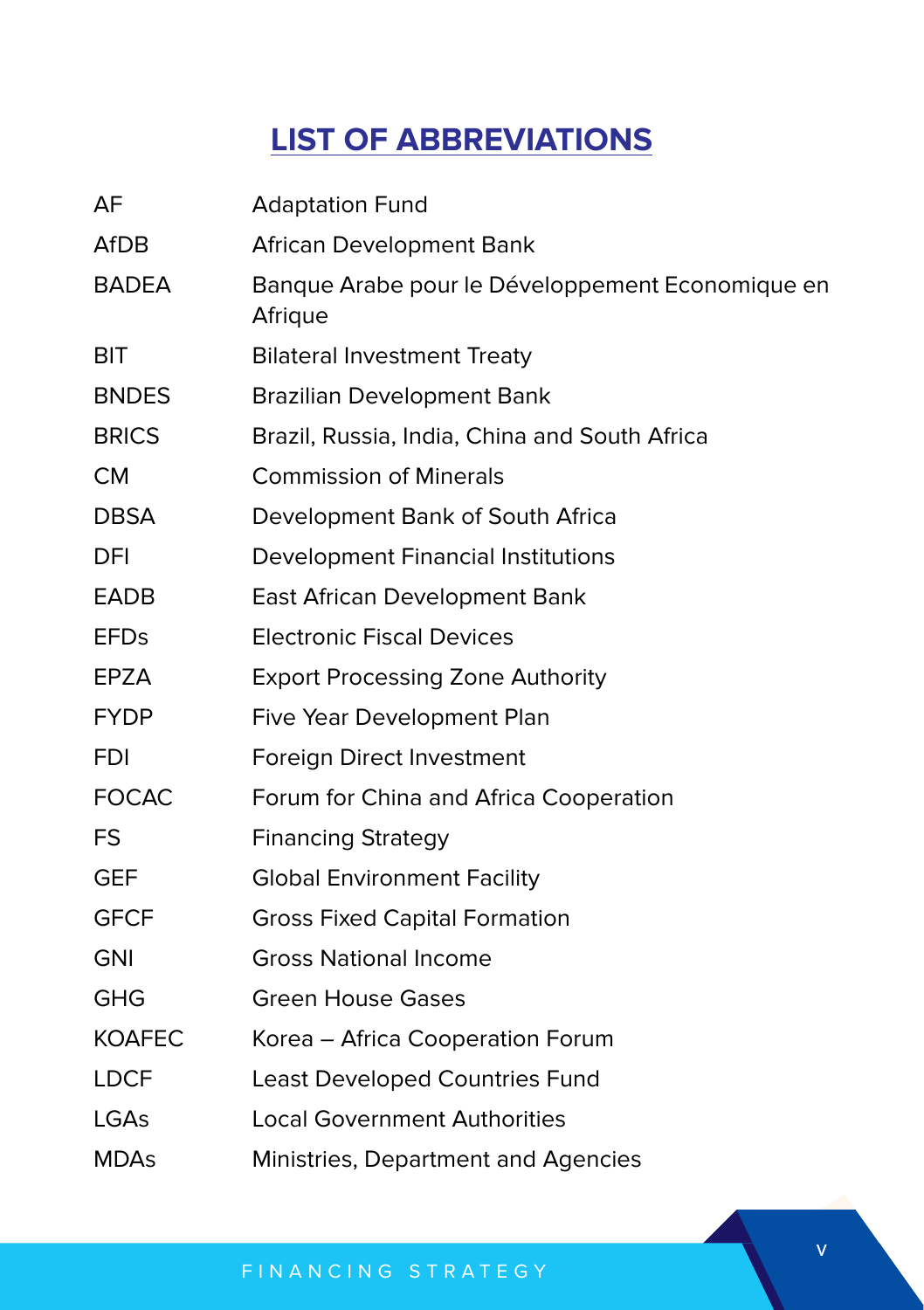| <b>MOU</b>   | Memorandum of Understanding                               |
|--------------|-----------------------------------------------------------|
| <b>NDC</b>   | <b>National Development Corporation</b>                   |
| <b>NHC</b>   | <b>National Housing Corporation</b>                       |
| <b>NRF</b>   | <b>Natural Resource Fund</b>                              |
| <b>NSAs</b>  | Non State Actors                                          |
| <b>ODA</b>   | <b>Official Development Assistant</b>                     |
| <b>PPP</b>   | <b>Public Private Partnership</b>                         |
| <b>REA</b>   | Rural Energy Agency                                       |
| <b>SCCF</b>  | Special Climate Change Fund                               |
| <b>SGR</b>   | <b>Standard Gauge Railway</b>                             |
| <b>SSRA</b>  | Social Security Regulatory Authority                      |
| <b>TAF</b>   | <b>Technical Assistant Fund</b>                           |
| <b>TAWA</b>  | Tanzania Wildlife Management Authority                    |
| <b>TEITI</b> | Tanzania Extractive Industries Transparency International |
| <b>TFS</b>   | <b>Tanzania Forestry Services</b>                         |
| <b>TICAD</b> | Tokyo International Conference on African Development     |
| <b>TMAA</b>  | <b>Tanzania Minerals Auditing Agency</b>                  |
| <b>TIN</b>   | <b>Tax Payer Identification Number</b>                    |
| <b>TRA</b>   | Tanzania Revenue Authority                                |
| TR           | <b>Treasury Registrar</b>                                 |
| <b>UNFCC</b> | United Nations Framework Conversion on Climate Change     |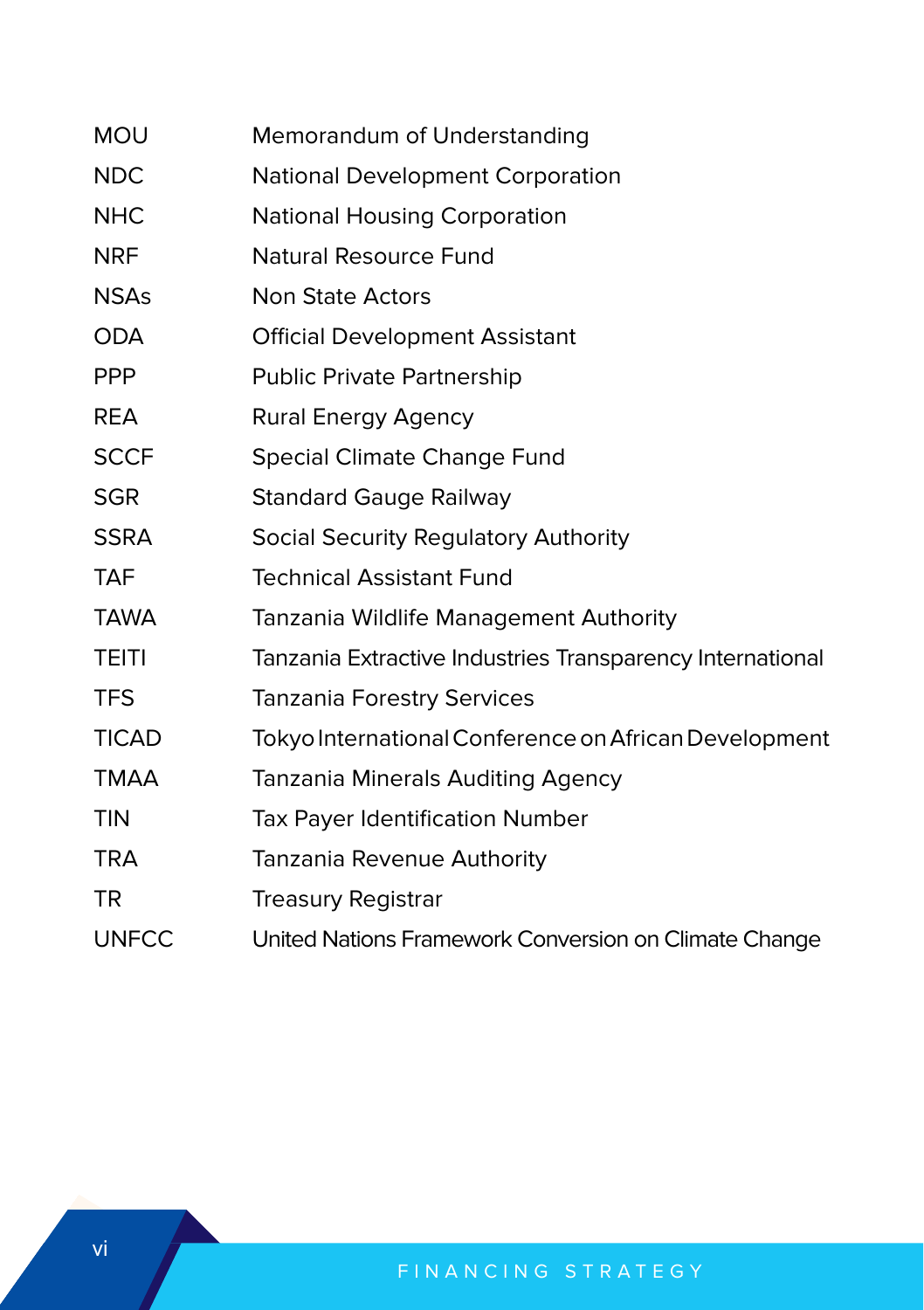# **EXECUTIVE SUMMARY**

Implementation of the National Five Year Development Plan (2016/17 – 2020/21) is estimated to cost Tanzanian Shillings 107 trillion, equivalent to an average of Tanzanian Shillings 21.4 trillion per annum over the five year period. The public sector is expected to contribute a total of Tanzanian Shillings 59 trillion while the private sector is expected to invest Tanzanian Shillings 48 trillion. Successful implementation of the Plan (FYDP II) will depend on the extent to which mobilization of financial resources has succeeds.

The Financing Strategy aims at ensuring that strategic financial planning is in place to match the financial requirements for the implementation of the Plan. In light of the challenges, experiences and lessons learnt from implementation of previous Plans and industrialization initiatives, the Government has resolved to prepare and implement a comprehensive financing strategy to improve and strengthen implementation of the Plan.

In preparing the Strategy, lessons from past implementation efforts have been taken into account in order to reduce the risks of underperformance. While securing maximum revenues from the traditional sources remains justifiable, the Strategy emphasizes on increased resources mobilization from non-traditional and innovative sources of financing. The improvement in available resources for development will create space for new development projects to be implemented and speed-up completion of projects which could have taken long-time due to unavailability of resources. The traditional sources of financing considered in this Strategy include tax revenues, non-tax revenues, domestic borrowing, and external sources of financing. With the traditional sources of financing, emphasis is to introduce or strengthen measures which will improve the mobilization and participation of private sector.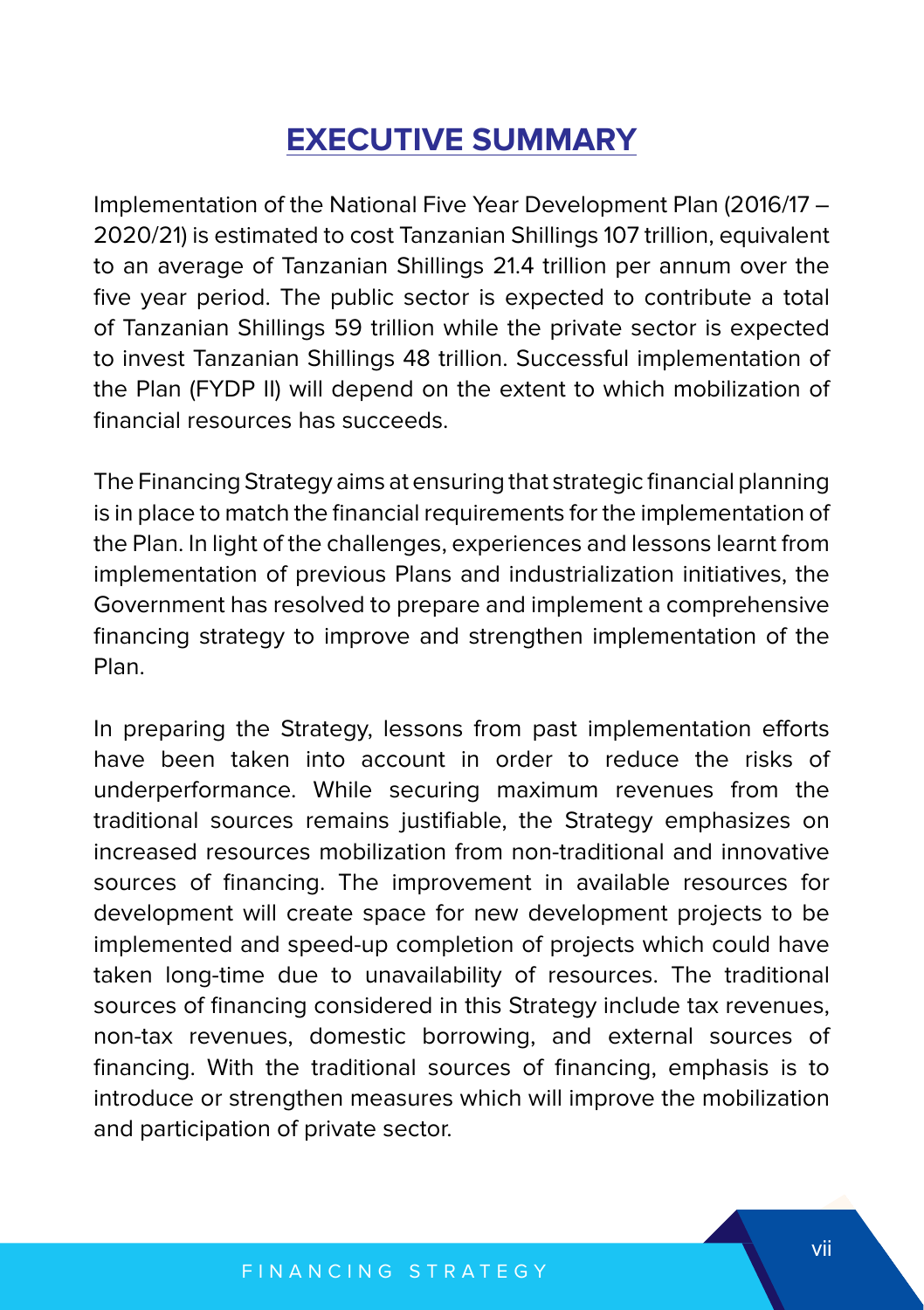The non-traditional sources of financing emphasized include, Local Government Bonds/Municipal Bonds, Pension Equity Fund, Foreign Market Bond, National Climate Fund, Public Private Partnerships (PPP), Foreign Direct Investment, and enhanced use of Development Financial Institutions. Although these sources of financing development are not adequately used in Tanzania, experiences of most semi-industrialised and industrialised countries confirm use of diverse financing sources. This experience offers opportunity for Tanzania to start utilising diverse development financing sources in order to foster implementation of FYDP II.

The Strategy has also highlighted other potential sources of financing the Plan which need to be explored in future.

In order to ensure that the proposed modalities are pragmatic and targets/goals are achievable, a number of stakeholders from the Government Ministries and Institutions, Agencies, and the Private sector were involved through various workshops, meetings and working sessions in shaping the Strategy.

A total of Shillings 135.9 trillion is expected to be mobilized. Out of the total amount, Shillings 82.4 trillion is expected to be mobilised from traditional sources and shillings 53.3 trillion from non-traditional sources. This amount is over and above the estimated amount to implement FYDP II by Tshs. 28.9 trillion.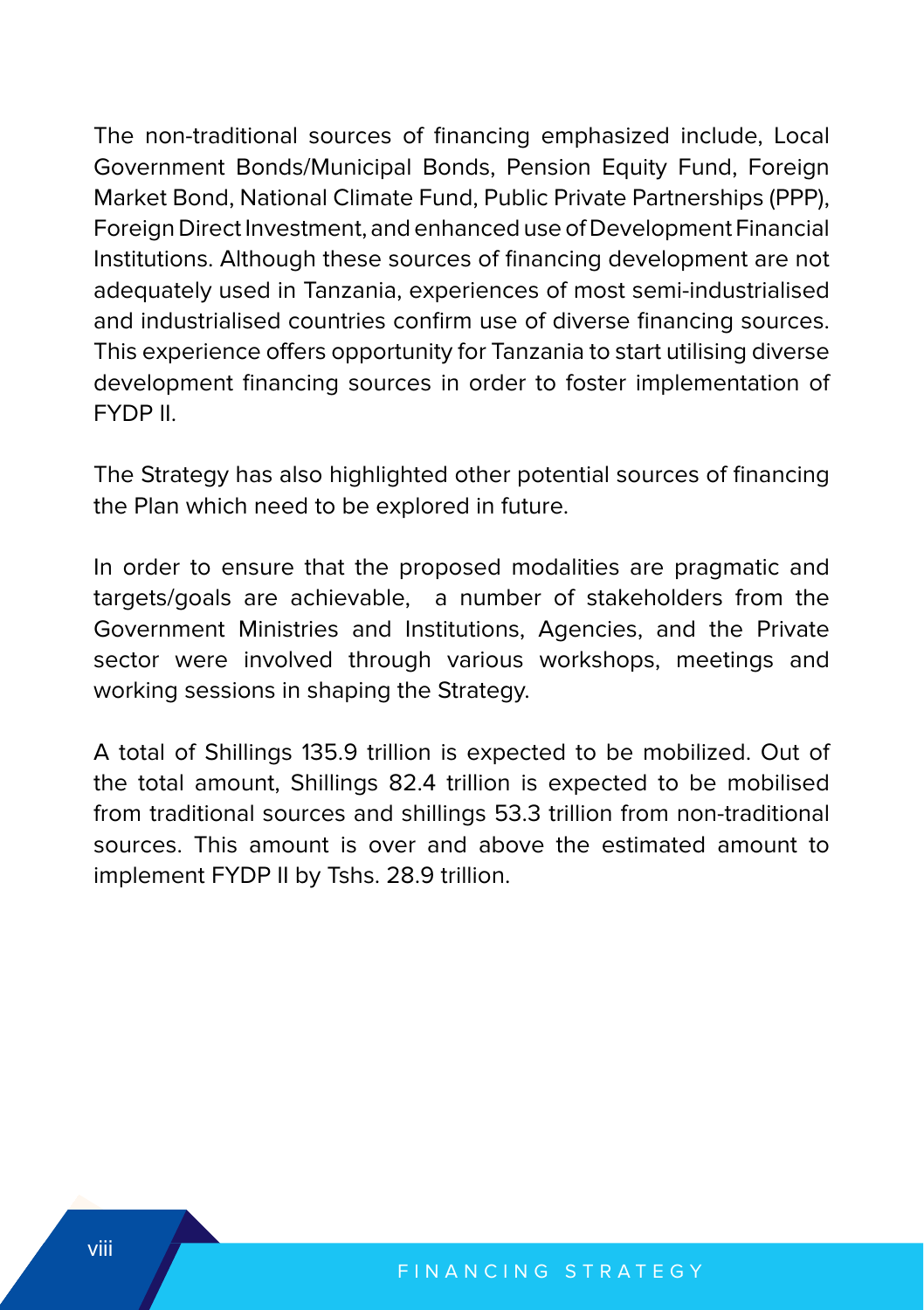# **1 CHAPTER ONE**

# **INTRODUCTION**

#### **1.1. Background**

The experience of financing implementation of the previous Development Plans which relied mostly on traditional sources (government revenues, grants and donations, and concessional borrowing) and conventional approach to private sector investment promotion indicate that, resources mobilised have always fallen short of projections and therefore contributing to underperformance of the Plans. In order to meet the financial requirements for effective implementation of FYDP II, this Strategy identifies innovative/nontraditional sources of mobilization beyond the traditional sources. The purpose is to ensure that maximum resources are secured from all stakeholders including the central Government, local governments, national and international donors, the private sector, civil society organizations and, communities; for effective implementation of the Plan. In addition, the Strategy identifies potential sources of financing that can be explored in future to finance the Plan.

In recent years changes and shifts in the development finance landscape have created new opportunities and options for developing countries to access external finance for their development priorities. They have also created new challenges and risks for managing development finance flows. Analyses of trends for Tanzania from 2000 to 2013 revealed that there has been a declining influence of international sources of finance relative to domestic sources. Aid flows as a proportion of Gross National Income (GNI) have declined, while Foreign Direct Investment (FDI) flows have more or less remained stable. Both tax revenues and Gross Fixed Capital Formation (GFCF) by private sector have however, increased sharply over the period. This demonstrates that private sector has significant role to play in financing development. Dependency on aid as a source of development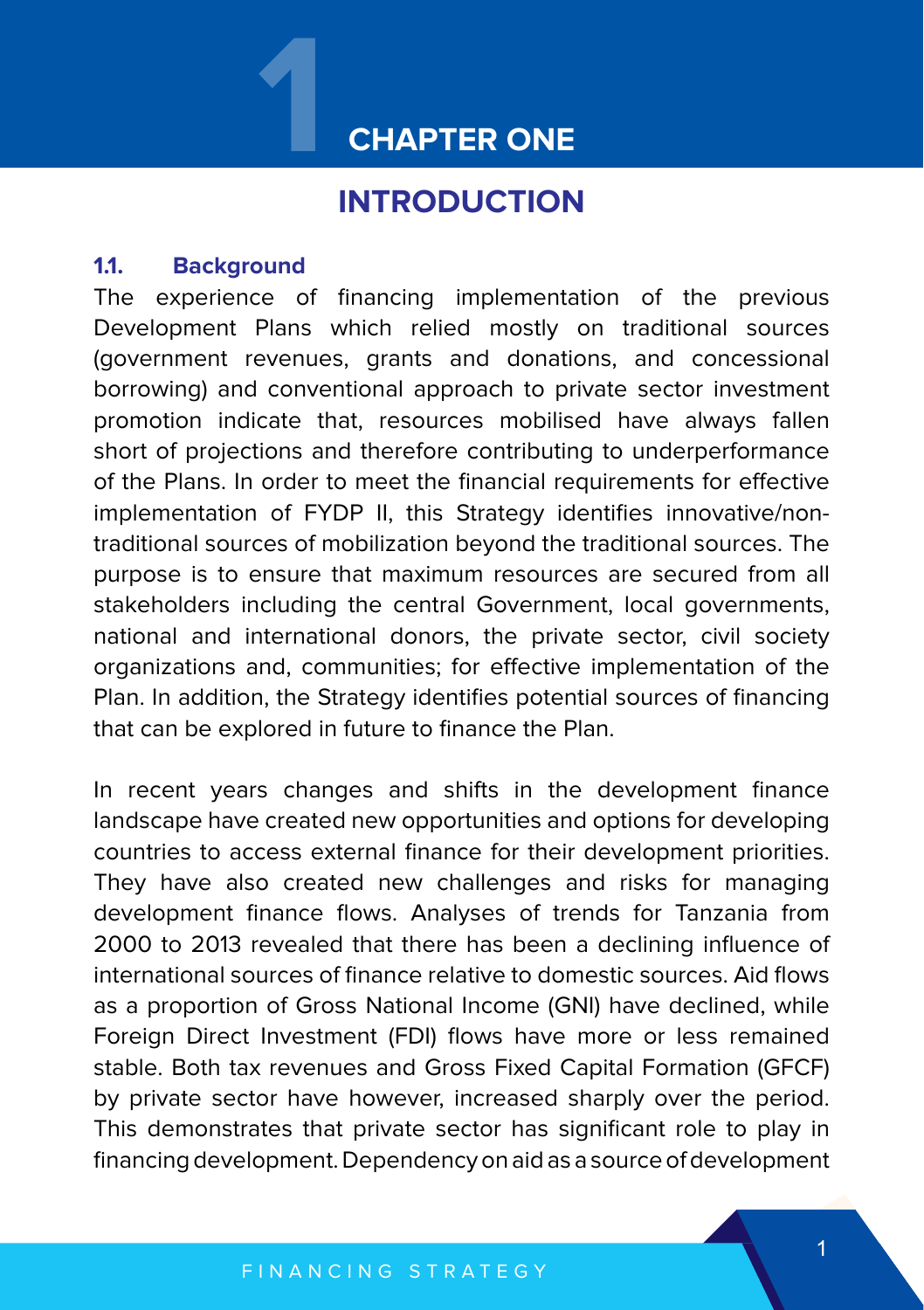financing can be reduced and more efforts directed towards mobilising domestic sources hand in hand with strategies to increase the capacity of tapping into investment resources from the private sector.

The measures proposed in this strategy are aimed at enabling Tanzania to become less dependent on debt-creating sources of finance and ODA, a source which is already in the declining trend. This Financing Strategy, instead, focuses on non-traditional sources which will widen the scope of financing development projects. **Figure 1.1** indicates trends in selected Domestic and International Public and Private Financial Flows in Tanzania, 2000 – 2013.

# **Figure 1.1: Comparison of Trends in Selected Domestic and International Public and Private Financial Flows in Tanzania, 2000 – 2013**



#### **1.2. New Developments in Development Financing**

There have been some notable developments towards innovative development financing mechanisms in the country in recent years. A notable step is development of an operational manual for public investment management to guide preparation of bankable projects in order to ease access to financing.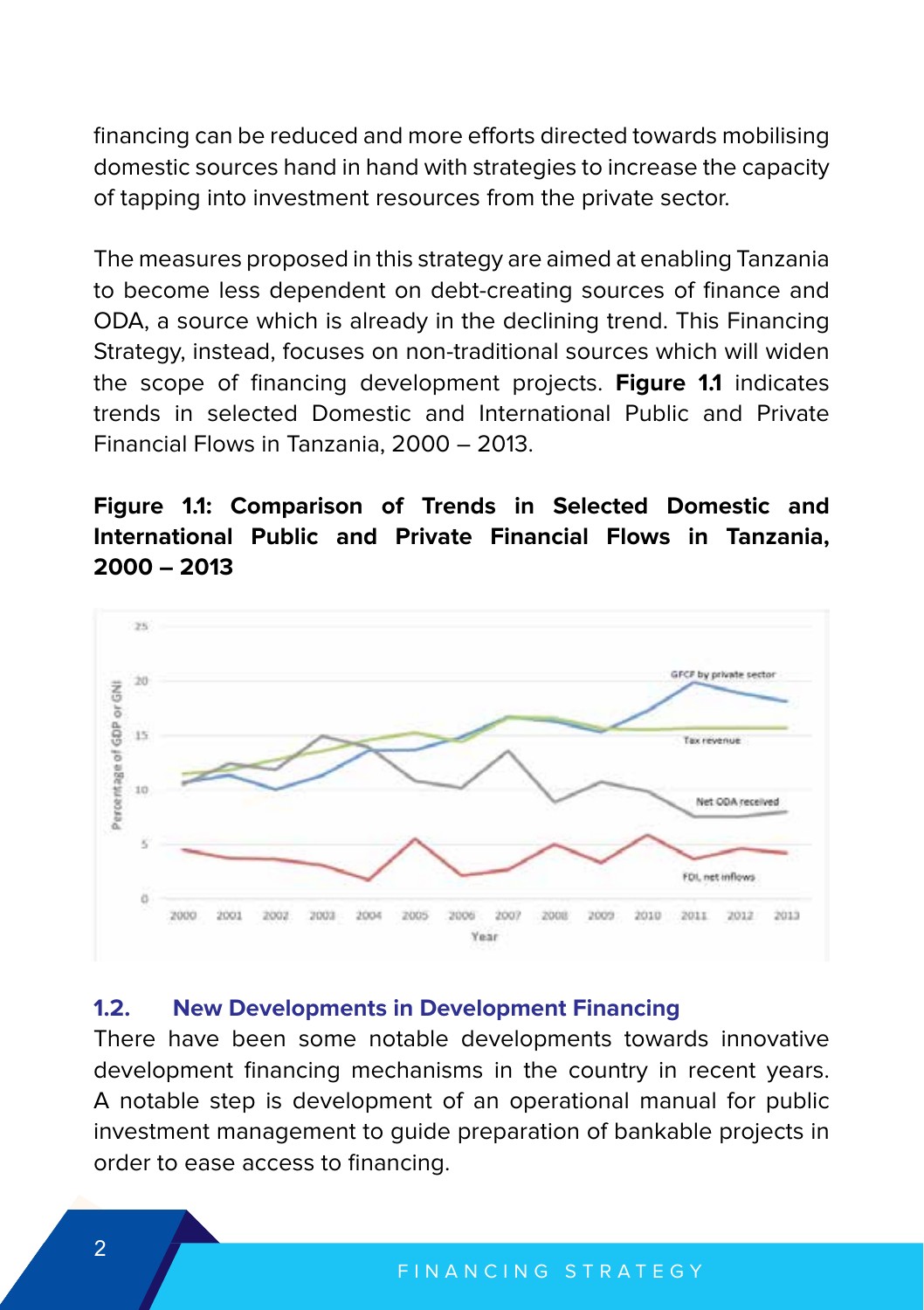The manual has been developed in response to the fact that many public projects are only concepts lacking rigorous technical and financial analysis. In tandem, with regard to development finance, measures that have been taken include strengthening capital base of the two public development financing institutions, namely Tanzania Investment Bank (TIB) and Tanzania Agricultural Development Bank (TADB). TIB has creating a Technical Assistant Fund (TAF) to facilitate project preparation, which focuses on funding project preparation, including technical designs (architectural, mechanical), financial analysis and development of business plan. A number of projects have utilized this facilitation

This Strategy places special emphasis on project preparation by indicating the mechanism and institution that will be involved. Measures proposed include capacity building for TIB, establishment of a Project Preparation Fund, strengthening PPP Fund and PPP division, developing a pipeline of project data base, establishing Infrastructure Fund and strengthening the National Development Corporation (NDC).

## **1.3. Objectives and Outcomes**

## 1.3.1. **Objectives**

The overall objective of the Financing Strategy is to address the chronic bottleneck in the implementation of Development Plans due to inadequate funding by putting in place a robust mechanism to ensure effective mobilization of resources for implementation of FYDP II targets. The Strategy addresses the following specific objectives, to:

- i. Strengthen domestic revenue mobilization and thereby expanding the fiscal space for increased development financing;
- ii. Develop innovative ways on mobilisation and utilisation of available financial resources;
- iii. Ensure smooth flow of financial resources to allow projects implementation according to action plans and timeline deliverables; and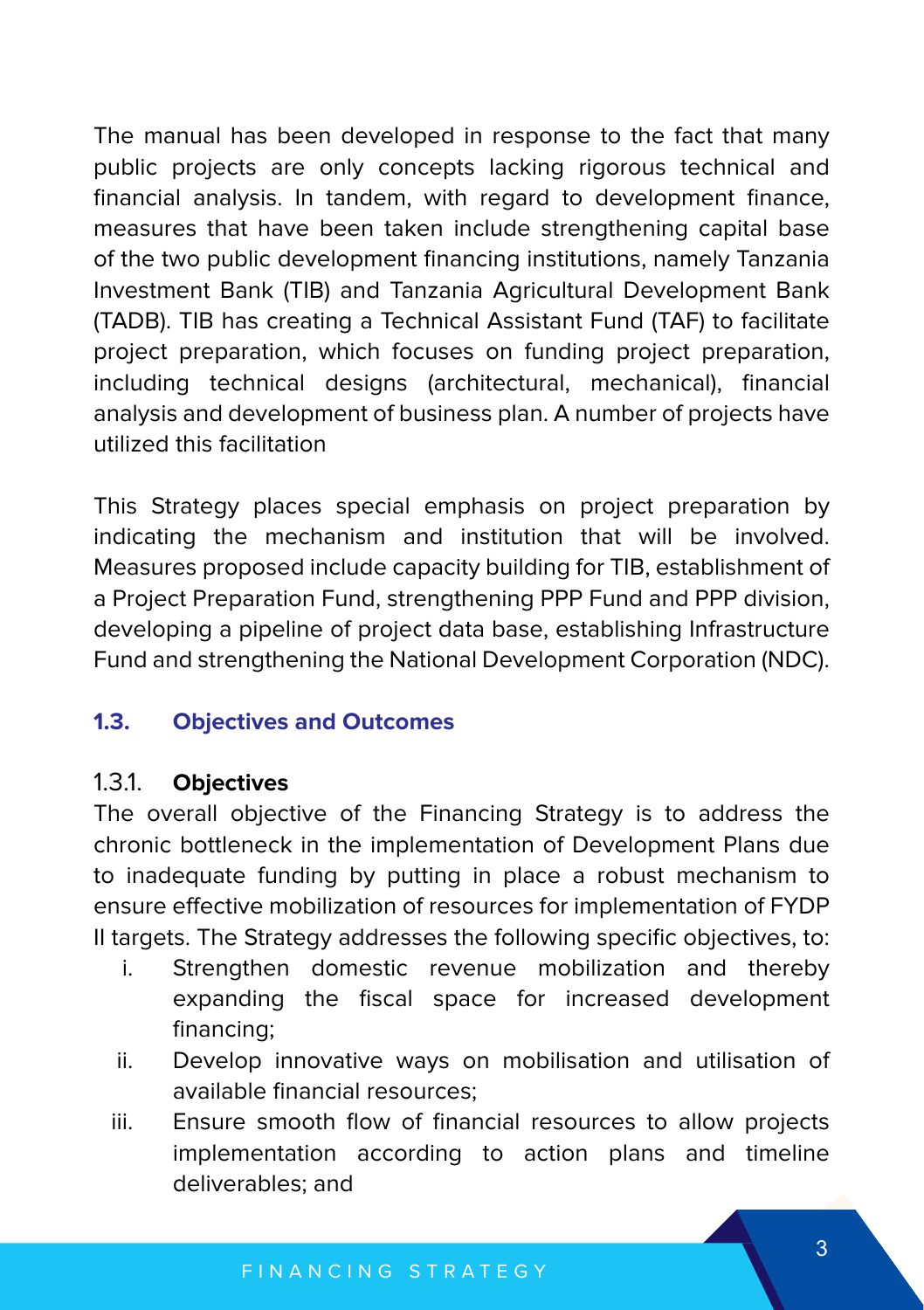iv. Strengthen coordination mechanism for financial resources mobilisation.

#### 1.3.2. **Outcomes**

The following are the main outcomes of implementing the Financing Strategy:

- **i. Enhanced Domestic Revenue Mobilization:** The Government has taken comprehensive measures towards enhancing its revenue base, including clamping down revenue leakages, widening tax base, education and awareness campaigns to increase public awareness and compliance and modernizing revenue collection and management of collected revenues. These and other measures have enabled increased average monthly tax revenue collection to over TShs 1.2 trillion. Sustaining these efforts will lead to which mobilization of sufficient resources to enable financing of the Plan.
- **ii. Increased resources mobilization from Development Partners:** Development Partners have pivotal role in Tanzania's development discourse. Although, their contribution has been declining in recent years, efforts have been taken by the Government towards strengthening dialogue with a view to increasing resource mobilisation. The renewed dialogue between the Government and development partners is not only timely but will be crucial in renewing, sustaining and forging strategic partnerships and support from the DPs.
- **iii. Increased mobilization and participation of Non state Actors:**  Implementation of FYDP II hinges on partnerships between the public on the one hand, and NSAs on the other hand; including private and individual persons, communities, non-governmental organisations, etc. Through innovative ways of financing the Plan, non-governmental actors are expected to engage as direct owners, partners, supporters, financiers or beneficiaries in implementation of the Plan. Increased engagement with this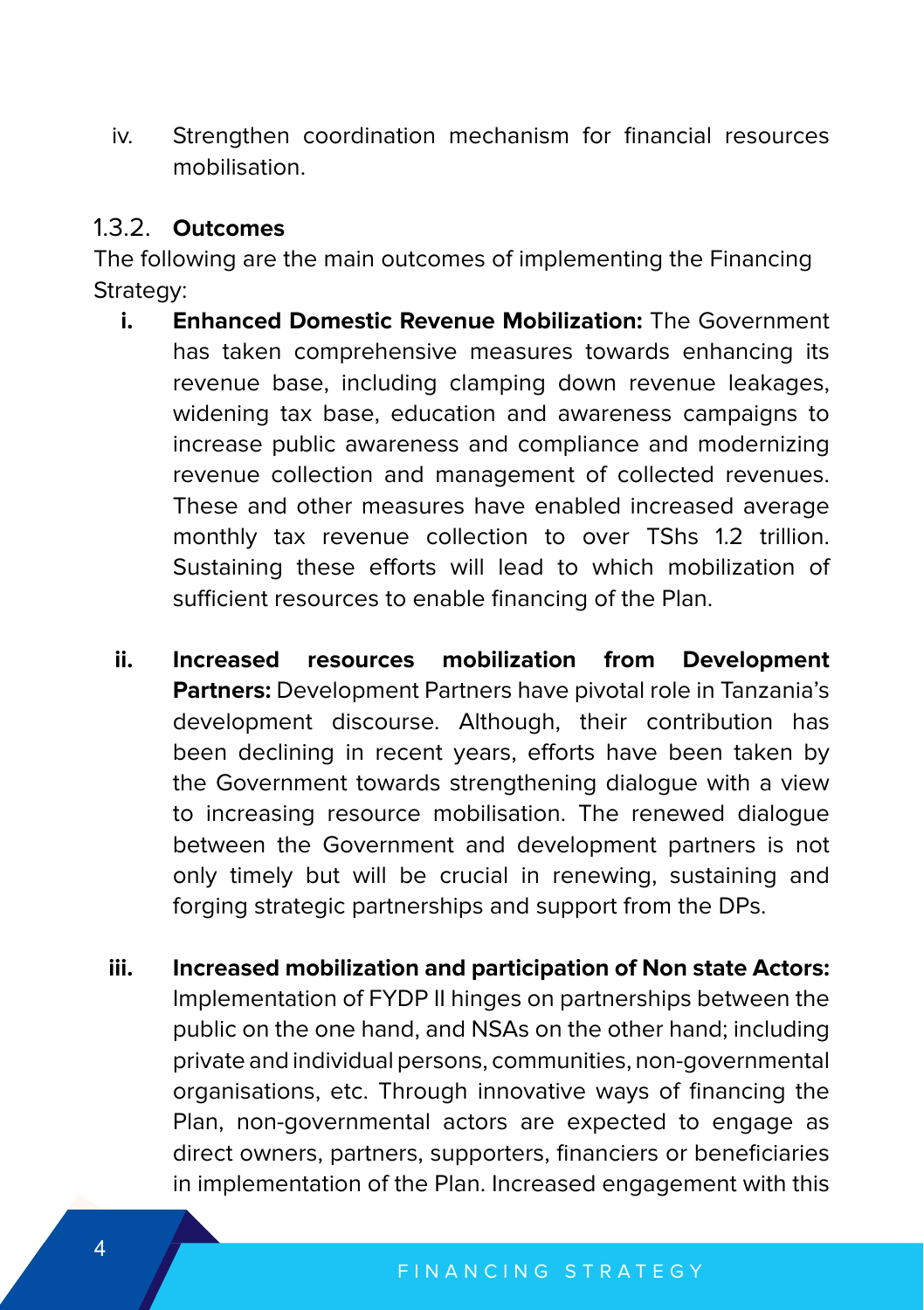group is expected to enhance financing and implementation of the Plan. A number of legal and regulatory frameworks including procurement procedures and investment promotion and facilitation measures that enhance such participation of non-governmental actors are in place.

**iv. Improved coordination for financial resources mobilisation:** As a result of capacity building which will help to enhancing the ability to prepare projects to the bankable level (including PPP projects), the renewed dialogue framework and regular review of cooperation frameworks with strategic partners will improve coordination and deliver more resources.

#### 1.3.3. **Structure of the document**

This document is organised along four chapters together with the introduction. Chapter two presents record of financing development plans in Tanzania, drawing on success lessons from other countries as well. Chapter three presents the Financing Strategy, highlighting the cost, sources of finance, as well as risks and how to mitigate. Chapter four provides concluding remarks. An annex detailing objectives, key output/target; activities; time lines, cost and responsibility of Stakeholders forms part of this document.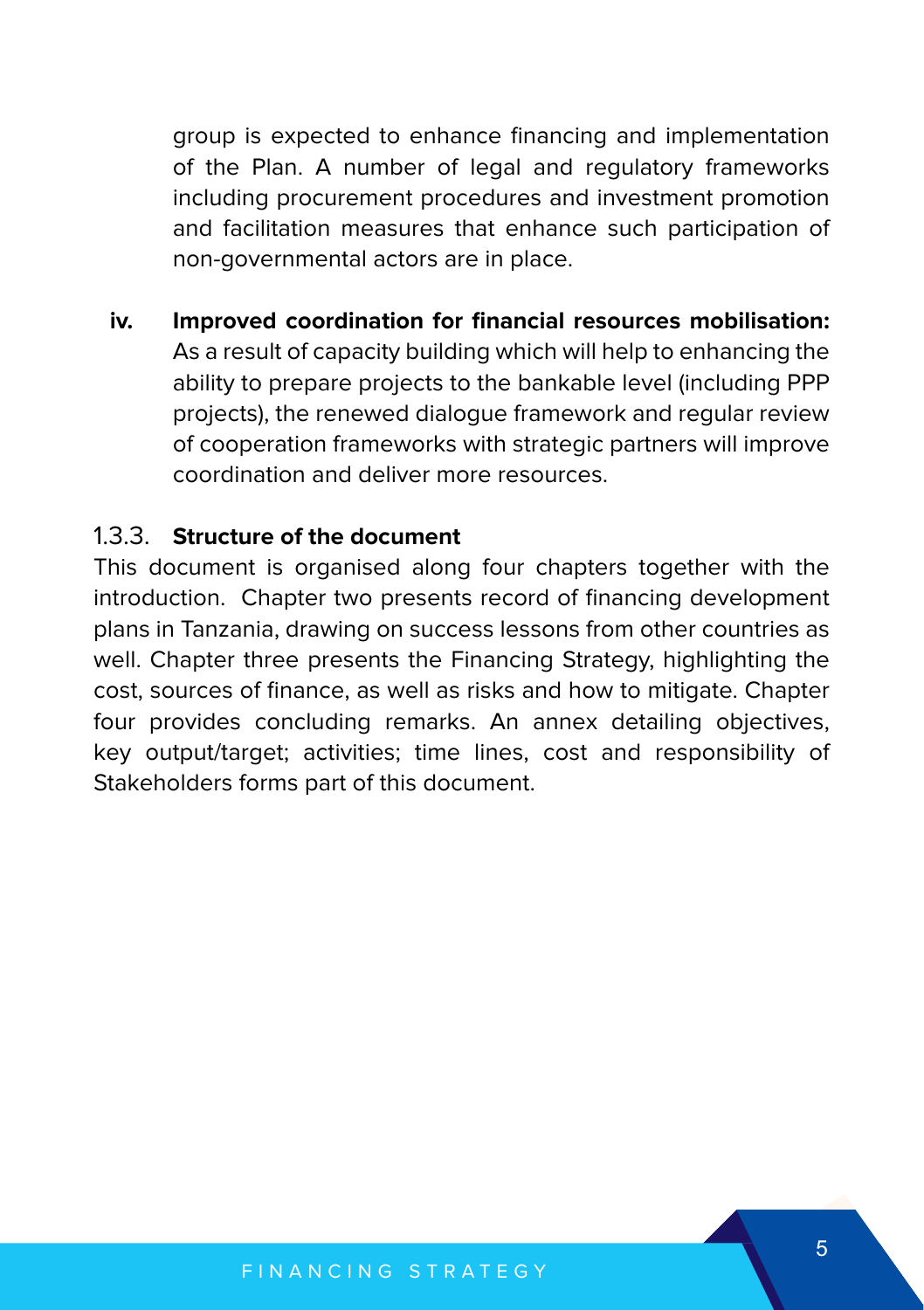

# **RECORD OF FINANCING DEVELOPMENT PLANS IN TANZANIA**

#### **2.0. Overview**

This Chapter presents the experience of financing development plans in Tanzania and the scenario for financing FYDP II. Successful lessons from selected countries have also been pointed out with the view of informing practice of resource mobilization and spending during implementation of development Plans. The Chapter has three sections.

## **2.1 Past experiences**

Tanzania has a long history of implementing development plans since independence. In the course of implementation of plans the country experienced cycles of changes in political and economic scenes. In recent years execution of development plans has mainly experienced challenges with respect to inadequate mobilization and poor predictability. These These have been detailed in many reports and in FYDP II main document (pp15-16; 22-23; 23-25 & 87-103).

## **2.2 Challenges to mobilizing Financing for FYDP II**

Financing has been a major challenge of implementing Development Plans Tanzania since independence. In the public sector, despite concern about inefficiencies in the use of public funds, majority of Ministries, Departments and Agencies (MDAs) cite funding as a key constraint to delivery of public goods and services. The financial constraint is manifested mainly in under-funding of priorities of public sector programmes and projects, thereby impeding the quantity and quality of service delivery. Challenges facing the mobilization of financing for Development Plans can be described as follows:-

**i. Dependence on traditional sources** (i.e. taxes, donor funds and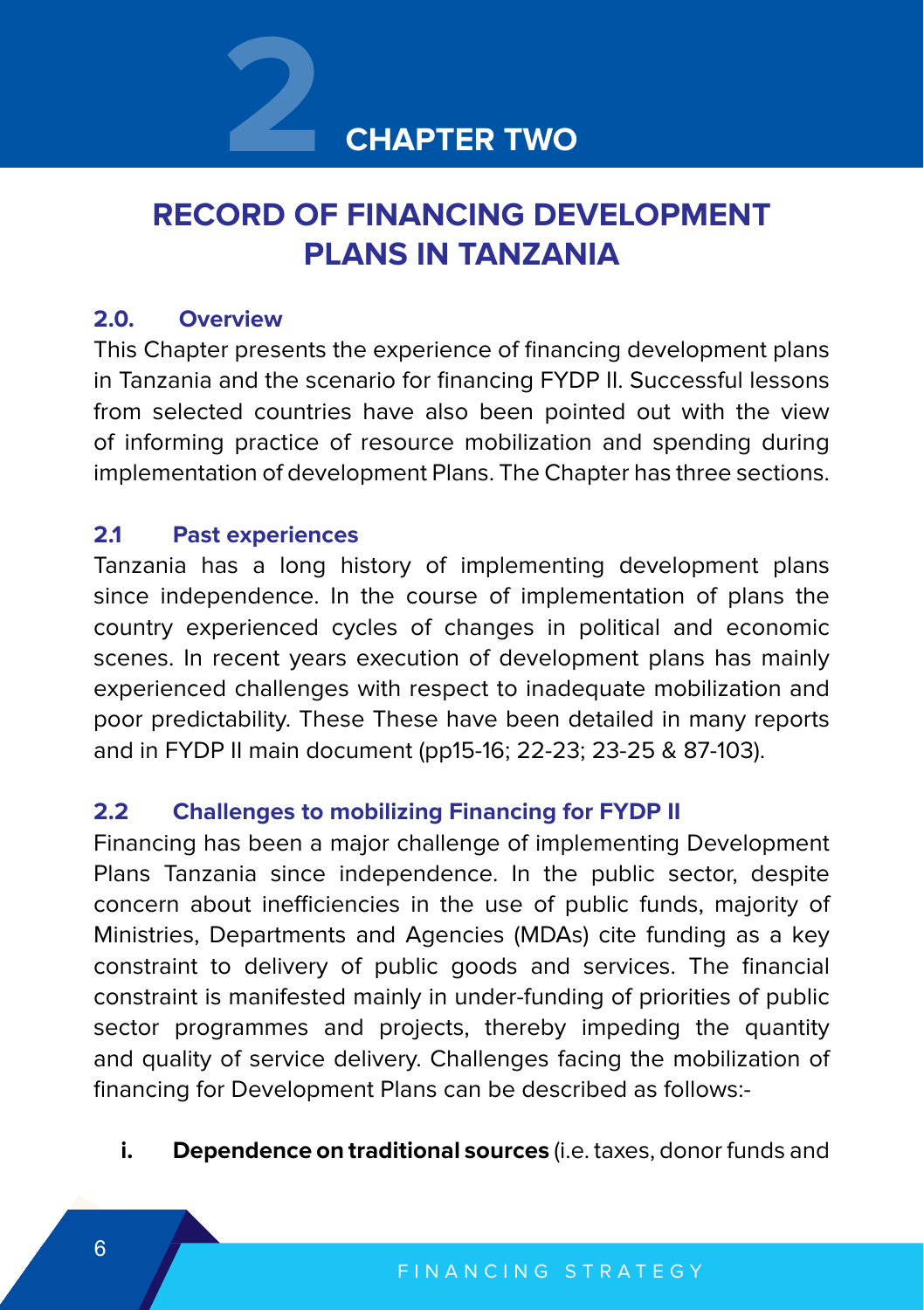non-tax revenue): Traditionally, the country has been financing development projects using resources provided from mostly taxes, donor funds and non-tax revenues. The main challenges relating to dependence on these sources are:

- (i) Timing; This relates to unpredictability on when funds will be available for project implementation,
- (ii) Insufficient Amount of resources: Taking into consideration country's funding requirement and development needs, dependence on these sources is never sufficient to bring about the expected economic progress,
- (iii) Conditions: most development partners finance projects in areas of their interest and with a number of conditionality. In most cases to cover mostly social services and not infrastructure development.
- **ii. Reliance on Government budget to finance all development projects:** some of the development projects have been financed through government budget but could be financed through partnership with the private sector or solely by the private sector. Concentration therefore has to shift towards selecting projects which can be financed by government and those which the private sector can execute; all those which the private sector can invest will have to be excluded in the government budget. A good number of infrastructure projects can be implemented by the private sector, particularly; power generation, railway operation, airport operation, marine services and even road construction projects.

#### **iii. Managing Official Development Assistance (ODA)**

Most developing countries have found that donor activities such as the existence of large vertical funds, whilst beneficial to development in some areas, may have distortionary effects on the Government's effort to attain an optimal allocation of resources across sectors and sub-sectors. Furthermore,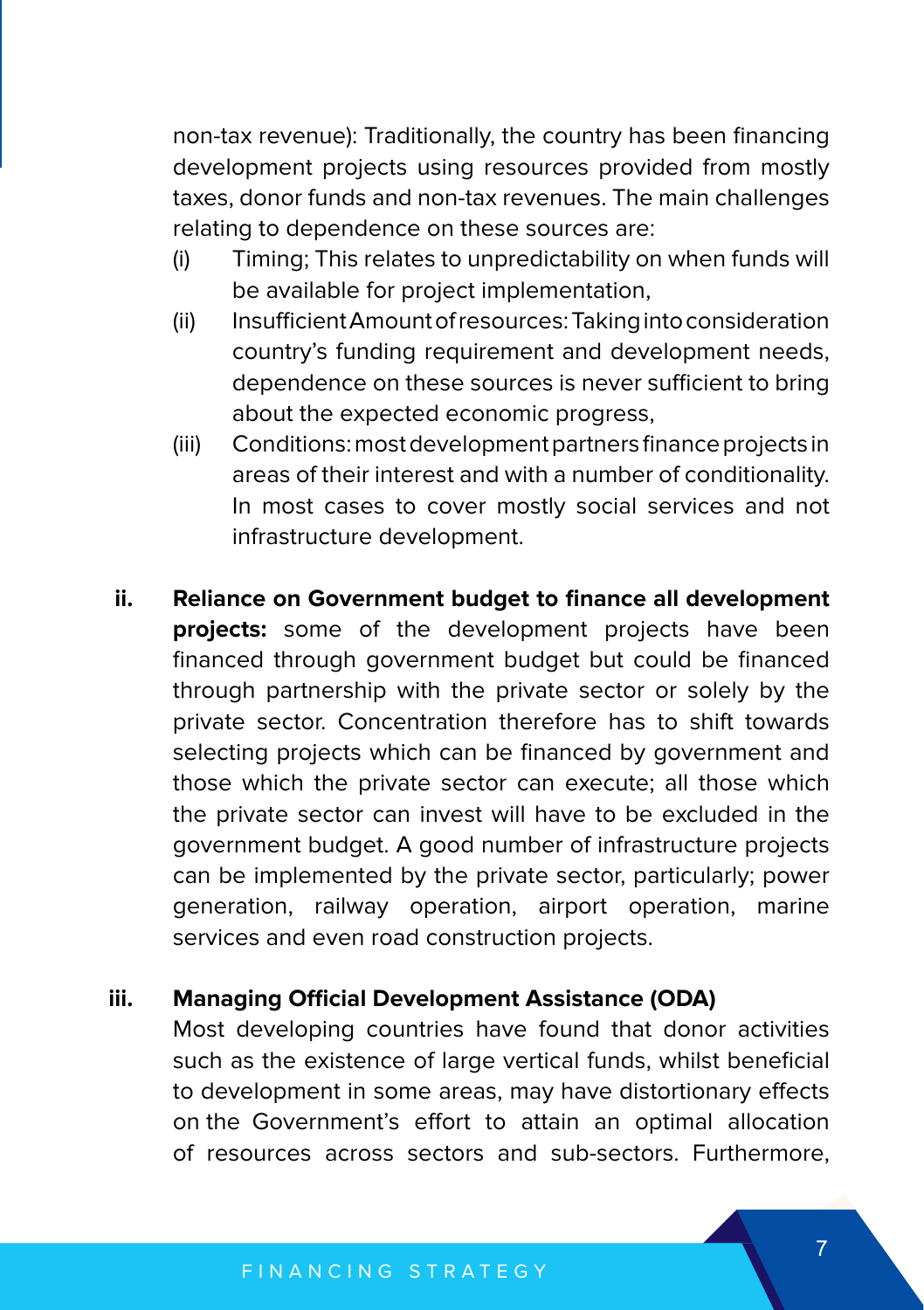technical assistance is not always effective, and in some instances is perceived to undermine local capacities rather than improving.

**iv. Cash flows that are incompatible with projects implementation action plan:**

The Government operates using cash budget system, this system does not support projects which requires more than one budget season for its implementation. Funds allocation for these type of projects will either be front loaded, and thus deny financing to other sectors or under financed at the beginning of the project and thus as and when payment are required there are no funds to do so. This has resulted into most of the projects being delivered very late compared to their implementation timeline.

**v. Project unpreparedness mostly due to lack of project risk financing mechanism:** Most of project presented for financing either from sector ministries or from State Owned Enterprises (SOEs) are yet to be prepared. The tendency has been for MDAs to provide preliminary feasibility studies and the same are used to allocate resources. This tendency has resulted into the government funding the project without knowing the actual costs.

## **vi. Other Challenges**

- (i) A large part of the economy being operating in extralegal arrangements;
- (ii) Lack of proper identification of eligible tax payers due to absence of national identification and physical addresses for residential and business; and
- (iii) Weak domestic financial sector being evidenced with a virtual lack of medium to long term development financing institutions.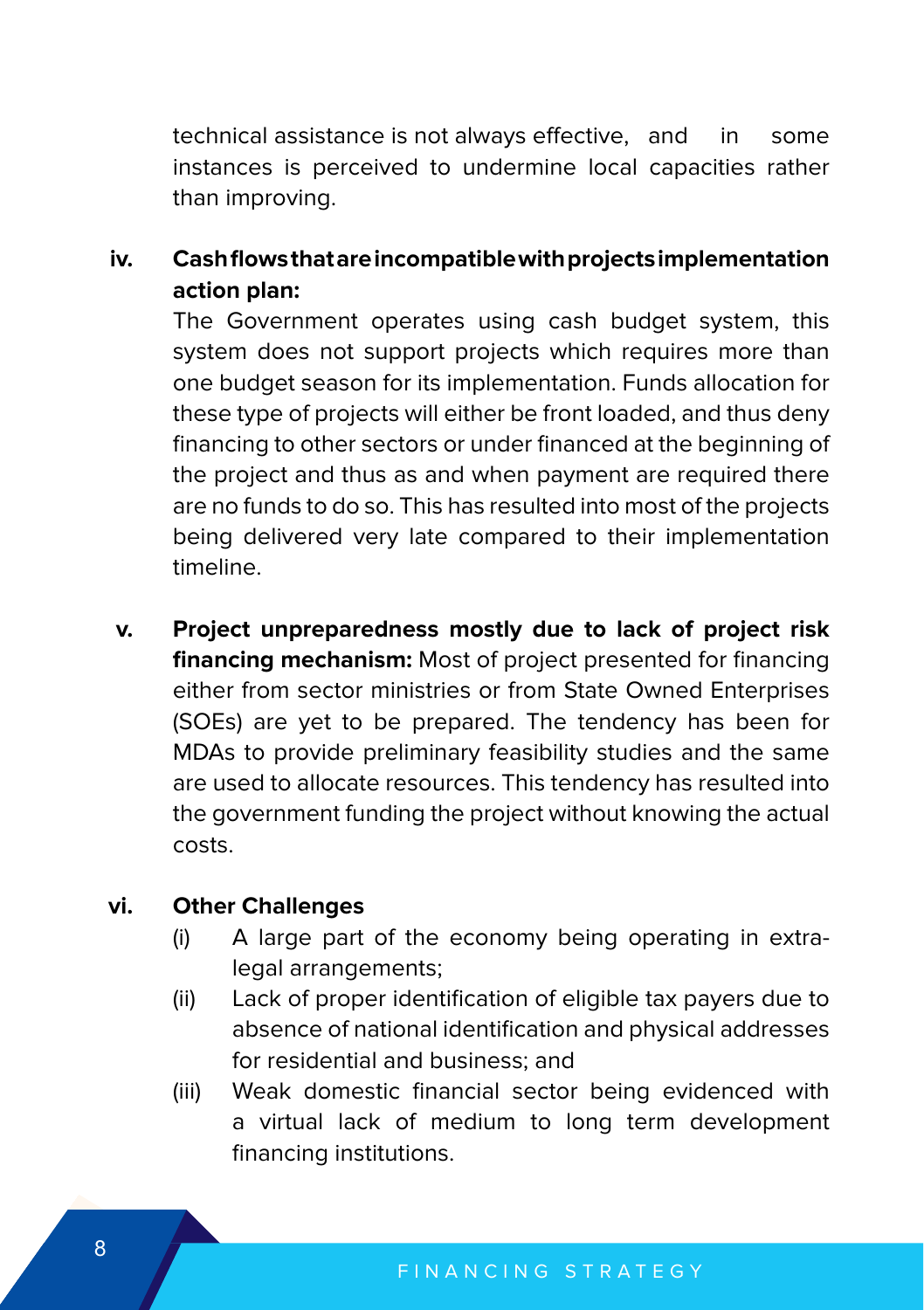#### **2.3 Lessons from other countries**

Review of experiences from other countries on resource mobilization and financing of development plans provide useful lessons in terms of areas that made the difference. Remittances are another important source of finance, which has proved a success in many countries and have become a vital part of mobilization of financing. It is estimated that developing countries receive remittances which are three times larger than ODA and two-thirds of global total remittances. Ghana records an average remittance of \$ 2 billion a year and Kenya, \$1.6 billion. Though the bulk of remittances is used to cushion livelihoods of home country relations, some of it go into financing development where the appropriate institutional framework exists.

With respect to resource mobilization these country experiences show innovative ways of financing. Diaspora Bonds have been successfully used in Israel and India to finance local development for building infrastructure.

Diaspora Bond was used in Ethiopia. First issuance, Millennium Corporate Bond was issued in 2008 for financing Ethiopian Electric Power Corporation. The first issuance was not successful. The second issuance, "Renaissance Dam Bond" turned out to be a success. Nigeria issued a Diaspora bond to the tune of \$100 million.

Carbon tax has been implemented successfully in Bangladesh. This is tax levied on the carbon content of fuels. It is a form of carbon pricing. Carbon is present in every hydrocarbon fuel (coal, petroleum, and natural gas) and is released as carbon dioxide  $(CO<sub>2</sub>)$  when they are burned.  $CO<sub>2</sub>$  is a heat-trapping "greenhouse" gas which represents a negative externality on the climate system. A tax is levied on the carbon content of fossil fuels at any point in the product cycle of the fuel. The revenues thereof are then used to create future alternatives of production, energy generation, or mitigation of climate change impacts.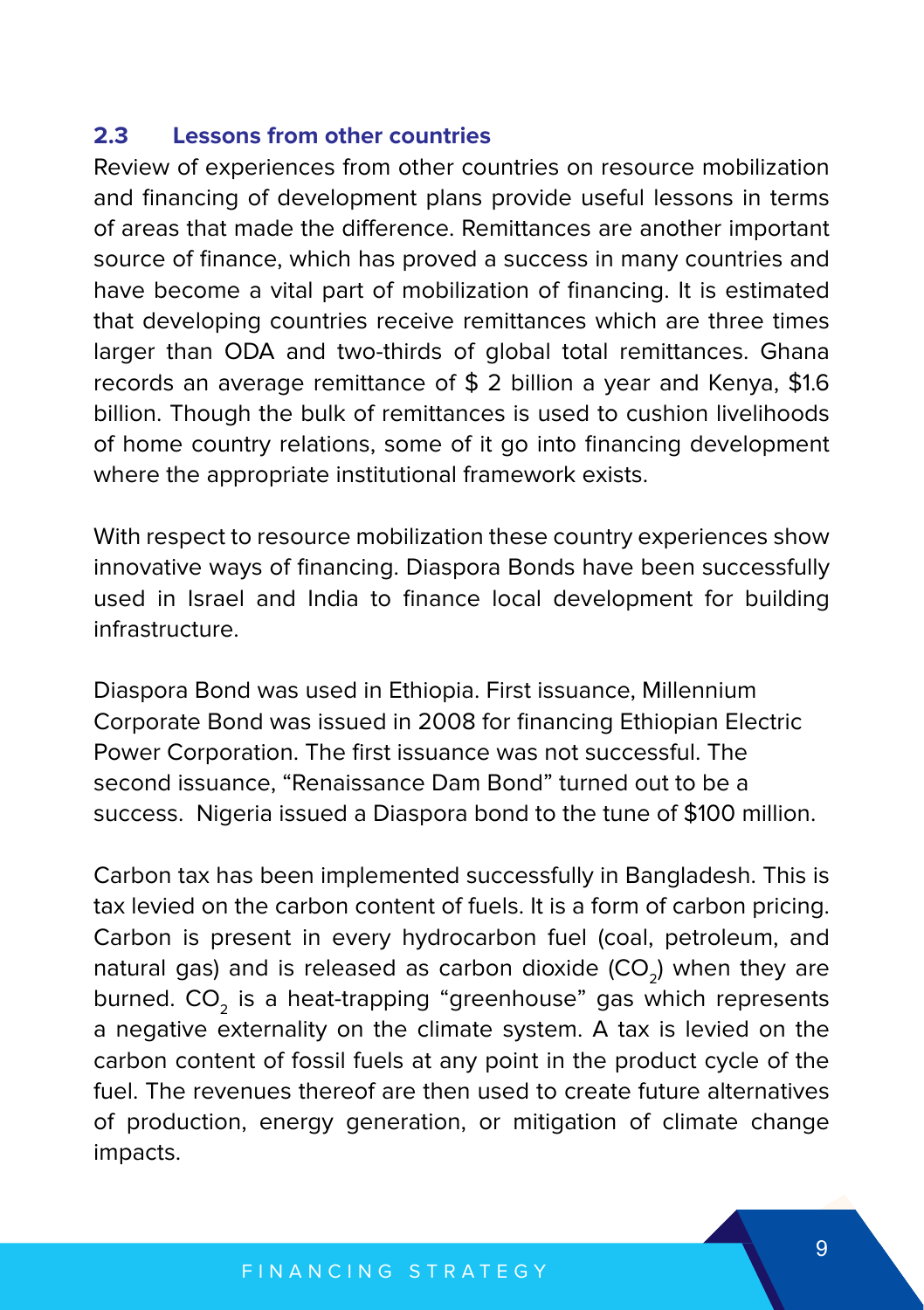On the expenditure side, effective use of revenues is critical in implementing development projects. Prudent use of fiscal revenues has achieved laudable results in a number of countries. Botswana, for example, demonstrates the importance of right policy choices and stable fiscal regime. Use of revenue from mineral resources is the case in point.

#### **Key messages taken from best countries include:**

- Financing mobilization is political, hence political will and support is crucial;
- Organisation structure is crucial to marshal coordinated prioritization, sequencing and alignment of actions of key players;
- There is a need to have one organisation with commanding powers over others when there are vested interests;
- Culture of smart partnerships, trust and objective dialogue between stakeholders is important;
- $\checkmark$  Swift decision making mechanism is key to ensure deliverables of the Plan are achieved;
- $\checkmark$  Conducive business environment, including policy predictability and clear processes and procedures are essential components of successful implementation of the Plan; and
- Preparedness in project development and implementation is necessary ingredient when looking for support particularly from external financiers.

#### **2.4 The Rationale and Areas of Emphasis**

The challenges highlighted above provide the basis of the proposed Strategy to mobilise finance. With regard to reliance on traditional sources of financing, the strategy has identified both traditional and no-traditional sources of financing so that the government can have the flexibility in sourcing resource to finance the Plan. These include amongst others the PPP Framework, Establishing Climate Change Fund, Equity Fund, Using Development Financing and establishing Project Preparation Fund.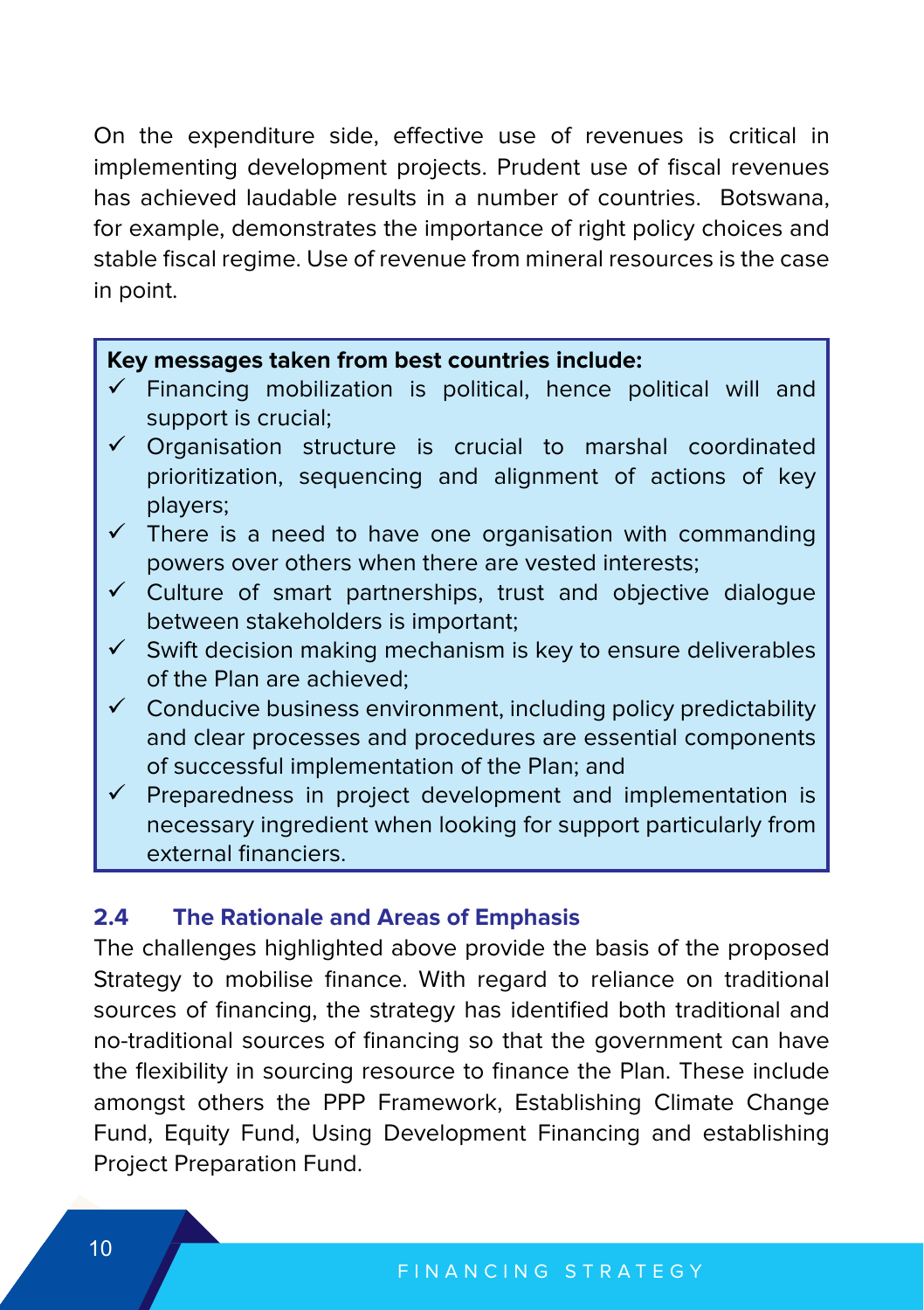Project preparation is one of the aspects that has been emphasised in the financing Strategy. This will give opportunity for analysis of the projects proposed such that government financing will be on those projects which the private sector has less interest to invest while giving room to private investors in the areas where they can be more efficient. This will help to reduce the burden on the national budget.

In Managing Official Development Assistant (ODA), development partners are encouraged to ensure that technical cooperation is well coordinated and that is demand driven and responding to Government priorities. The Government will ensure that capacity to effectively and efficiently coordinate technical cooperation is in place. Uganda is a good example in this case where the country has developed Partnership Policy which is supplemented by a Memorandum of Understanding (MOU) between Government and all Development Partners, binding all signatories to the commitments therein. The MOU makes clear reference to existing agreements between the Government and each Development Partner to ensure alignment. The Partnership Policy addresses, inter alia, the following issues:

- i. Alignment of aid with country priorities and systems;
- ii. Financing development dialogue and aid framework in Tanzania;
- iii. Transaction costs / burden of inefficiency;
- iv. Coordination with development partners and other stakeholders;
- v. Predictability of and information on aid flows;
- vi. Mutual accountability for development results; and
- vii. Partnerships beyond aid.

The overall objective is to ensure that there are strategies to improve the effectiveness of Partnerships and Assistance and that all development assistance is aligned with the objectives and priorities of the National Development Plan. Also, there are a number of initiatives aimed at involving donors in scaling up resources to support capacity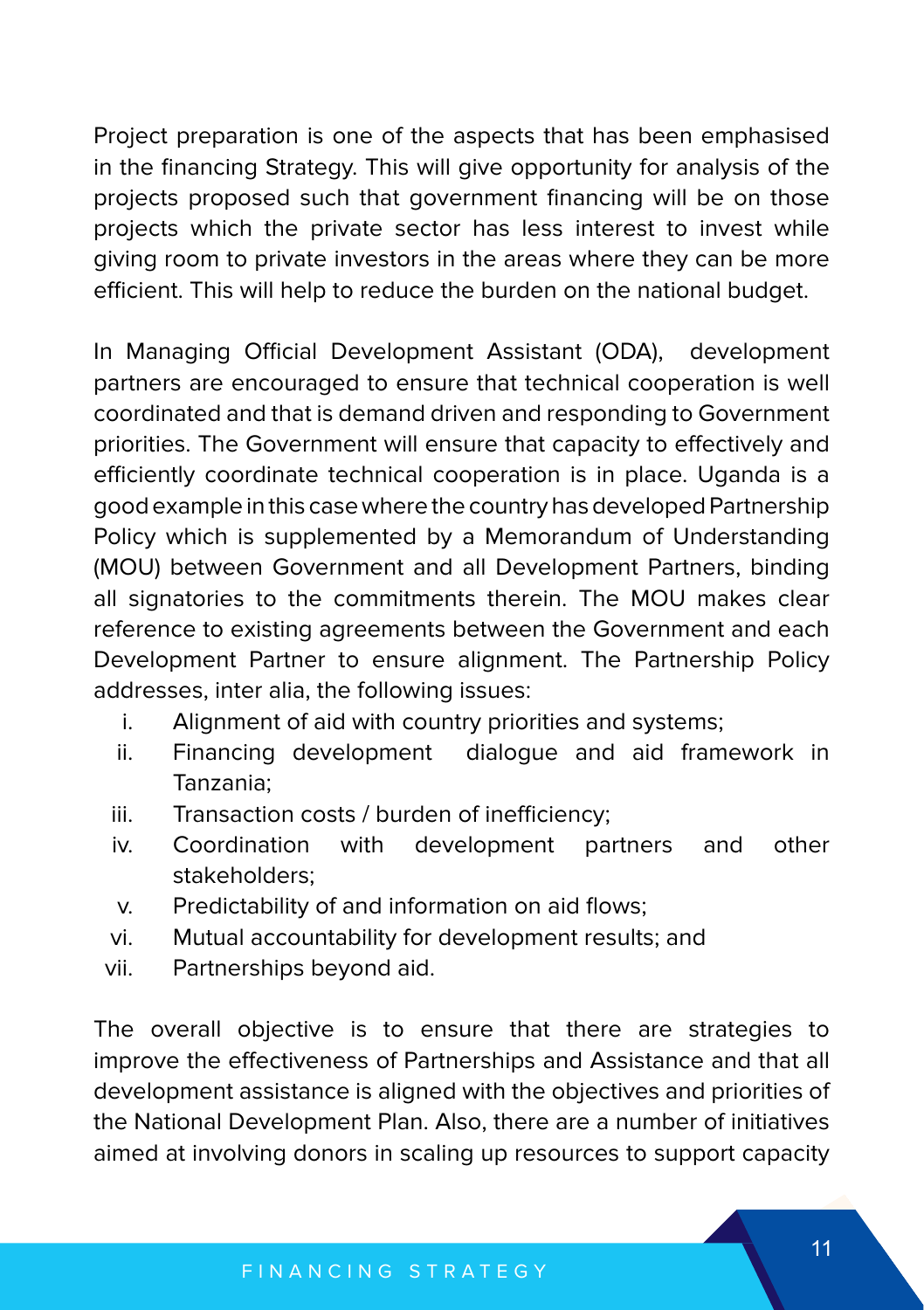building in domestic revenue mobilization efforts. As a result, many development partners have committed a substantial increase of their support for building capacity to enhance revenue mobilization. This option can as well be considered during dialogue with DPs or during review of the Development Cooperation Frameworks.

As stated earlier in this chapter cash flows to implement development projects have in many cases been incompatible with projects implementation action plan. In order to improve the financial muscle of the government in implementing huge and demanding infrastructure projects, the proposal to use DFIs is given. This proposal needs bold decision by the Government to trust and empower local bank to finance development. This in turn increases the space for implementation of new projects. This proposal may be implemented with agreed terms to the entrusted Bank with specific timeframe to prove the option worthwhile when compared to the current status where most financial assistance if offered by foreign banks.

The proposed traditional and non-traditional sources of financing the Plan are aimed at addressing challenges of financing Development Plan that have been experienced for a long-time. Chapter five provides details of the proposed sources of financing and give indicative amount which can be mobilised from the proposed financing modalities.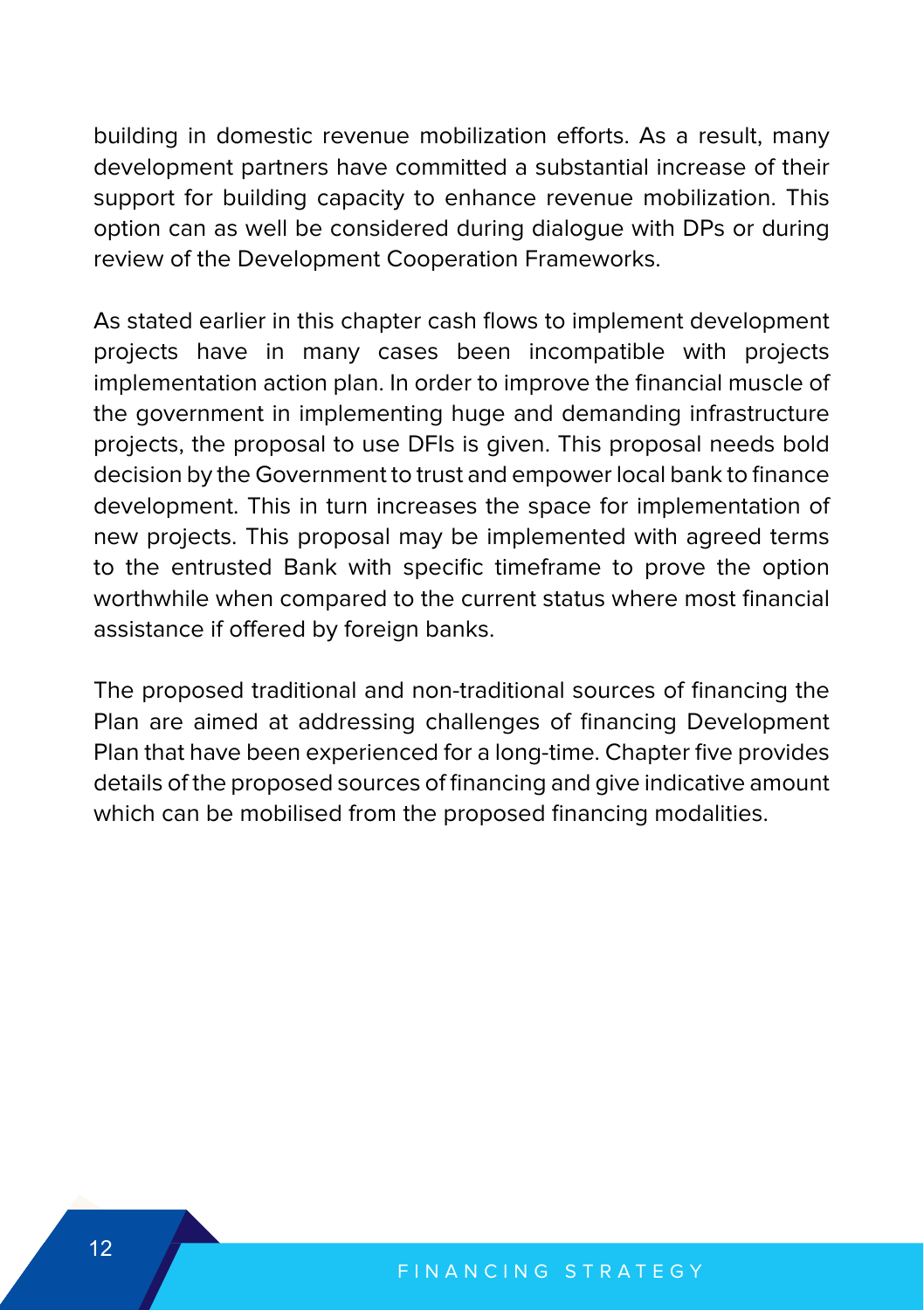# **CHAPTER THREE**

# **PROPOSED MEASURES TO ENHANCE FINANCIAL MOBILISATION AND UTILIZATION; RISKS AND MITIGATION 3**

#### **3.0 Introduction**

The total amount of financial resources required for implementing FYDP II amounts to TShs 107 trillion. Based on past performance, it is clear that concerted efforts are needed to mobilize finance to achieve the objectives of the Plan. This chapter explores the major sources of financing the Plan from traditional and non traditional sources and also highlights sources which can be explored in future to finance the Plan. Initiatives to boost traditional sources of financing have also been suggested. The Implementation matrix attached to this Financing Strategy indicates the major objectives in each source of financing, activities, targets, amount of resources needed, financier, and responsible party to ensure the proposed initiatives do deliver.

#### **3.1 Traditional Sources of Financing FYDP II**

The sources of funding Government development Plans have traditionally been tax revenue, non-tax revenue, domestic borrowing and external finance. During FY 2016/17, for example, tax and non-tax revenue constituted 60 percent of total revenue; domestic borrowing including roll-over, at 18 percent; Local Government sources, 2.0 percent and the rest from external borrowing. Out of the total of tax and non-tax revenue, about 88 percent is tax revenue.

#### **3.1.1 Tax Revenue**

The components of tax revenue are customs duties, taxes on goods, Value Added Tax, income tax and other taxes. Income tax has been the main source over the years.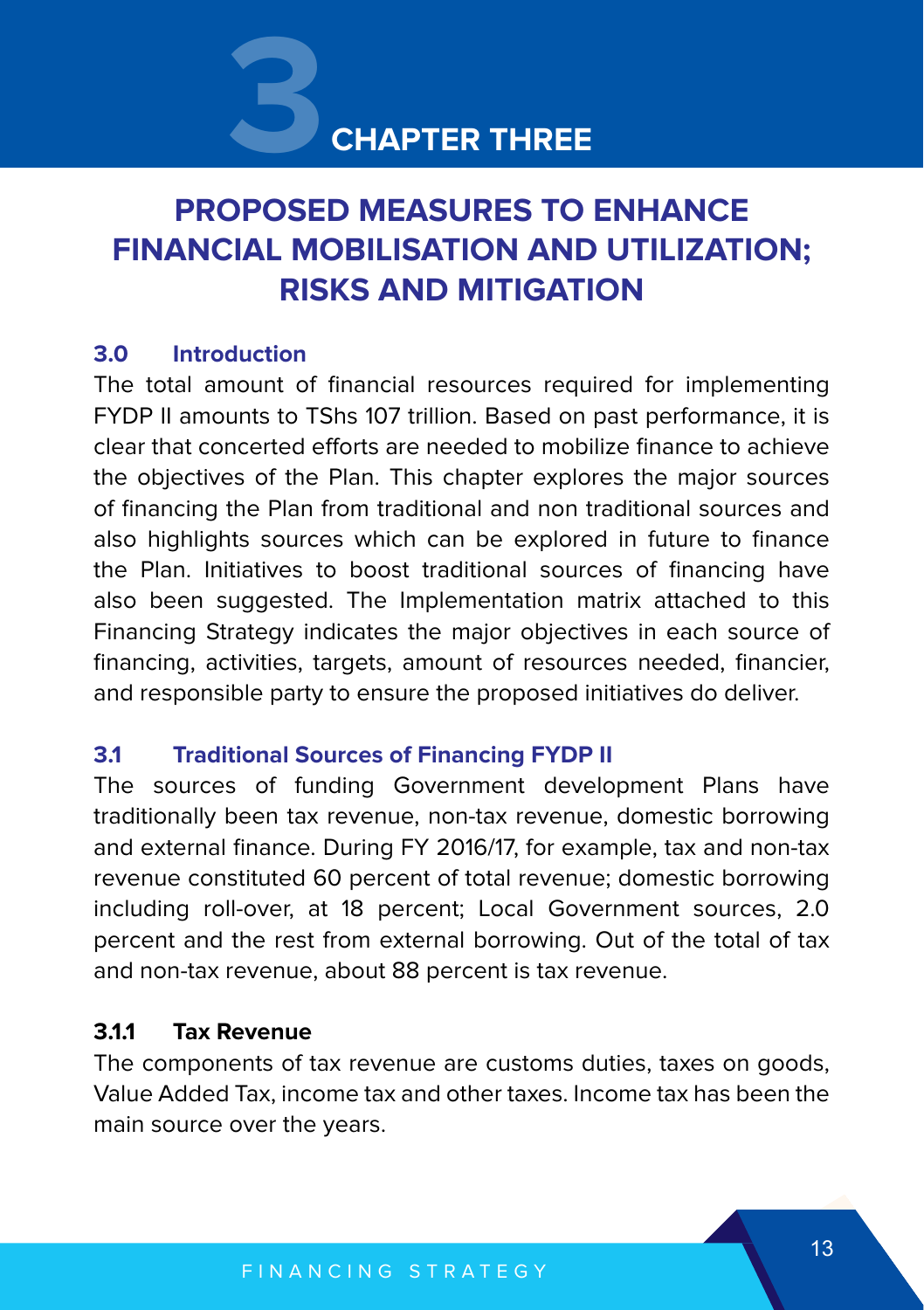The total amount of tax revenues expected to be used for development budget is TSs 41,887,675 million. Projection of total tax revenue collections for the period of five years is estimated at TShs 104,719,187 million. **Table 3.1** shows tax revenue projects for the period of five years.

| <b>Source</b>                          |         | <b>Total</b> |         |         |         |                                                                             |  |  |
|----------------------------------------|---------|--------------|---------|---------|---------|-----------------------------------------------------------------------------|--|--|
|                                        | 2016/17 | 2017/18      | 2018/19 | 2019/20 | 2020/21 | 2016/17-<br>2020/21                                                         |  |  |
| ITax<br> revenue                       |         |              |         |         |         | 15,105,100 18,126,120 21,751,344  24,143,992 25,592,631 <b> 104,719,187</b> |  |  |
| Development Budget (40%)<br>41,887,675 |         |              |         |         |         |                                                                             |  |  |

| Table 3.1: Tax Revenue Projections (2016/17 – 2020/21) |  |
|--------------------------------------------------------|--|
|--------------------------------------------------------|--|

Source: MacMod, 2016

The challenges to tax revenue mobilization include over reliance on income tax; inadequate formalization of the large informal sector and low compliance of tax payers; which, together with other challenges lead to low tax effort (tax to GDP ratio) and low domestic revenue to GDP ratio (at around 16 percent compared to peers at 20 percent).

Although the trend of tax revenue collection shows an upward trend, the full potential has not yet been realized. It is thus important that measures to sustain the collection and even exceed the amount projected are scaled up. The proposed measures to sustain the current achievements include the following:

- (i) Strengthening collection of various taxes such as import duties, excise duties, VAT and other taxes through maximum automation in order to reduce potential negative human influences out of physical contact;
- (ii) Expanding the tax net by bringing in the informal sector and taxing incomes that are not channelled through the payroll. The strategies in this regard include finding ways to link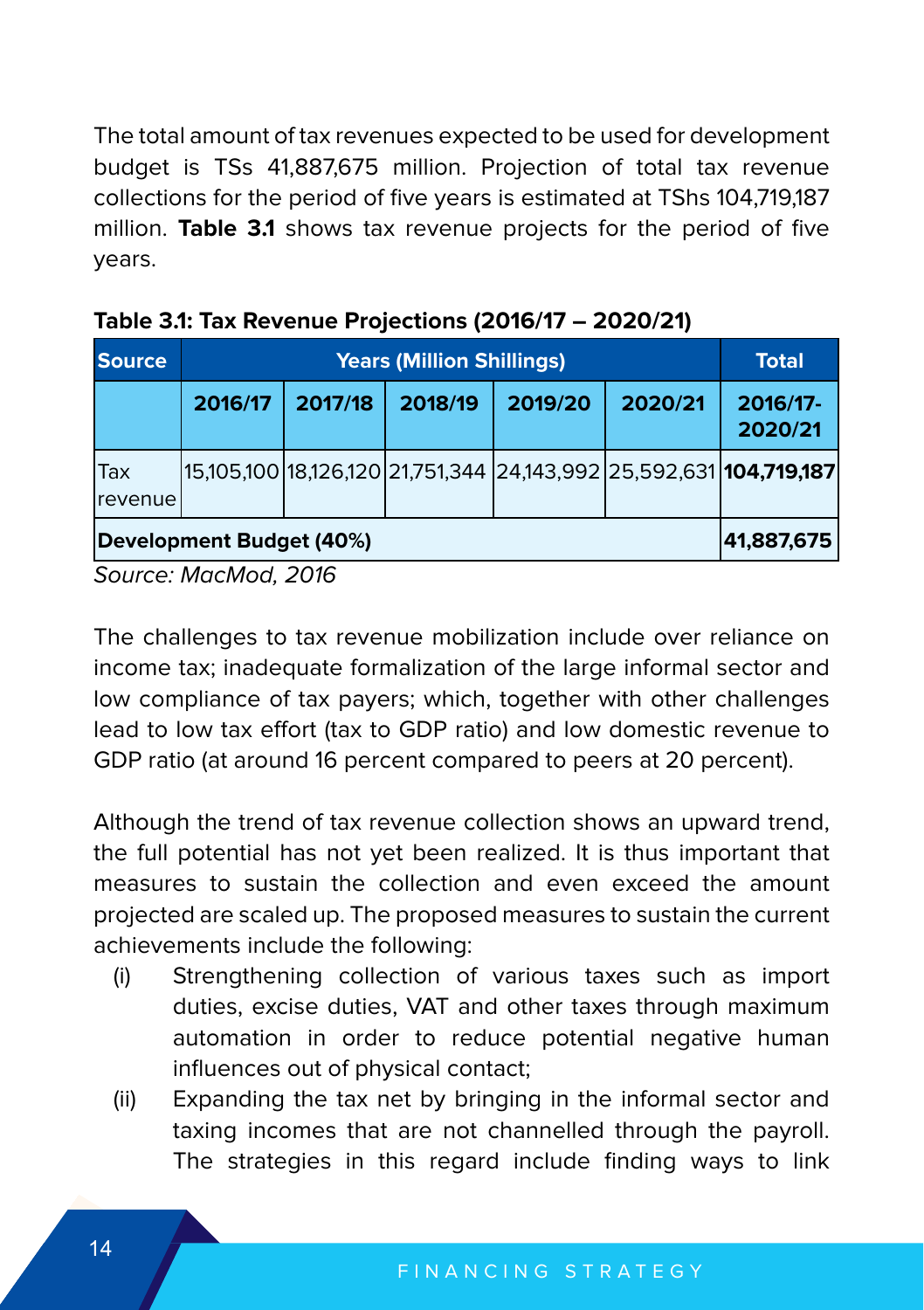the Taxpayer Identification System (TIN) and the National Identification (ID) system, quantifying the size of the informal economy and enforcing compliance;

- (iii) Strengthening framework for taxing mobile money transactions for revenue collection from electronic payments;
- (iv) Strengthening the use of Electronic Fiscal Devices machines (EFDs) in all eligible transactions and expanding coverage to all regions;
- (v) Intensifying mining inspections including verification of quantities, contents of mineral production and regular auditing of mining company transactions;
- (vi) Maximizing collection of both taxes and royalties from mineral resources and strengthening the capacity of Tanzania Revenue Authority (TRA), Commission for Minerals, Tanzania Extractive Industries Transparency International (TEITI) and enhance joint audits by the same institutions;
- (vii) Ensuring temperance from corruption in all aspects of revenue collection across all MDAs and LGAs;
- (viii) Reviewing tax holidays, tax exemptions and tax relief systems being offered as incentives to investors in order to minimize their abuse and thus increase tax collection; and
- (ix) Increasing education and awareness to promote voluntary compliance.

#### **3.1.2 Non tax revenue**

Traditional sources of Non-tax revenue have been parastatals (e.g dividends); income from MDAs and regions, as well as income from Local Government Authorities; with MDAs and regions being the main source. Total non-tax revenues are expected to increase from TShs 3,358,433 million during 2016/17 to TShs 4,962,637 during 2020/21. The total amount of non – tax revenue expected to be spent for financing the Plan for the period of five years is TShs 8,345,970 billion. **Table 3.2** indicates the projected amount of non-tax revenues from 2016/17 - 2020/21.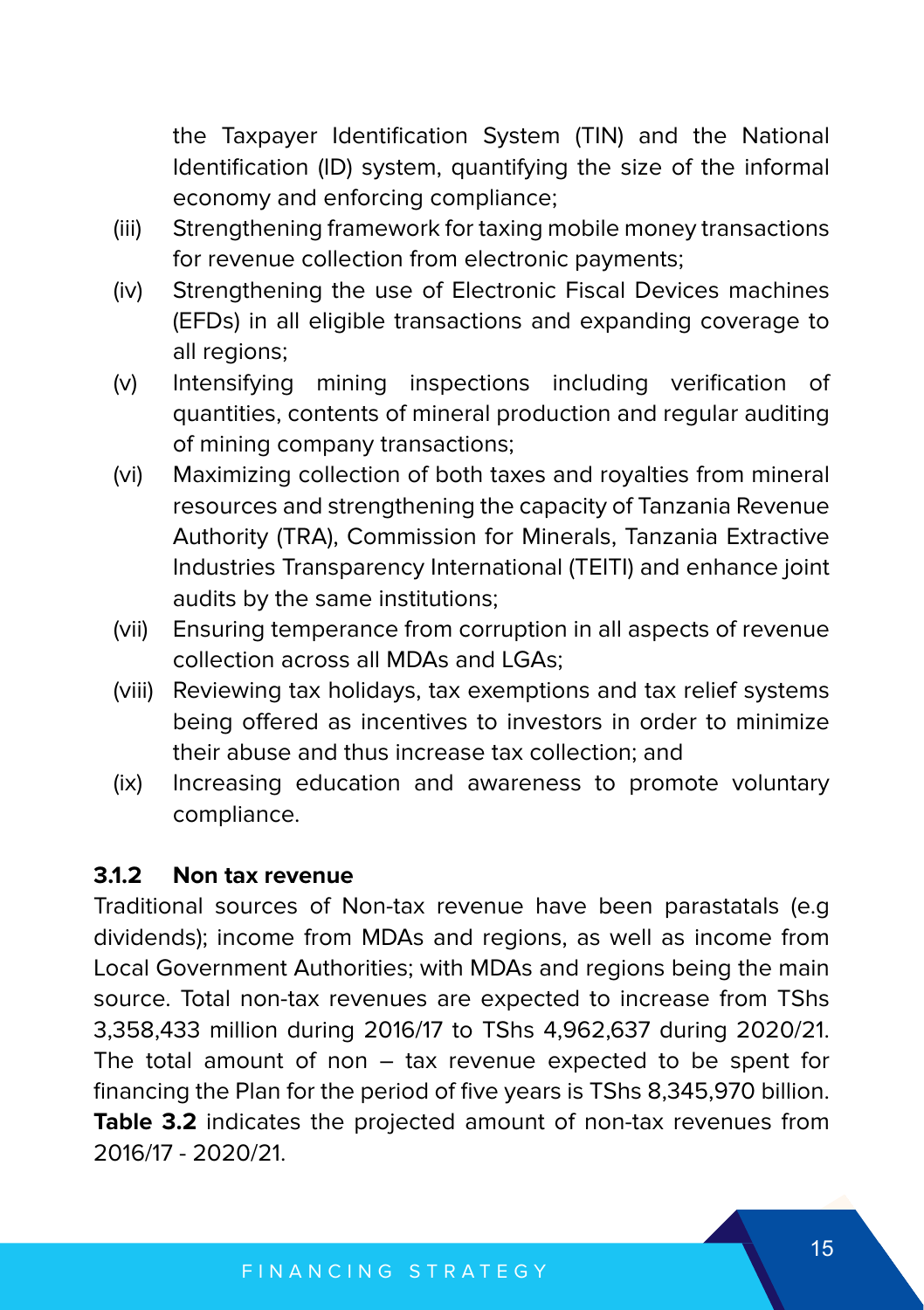| <b>Source</b>                                                                                    | <b>Years</b> | (Billion Shillings) |  |                                       |  |
|--------------------------------------------------------------------------------------------------|--------------|---------------------|--|---------------------------------------|--|
|                                                                                                  | 2016/17      |                     |  | 2017/18 2018/19 2019/20 2020/21 Total |  |
| Non Tax revenue 3,358,433 3,760,817 4,127,879 4,655,159 4,962,637 20,864,925<br>(Including LGAs) |              |                     |  |                                       |  |
| Development Budget (40%)                                                                         | 8,345,970    |                     |  |                                       |  |

#### **Table 3.2: Non – Tax Revenue Projections (2016/17 - 2020/21)**

Source: MacMod, 2016

The challenges to increasing non tax revenue include poor performance of parastatals especially producing goods and services; and low revenue mobilization by LGAs.

In order to ensure that non-tax revenue collections are in line with the target set in the Plan, several measures will be taken to sustain and enhance the non-tax revenue base. The measures include the following:

- (i) Scaling up the practice of auctioning of natural resources to other such resources in order to achieve highest value. The resources include forestry, hunting blocks, minerals, etc;
- (ii) Reviewing legislatives on harvesting of natural resources that hinder maximization of revenue to the Government (e.g. Wildlife Conservation Act No. 5 of 2009, to provide for auctioning of hunting blocks);
- (iii) Enforcement of the Oil and Gas Revenue Management Act,  $2015$
- (iv) Expediting the implementation of deep sea fishing initiatives;
- (v) Intensification on the use of Electronic Fiscal Devices in collection of all non-tax revenues; and,
- (vi) Ensuring that Government agencies and parastatals improve their performance and thus able to comply with the mandatory remittance of 15 percent of their gross annual revenue to the Government as well as dividends.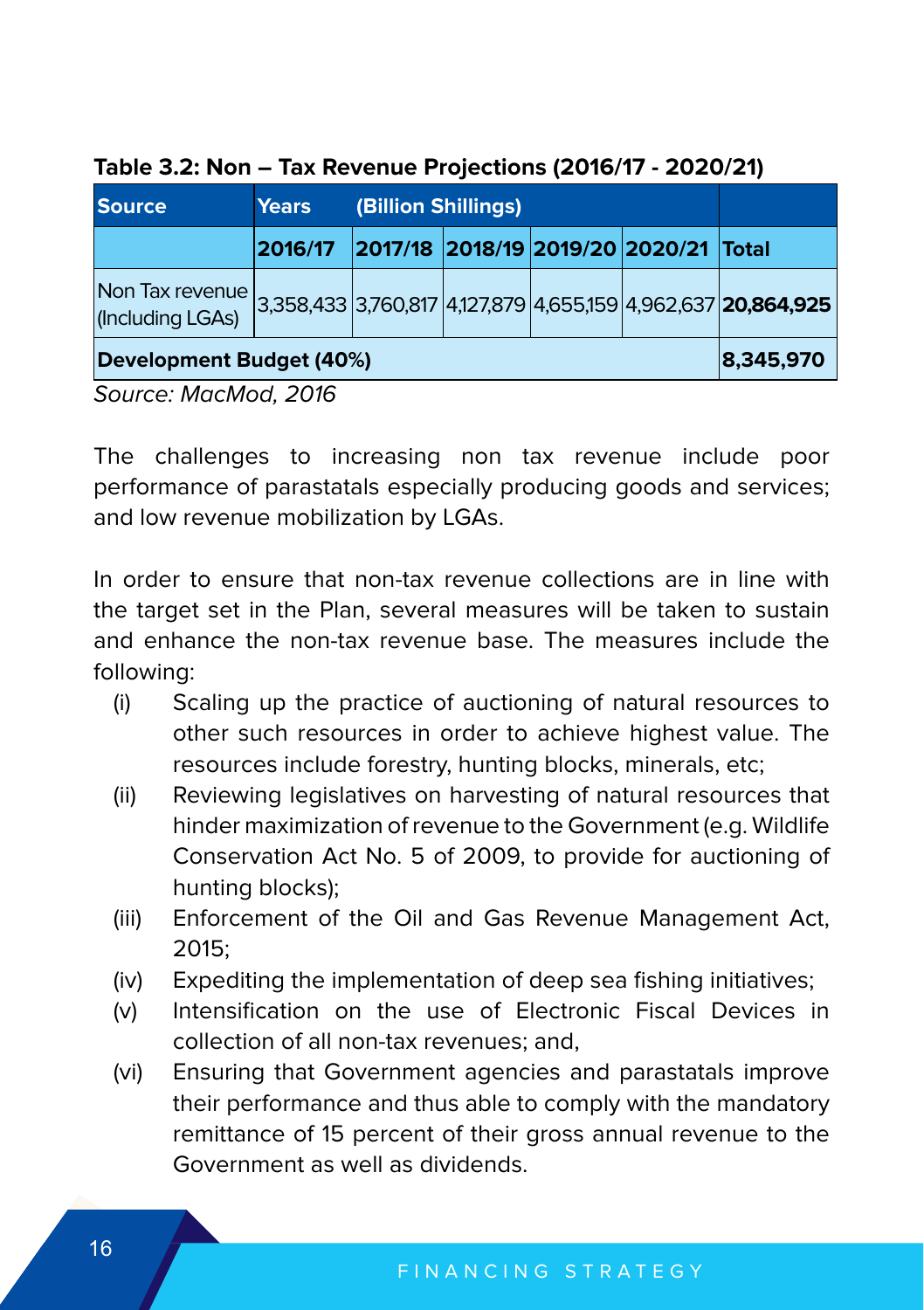# **3.1.3 Domestic Borrowing**

Domestic borrowing will be particularly important for investments in infrastructure development. The government will pursue this line in consideration that such borrowing does not affect growth of the private sector (crowding out effect). A total of TShs 15,614,034 million is expected to be mobilized in the period of five years to finance the Plan as indicated in **Table 3.3**.

|                                                                                 | <b>YEARS</b><br>(Millions) |         |  |                                  |  | <b>Total</b> |
|---------------------------------------------------------------------------------|----------------------------|---------|--|----------------------------------|--|--------------|
| <b>ISOURCE</b>                                                                  | 2016/17                    | 2017/18 |  | 2018/19 2019/20 2020/21 2016/17- |  | 2020/21      |
| Domestic Borrowing 5,374,269 4,666,572 2,601,994 1,690,202 1,280,997 15,614,034 |                            |         |  |                                  |  |              |

**Table 3. 3: Domestic Borrowing (2016//17 - 2020/21)**

Source: MacMod, 2016

## **3.1.4 External Sources**

External sources have all along been complementing Government efforts in development financing. Tanzania benefits from various bilateral and multilateral cooperation frameworks that enable the country to access sources of finance. The sources from multilateral frameworks include AfDB, BADEA, World Bank, IMF, EADB and regional and international Funds while bilateral frameworks are among sovereign states. The main sources of financing in this category are grants and foreign borrowing (concessional and non-concessional). A total amount of TShs 16,568,883 million is expected to be mobilized in a period of five years to finance the Plan as indicated in **Table 3.4.**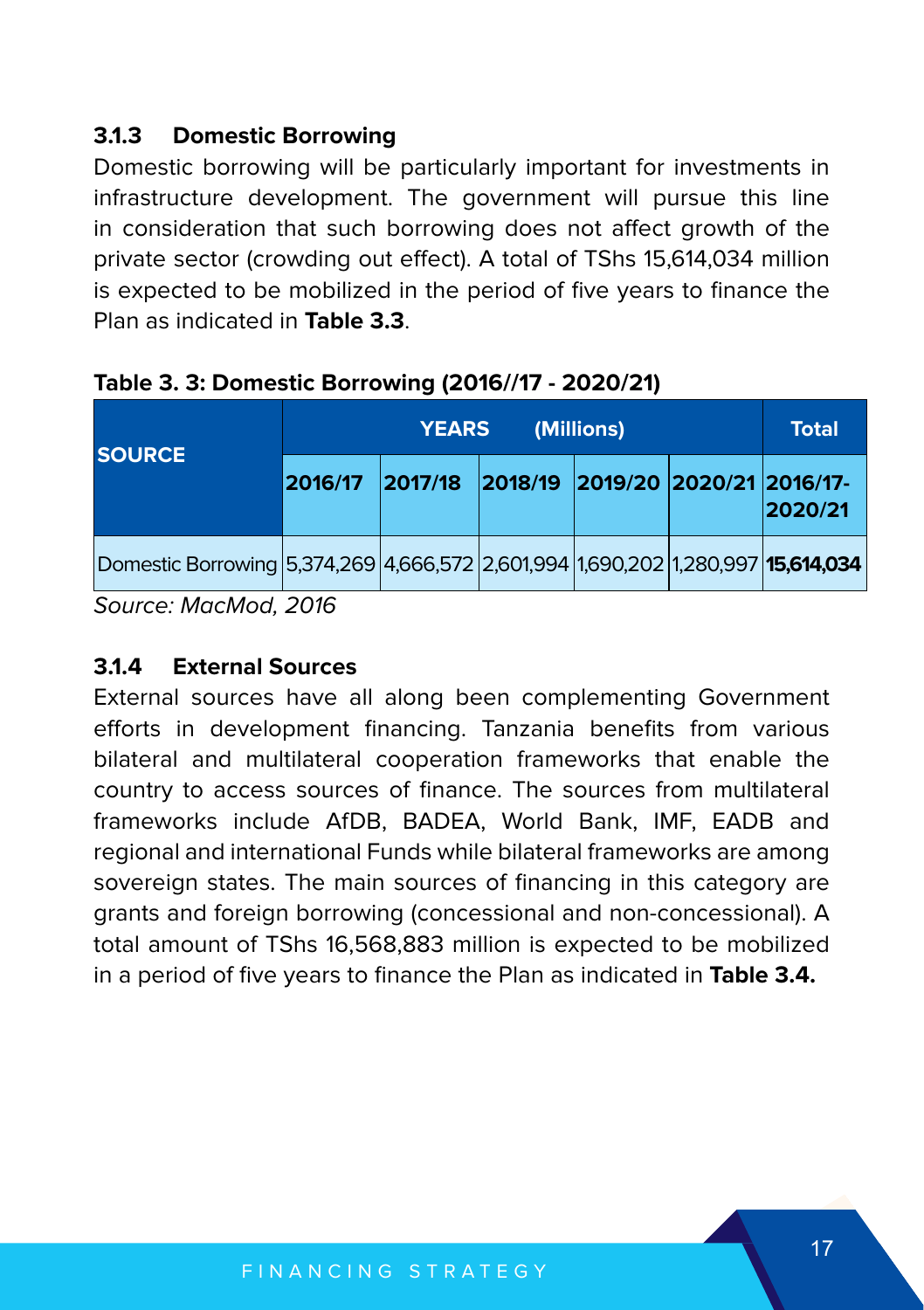|                                       |            | <b>Total</b>                                  |         |                         |                 |           |
|---------------------------------------|------------|-----------------------------------------------|---------|-------------------------|-----------------|-----------|
| <b>Source</b>                         | 2016/17    | 2017/18                                       | 2018/19 | 2019/20 2020/21         |                 |           |
| <b>Grants</b>                         | 1.423.055  | 938,123                                       |         | 833,891 775,284 643,954 |                 | 4,614,307 |
| <b>Concessional</b>                   |            | 2,177,752 1,505,808 1,233,678                 |         |                         | 639,631 659,846 | 6,216,715 |
| $Non -$<br><i><b>Concessional</b></i> |            | 2,100,995 1,444,943 1,065,144 565,860 560,920 |         |                         |                 | 5,737,861 |
| <b>Grand Total</b>                    | 16,568,883 |                                               |         |                         |                 |           |

#### **Table 3.4: External Sources of Financing**

Source: MacMod, 2016

Despite external source of financing being among important sources of financing, predictability in terms of both quantum and disbursement schedules has continued to be a challenge. Also, this source has not been fully utilized.

In order to address these challenges the following measures will be taken:

- (i) Promoting confidence building measures such as maintaining good macroeconomic performance;
- (ii) Sustaining existing frameworks while also scaling-up and exploring more opportunities for sources of external finance;
- (iii) Improving coordination.

#### **3.2 Innovative Sources of Financing the Plan**

Beside the traditional sources of financing FYDP II, innovative sources have also been identified in order to complement the traditional sources. This category includes both domestic and external sources of financing; through either exploring related opportunities that were not utilized or coming up with new products.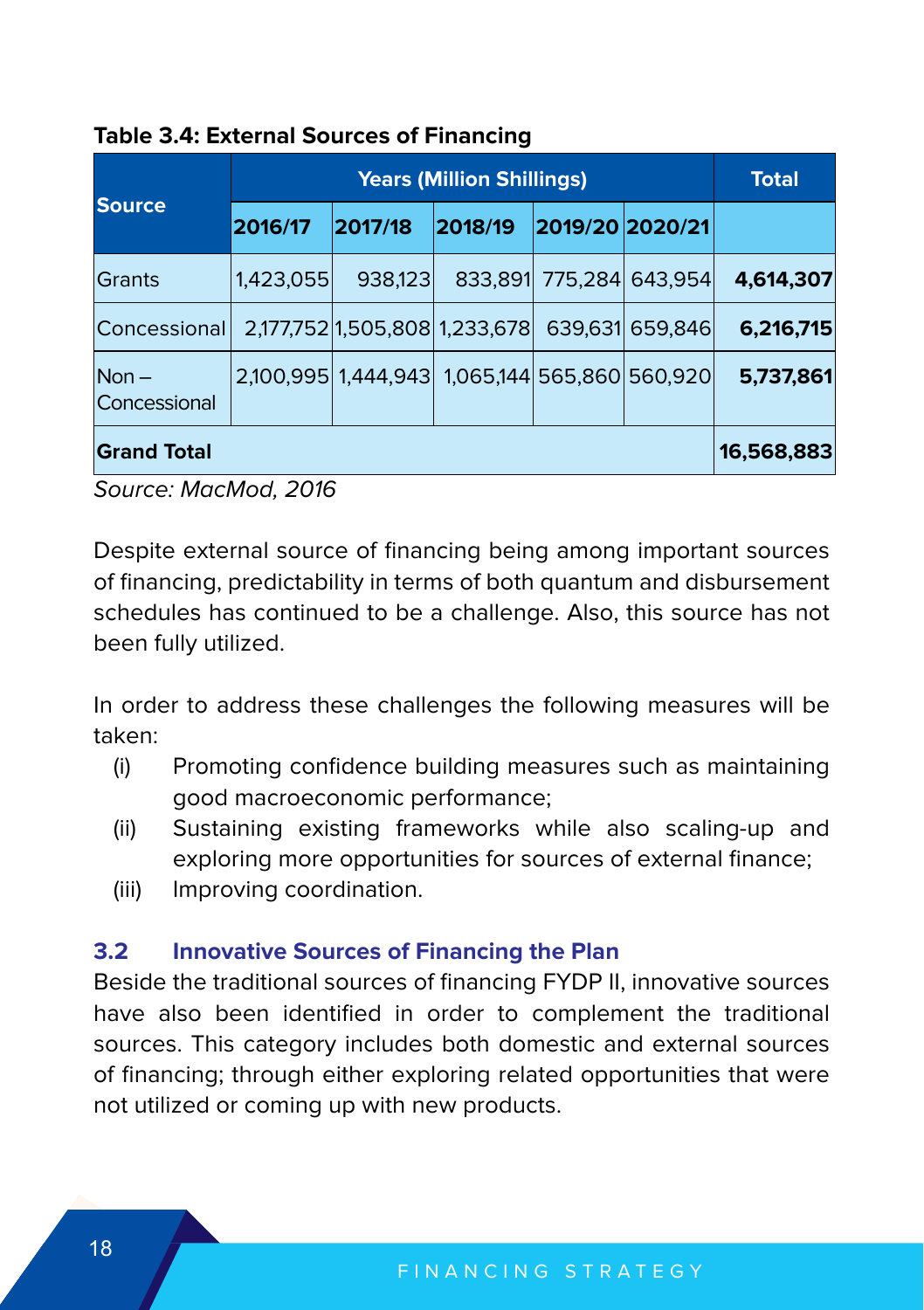### **3.2.1 Foreign Markets Bonds**

The global financing architecture has developed in terms of diversity and sophistication and so has it been with this category. Bonds in their various forms have been one of the effective modalities for development financing. The Bond market is currently underutilised both by the public and private sector; at only about 5 percent of GDP compared to peer countries at double digit figures.

The main challenge with this source is that the market for Bonds in Tanzania is skewed, with Government Bonds constituting about 98.5 percent. There are four corporate bonds (worth 100 billion) while there are no municipal, infrastructure, industrial or other forms of Bonds.

In this regard, the Government is intent on reforming the domestic bond market architecture. Foreign Marker Bond is one of the potential products which can be used to finance the Plan. This is a bond issued by floating sovereign bonds in international capital markets.

The Government recognizes the importance of accessing the international capital market to raise its finances for infrastructure projects at reasonable borrowing costs. To this end, the Government has opted for Sovereign credit rating to facilitate such access. Upon such achievement, Tanzania will be able to raise around USD 1.5 billion from this source for development financing, especially for infrastructure and industrial development projects.

#### **3.2.2 Local Government Bonds/Municipal Bonds**

One of the innovative sources of financing that can be used to finance FYDP II is Local Government/municipal Bonds. A municipal bond is a promissory note issued by a local government (or local public infrastructure development authority) to finance capital investments in infrastructure made by the issuer on pledges to repay bondholders the face value of the bond plus interest over a specific period of time. The bonds are most often issued at a fixed interest rate, albeit, variable rate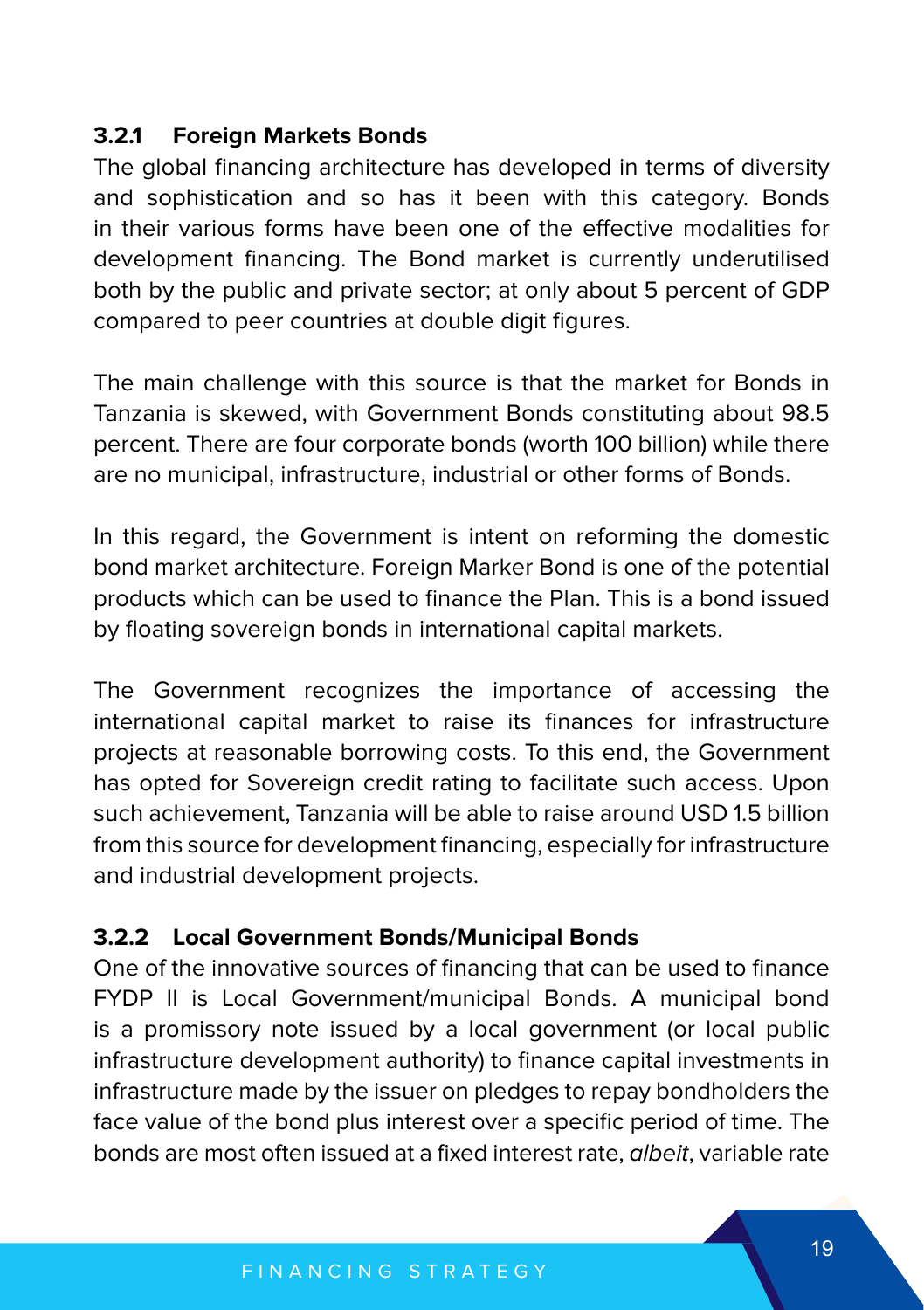bonds are also possible with long repayment period that approximates the useful life of the infrastructure being financed. Payments can become due quarterly, semi-annually or annually.

Despite its feasibility and viability, use of such bonds has been virtually nonexistent in Tanzania due to structural hindrances especially the weak capacity of many Municipals to generate enough revenues. However, there are Municipals that can generate sufficient revenues and therefore be able to issue Municipal bonds to finance development projects if the structural weaknesses are debottlenecked.

A number of reforms are being proposed to effect realization and utilization of this source, including separation of political entrenched managerial structure of local governments from business interests by establishing village, districts, regional and municipal development corporations. In the view that administration boundaries of local governments in Tanzania face frequent changes, guidelines for divisibility of assets and debts when separation of administration occurs have to be developed. This will allow lifting quarantee requirement for local government debts. The scrutiny of powers can be given to the Treasury Registrar instead of the current powers conferred to the Minister of Finance/Local Government with limit on loan size becoming a consideration on viability and return on investment.

Arusha city has been earmarked as a pilot case to operatationalize this modality of financing development projects. If successful the experience will be scaled up to other cities and municipalities. Other cities earmarked for the programme are Dar es Salaam and its three municipalities; Dodoma; Mwanza (Ilemela), Tanga and Mbeya. The initiative is supported by the United Nations Capital Development Fund (UNCDF) and is geared towards exploring ways in which the urban authorities can access long-term finance to improve economic development and livelihoods.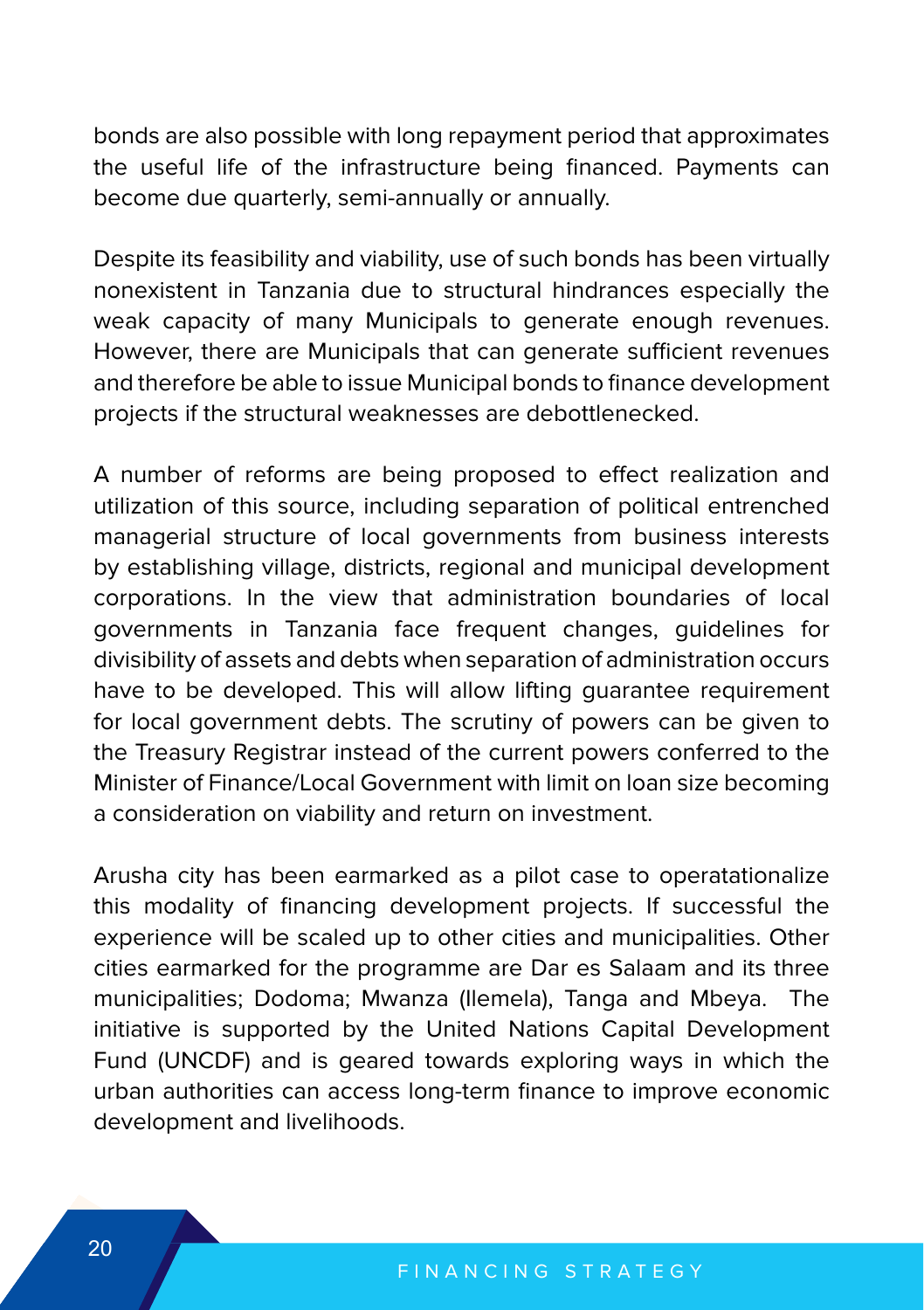This source of financing is expected to generate a total of TShs 400 billion for development financing.

The following actions are proposed in order to realise the full potential from this source:

- (i) Inclusion of issuance of bonds at the municipal level (Local Government Finance Act of 1982 as amended in 2000 and 2008);
- (ii) Creation of an enabling environment for issuing of Local government bonds and;
- (iii) Institution of operational mechanisms and institutional framework.

#### **3.2.3 Pension Equity Fund**

Pension Funds remain one of the more liquid components of the Tanzanian financial architecture. The fiduciary duty of pension funds to their members is to maximize returns whilst guarding against exposure to risky assets. In view of this, Pension Funds, with estimated holding of close to TShs 7 trillion, have limited their investment options to debt financing of few national development projects only with government guarantee; buying government debt instruments, and venturing investment in risk free assets.

The Social Securities Regulatory Authority (SSRA) regulations require fund managers to diversify their holdings, including, to 5 percent on private equity, 25 percent to infrastructure development, 30 percent to collective investment schemes and 20 up to 70 percent on government securities. It is proposed, that each fund should allocate at least 2 - 5 percent of the total fund to create a liquid equity fund. With this arrangement a liquid equity fund of worth more than TShs 300 billion can be established, allowing pooling of funds into a development basket and thus reduce exposure for individual funds. These moneys can then be used as additional collateral for the securities issued under the development funding initiative proposed for equity investment.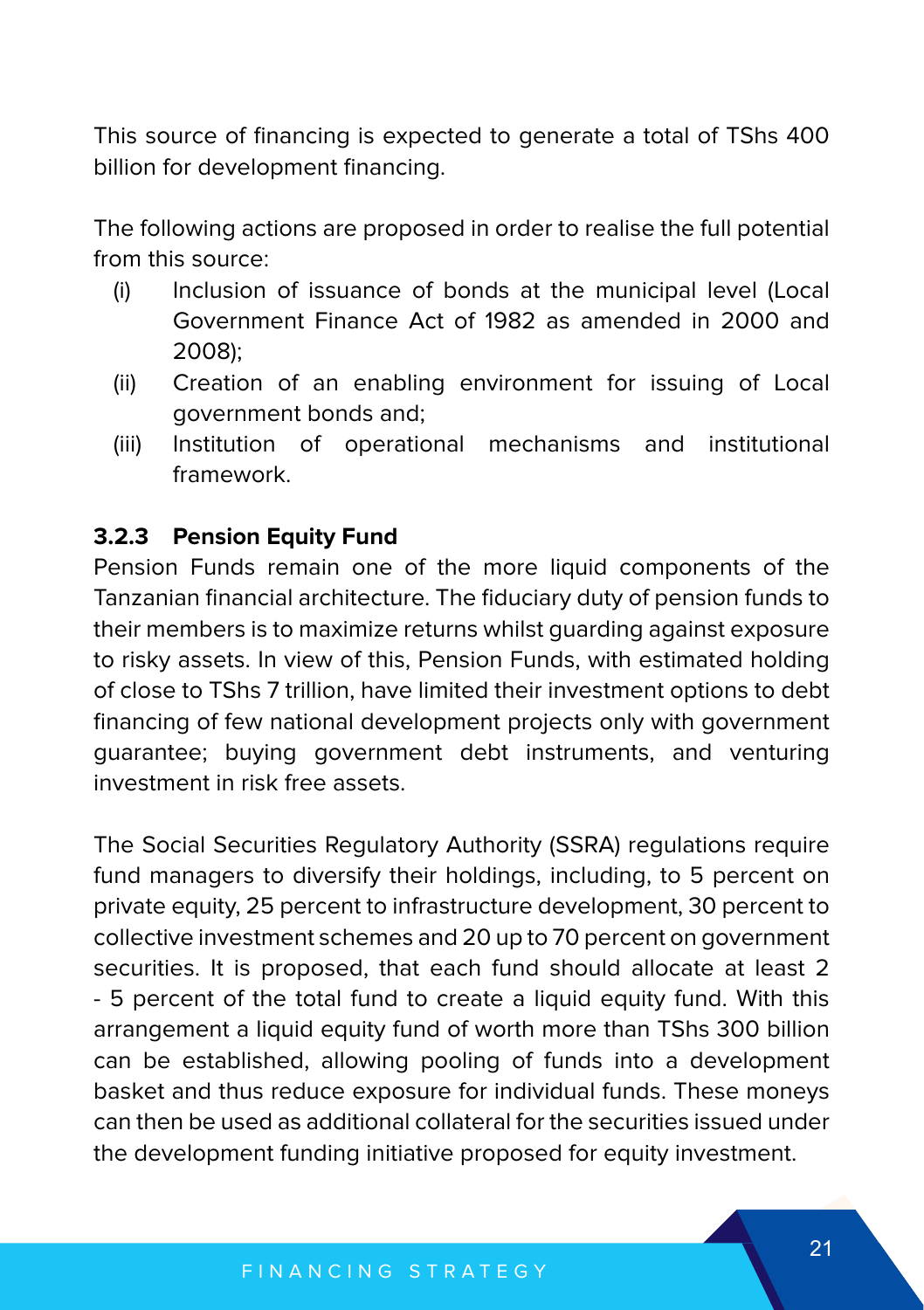In order to realise the full potential of this source, the following measures are proposed to be taken:-

- i. Reviewing legal investment regulations for Pension Funds to allow and put in place enforcing mechanism; and
- ii. Establishing Equity Fund.

#### **3.2.4 Climate Change Financing**

The impacts of climate change in the United Republic of Tanzania have already been felt on the environment and livelihood systems. The National Climate Change Strategy (2012) indicates that adverse effects of climate change are projected to further increase in both frequency and intensity leading to more severe and adverse socioeconomic and financial implications in the absence of adaptive capacity. Climate Change financing needed to build national resilience has been estimated by the National Climate Change Strategy (2012) to be between USD 100 to USD150 million per year. However, additional resources may be substantial as estimation is complex due to scientific uncertainties and data limitations.

Although Tanzania has been able to access climate change funds from multiple international and domestic sources, an integrated climate financing mechanism is highly required to strengthen the national capacity to access these funds and align climate finance spending with the national development priorities as identified in FYDP II. International climate financing is largely overseen by the United Nations Framework Conversion on Climate Change (UNFCCC) financial mechanism; mainly the Green Climate Fund (GCF) and Global Environment Facility (GEF). Other sources of funds such as Least Developed Countries Fund (LDCF), Adaptation Fund (AF) and the Special Climate Change Fund (SCCF) can also be accessed.

In order to realize the full potential from this source, Tanzania needs to establish national accredited entities and implementing entities; a framework to leverage and manage climate finance through National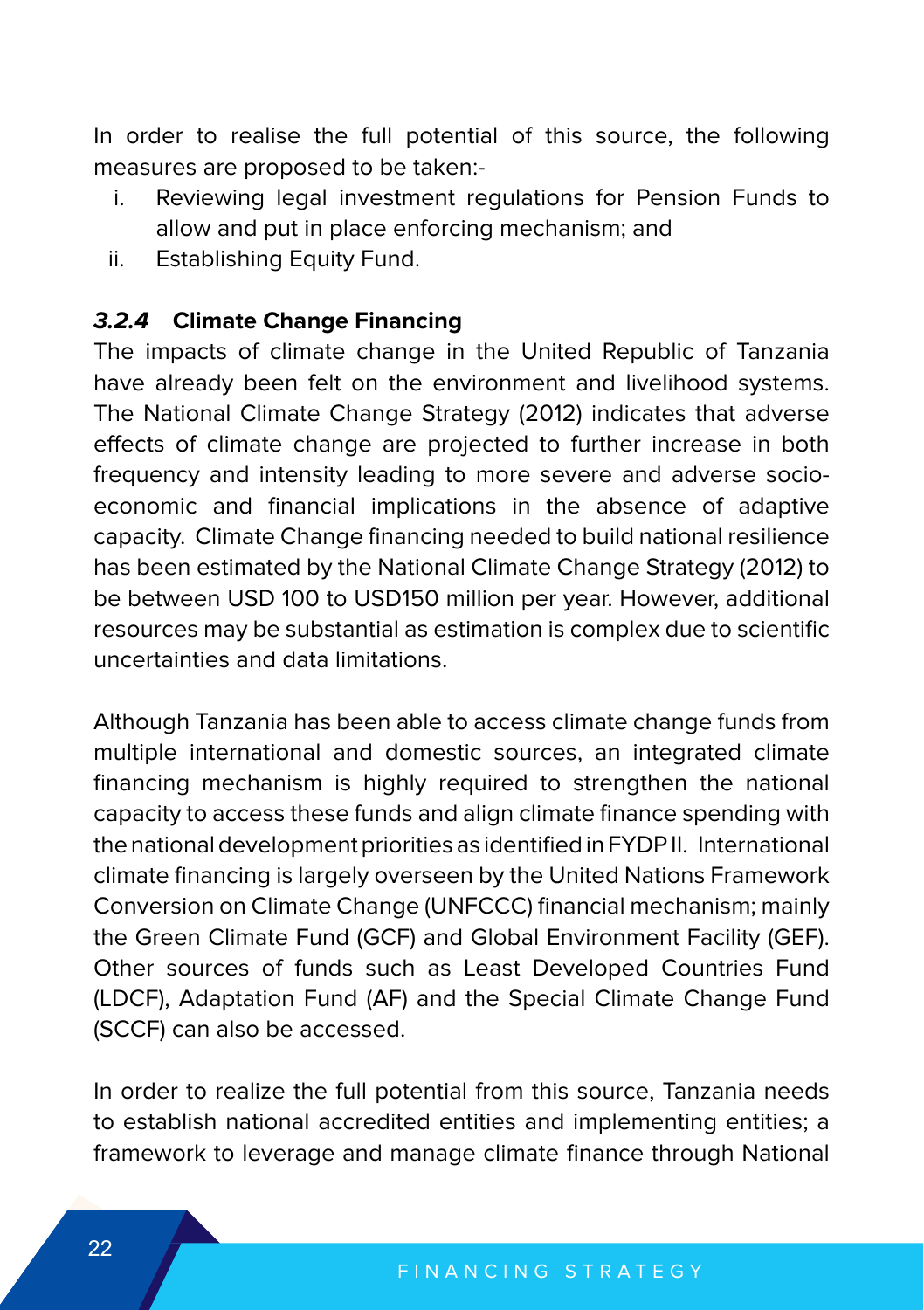Climate Change Financing Mechanism (NCFM). A target of USD 304 million has been set for mobilization by 2021.

The following interventions are proposed:

- i. Establishment of a National Climate Change Financing Mechanism for coordinated and enhanced resources mobilization;
- ii. Mainstreaming of climate change in the development policy and planning process by considering climate change in the economic analysis and budgeting (MACMOD and FP);
- iii. Establishing an Environment Unit at the Ministry of Finance and Planning to handle issues related to climate change and environment;
- iv. Facilitating accreditation of the Ministry of Finance and Planning to the Green Climate Fund (GCF) to allow direct access;
- v. Developing proposals to access USD 4 million for GCF readiness and preparatory support programme;
- vi. Identifying other green financial products and their financing sources; and,
- vii. Identifying and monitoring climate change funds mobilized by Non State Actors (NSAs).

# **3.2.5 Public Private Partnerships (PPPs)**

Public Private Partnership (PPP) approach has been widely used in other countries to finance infrastructure and other long-term investment projects particularly in projects which the private sector has interest in partnering. The PPP Policy was introduced in Tanzania in 2010 to guide participation of private sector.

Implementation of PPP projects in Tanzania encounters the following main challenges: lack of clarity on institutional frameworks; incomprehensive technical, socio-economic and commercial feasibility analysis; insufficient capacities for negotiations, procurement, implementation and management of PPPs; and, inadequate enabling environment, which includes lack of long-term financing instruments and appropriate risk sharing mechanisms.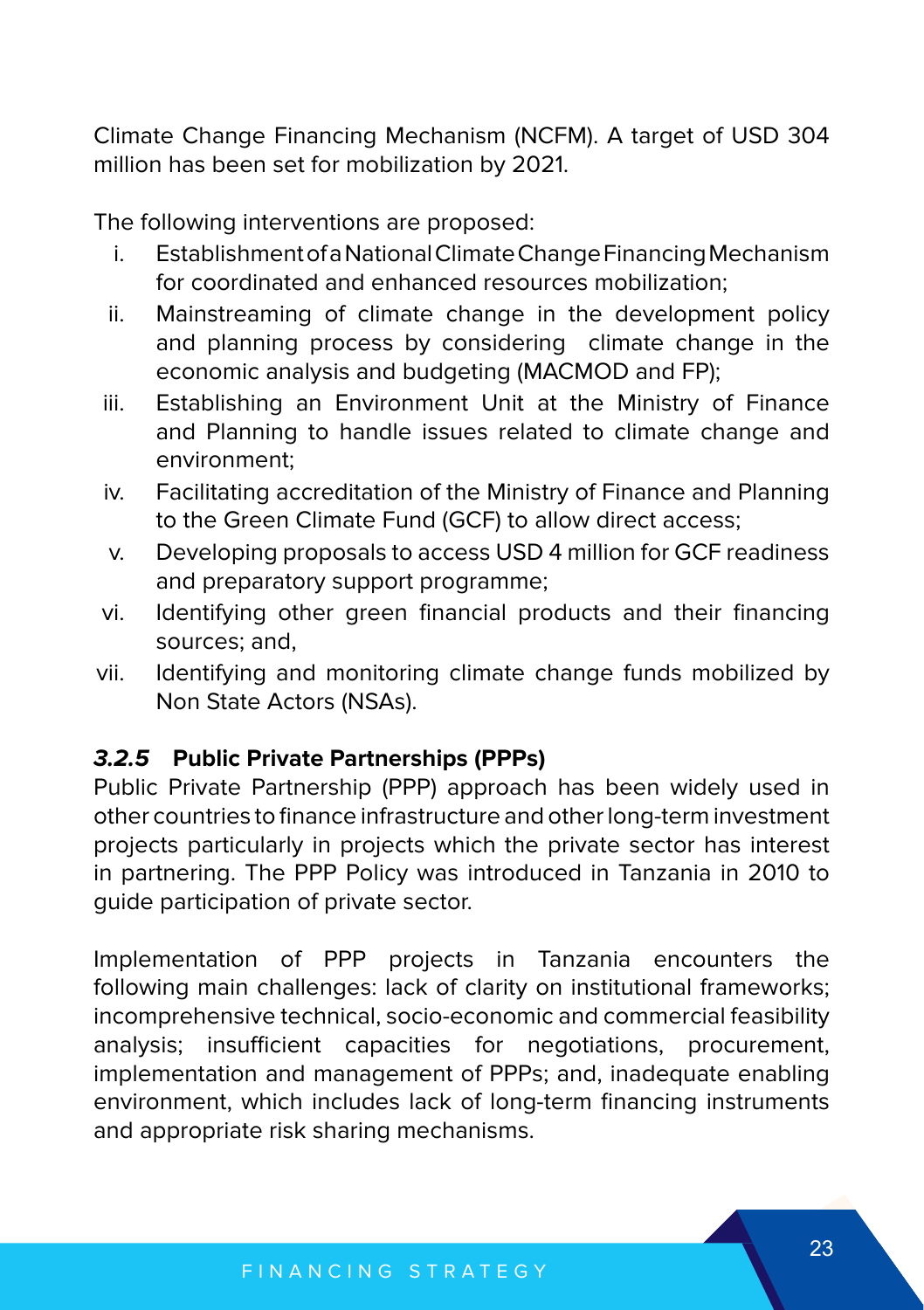In order to ensure effectiveness in the implementation of PPP projects, the following actions are proposed:

- i. Strengthening PPP Fund along with the PPP Division;
- ii. Establishing criteria for accessing PPP Fund;
- iii. Developing PPP pipeline project database.

The proposed projects which are currently potential for PPP implementation are Kinyerezi III power project (USD 389.7 Million); Dar - Chalinze - Morogoro Express highway (USD 1.136 billion); and construction of medical equipment factory under MSD (USD 175.4 million). The list of prospective projects for PPP financing will increase based on the experience gathered from implementing these projects. An analysis done by BRN resource mobilization Lab indicated that if funds are provided to support pre-feasibility and feasibility studies for 48 projects there is likelihood to produce 10 PPP implementable projects. This implies that, government investment in supporting PPP Fund to facilitate the studies is critical to ensuring that PPP modality is effective **(See Figure 3.1).**



## **Figure 3.1: Supporting Pre-Feasibility and Feasibility Studies**

NOTE: Exchange Rate is T2S 1705: \$1 USD

Source: BRN Resource Mobilization Lab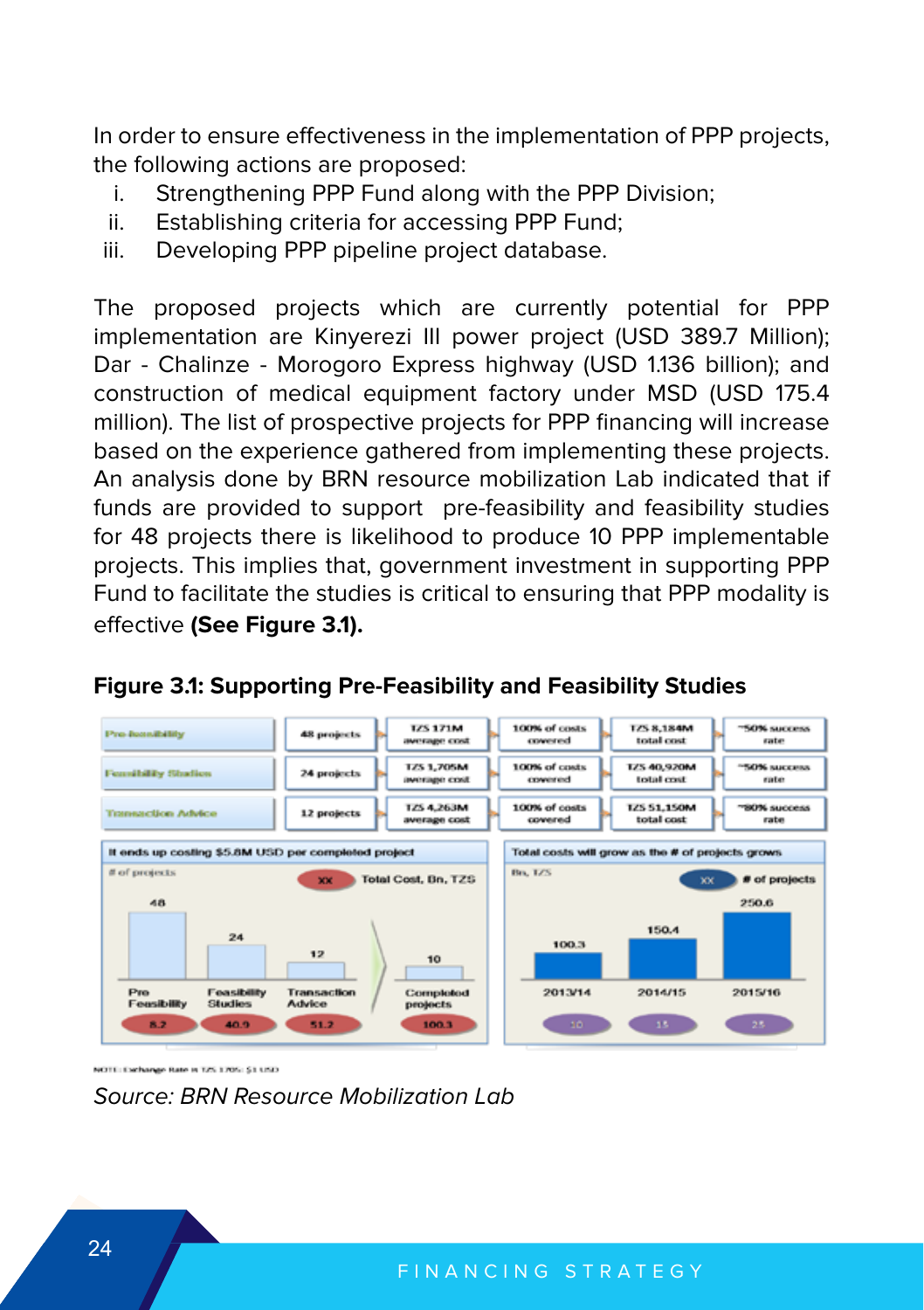# **3.2.6 Foreign Direct Investments**

Foreign Direct Investments (FDIs) involves international investment in which the investor obtains a lasting interest in an enterprise in another country. It may take the form of buying or constructing a factory in a foreign country or adding improvements to such a facility, in the form of property, plants, or equipment. FDIs are expected to be one of the main sources of financing the implementation of FYDP II. A total amount of TShs 29,565,870 million is expected to be invested in different sectors of the economy for the period of five years. Major investments are expected to be in oil and gas, mining and manufacturing sectors. **Table 3.5** shows projected FDI flows for the Plan period (2016/17 to 2020/21).

| <b>Source</b>                                                                             |                                         | <b>Years (Million Shillings)</b> |  | Total |
|-------------------------------------------------------------------------------------------|-----------------------------------------|----------------------------------|--|-------|
|                                                                                           | 2016/17 2017/18 2018/19 2019/20 2020/21 |                                  |  |       |
| Foreign Direct 4,456,019 4,588,027 4,860,310 7,068,865 8,592,649 29,565,870<br>Investment |                                         |                                  |  |       |

**Table 3.5: Foreign Direct Investment (2016/17 - 2020/21)**

Source: MacMod, 2016

In order to facilitate the increase of FDI in the country and support implementation of FYDP II significantly, the following measures are proposed to be implemented:

- i. Reviewing legal and regulatory framework of Tanzania Investment Centre to act as one-stop investment facilitator,
- ii. Developing and ensuring stable guidelines for investment incentives;
- iii. Strengthening Statistical capacity of TIC;
- iv. Ensuring stable and predictable macroeconomic environment and fiscal regime;,
- v. Establishing Land bank for large investments, and,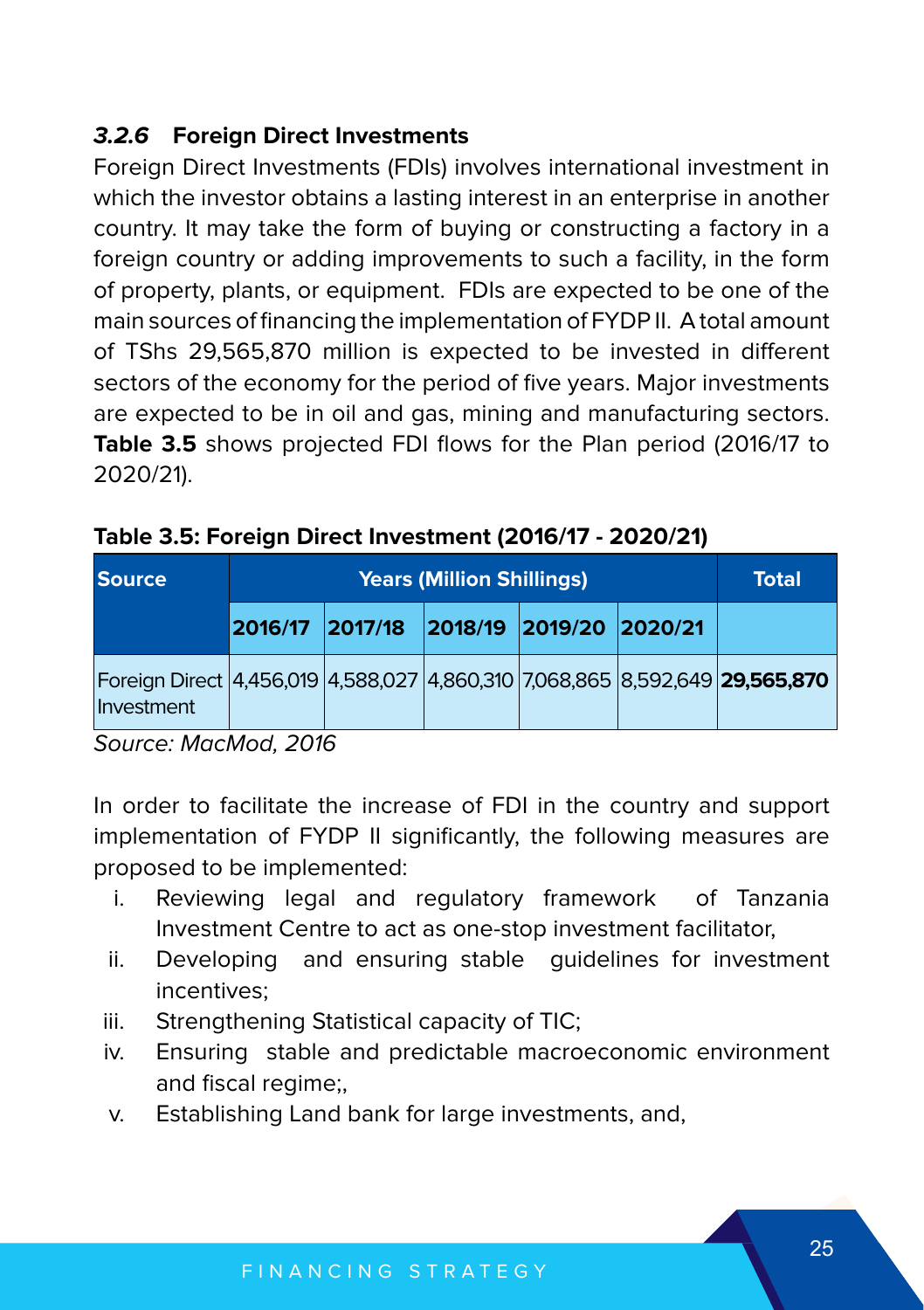- vi. Increasing number of Bilateral Investment Treaties (BITs) with strategic partners;
- vii. Reviewing Labour Laws to meet International Standards;
- viii. Reducing corruption.

# **3.2.7 Development Finance Institutions (DFIs)**

DFIs play a crucial role in providing credit, equity positions and risk guarantee instruments to investments. The Tanzania Investment Bank (TIB Development Bank) is uniquely positioned as a development/ investment bank which can innovatively finance a significant number of development projects of FYDP II. The proposal is to use TIB as an "agency" of the Government, on financial resources mobilization. Three specific roles are expected to be played by TIB to operationalize this financing proposal:

- i) Establishing an Infrastructure Fund to finance development budget;
- ii) Channelling available financial resources to the public and private sectors for timely implementation of strategic infrastructure and industrial projects; and
- iii) Facilitating establishment of an equity fund through Pension Funds.

The proposal to recapitalize TIB Development Bank for a period of five years carries a price tag of TShs 1 trillion to enable the DFI leverage its augmented balance sheet to establish the envisaged TIB Infrastructure Development Fund. TIB will at the same time explore partners, international/local, for syndication.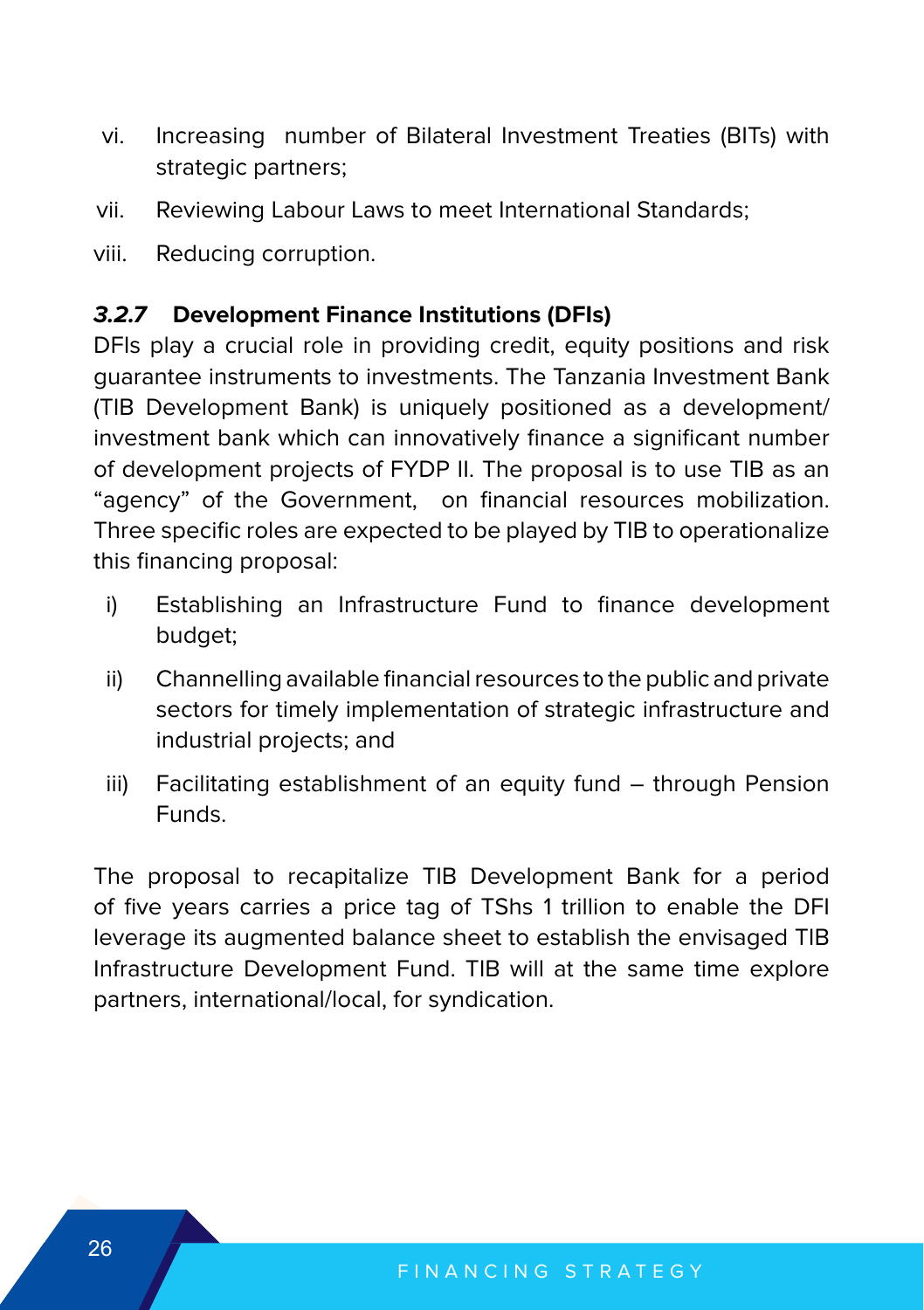

#### **Figure 3.2: Architectural Design for TIB Financing Mechanism**

#### Key:

- 1) Government Capitalization of TIB (Tsh 1 trln)
- 2) TIB Creates a Leveraging Program to leverage the capital to 5 times. (Tsh 5 trln)
- 3) TIB creates syndication group with other international/local lenders x3 (Tsh 16 trln)
- 4) Government identifies priority projects from FYDP II
- 5) A financing program is put together to finance the projects with implementation agents
- 6) Implementing agents are then asked to contribute small equity portion per project. If they don't have, an equity fund is used.
- 7) In order to remove Government guarantee and allow scaling up the size of projects to be implemented collateral pool is constituted.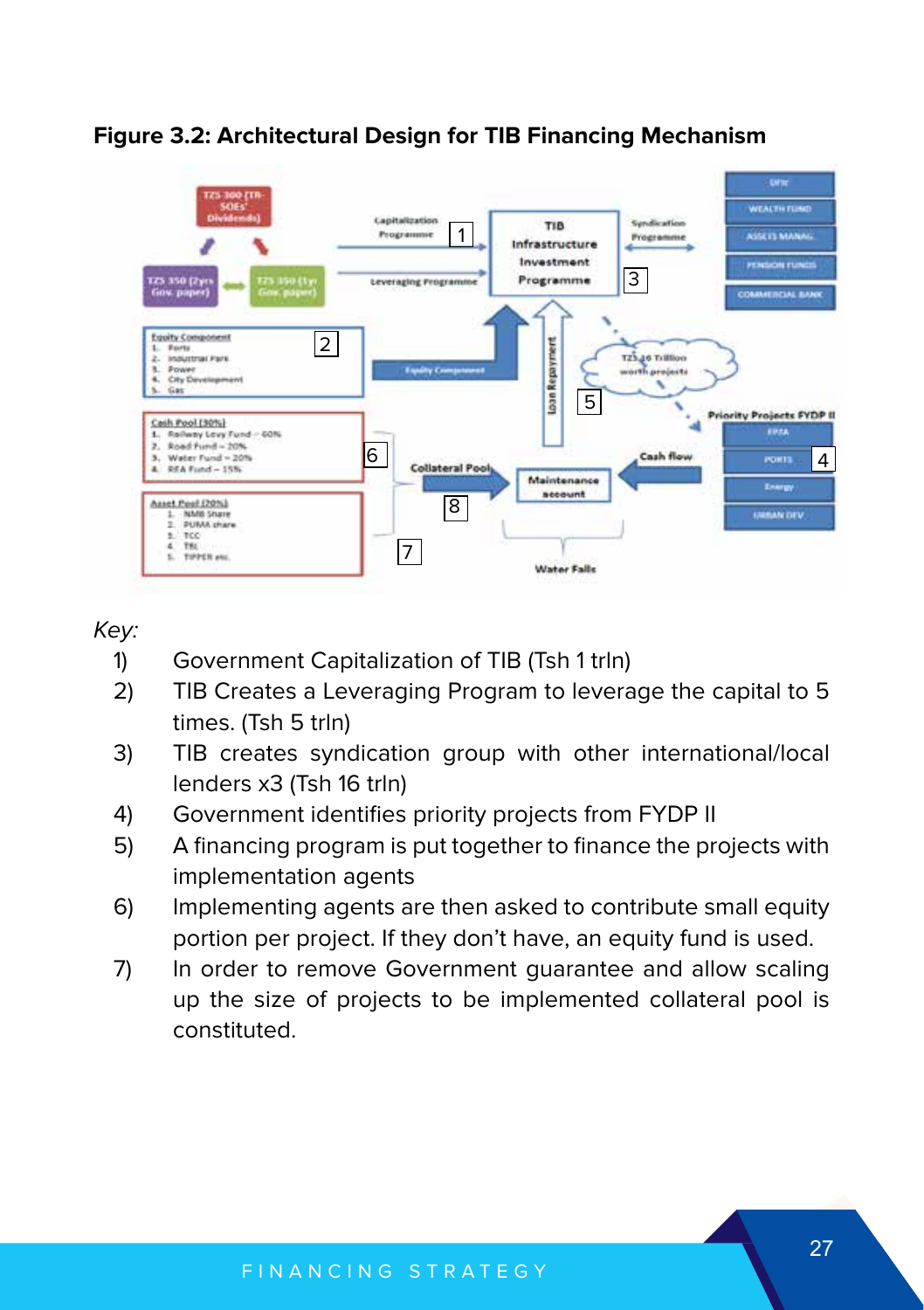All loans are to be extended on commercial basis.

In a strategic efforts to participate in projects of developmental nature in both domestic and international syndications, the most recent examples on participation in the domestic arena include TIB's contribution of TZS 10 Billion to the TZS 300 billion TANESCO syndicated loan, TZS 20 billion in Kagera Sugar and USD 21 million in the development of gas infrastructure for Wentworth Resources. All these three transactions were funded through local banks. This modality can be used also to syndicate with international and regional DFIs as illustrated in the USD 320 million gas-to-power project for Kilwa Energy Limited. TIB together with DBSA, CRDB and PTA bank raised the said amount with the transaction financial closure achieved within twelve months. TIB contributed USD 20 million in the implementation of those projects. The participation in syndications not only ignites the sector but also spreads the concentration risk of the portfolio, allowing the bank to support more projects.

In the real estate financing TIB has participated in a number of syndications including extending term loans to the tune of USD 23.3 million to National Housing Corporation's (NHC) for the development of Golden Premium Residence landmark project in Kawe, Dar es Salaam. The total project cost is USD 122 million where NHC will provide the remaining amount.

In order to implement the proposed financing modality, the following measures/ initiatives need to be taken;

- (i) Recapitalization of TIB by Government;
- (ii) Reviewing legal and organizational framework to allow TIB to tap on funds and assets currently being held by other public and quasi-public institutions;
- (iii) Reviewing legislation governing respective funds to allow allocation to the cash pool; and,
- (iv) Preparing legal and regulatory framework for the establishment of the infrastructure Fund.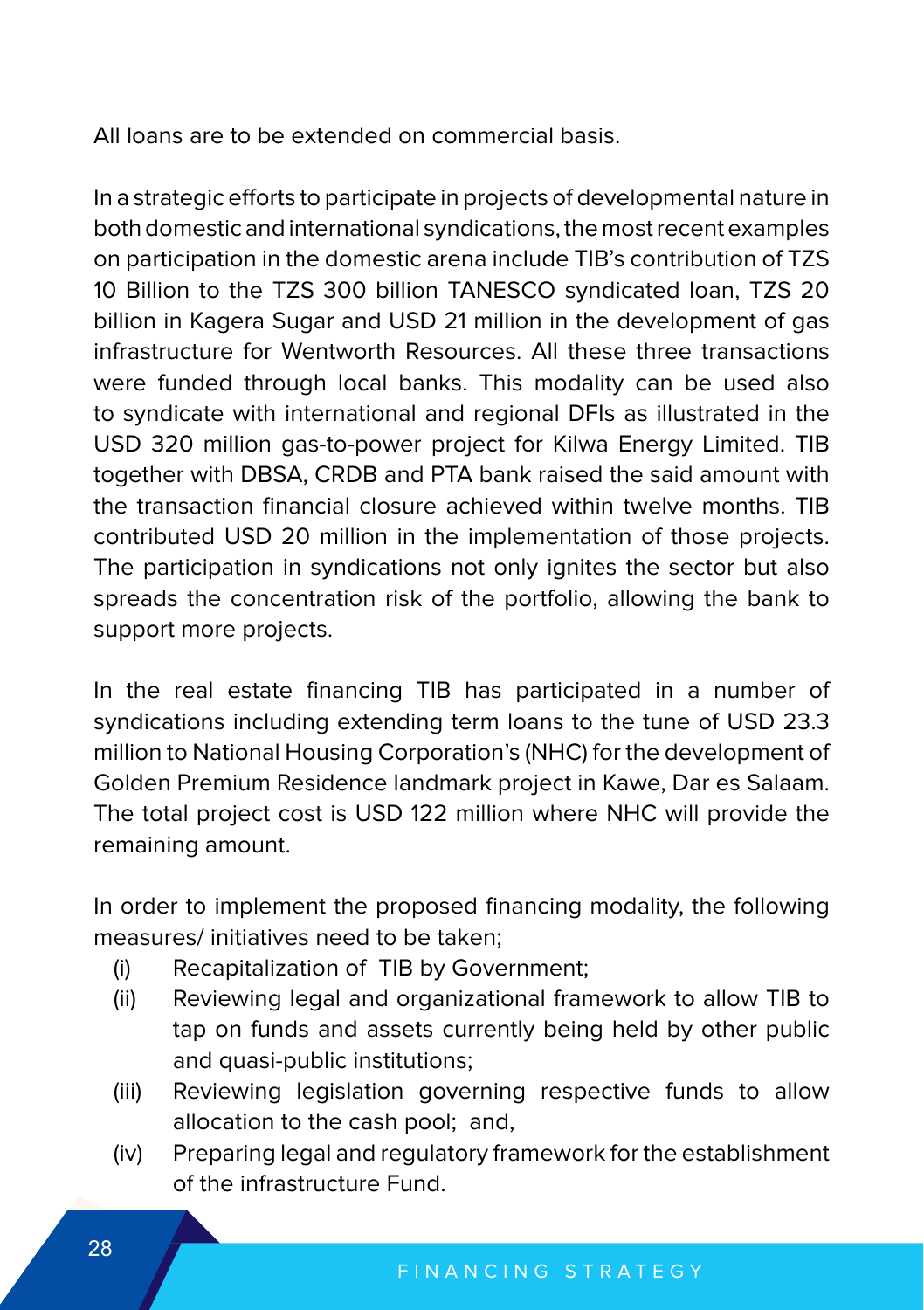The summary of all sources of financing FYDP II (2016/17-2020/21) is provided in **Table 3.6**. It must be noted that the realization of the expected amount will not be automatic but will depend entirely on Government decision to implement the recommendations put forward in this Strategy on each option.

|                | ZUZU/ZT)                               |                                                |
|----------------|----------------------------------------|------------------------------------------------|
| No.            | <b>Source of Finance</b>               | <b>Expected Amount</b><br>(TShillings Million) |
| $\overline{1}$ | <b>Traditional Domestic Sources</b>    | 65,847,679                                     |
|                | Tax revenue                            | 41,887,675                                     |
|                | Non Tax revenue                        | 8,345,970                                      |
|                | Domestic borrowing                     | 15,614,034                                     |
| 2.             | <b>Traditional External Sources</b>    | 16,568,883                                     |
|                | Grants                                 | 4,614,307                                      |
|                | Concessional                           | 6,216,715                                      |
|                | Non concessional                       | 5,737,861                                      |
| 3.             | <b>FDI</b>                             | 29,565,870                                     |
| 4.             | <b>Innovative sources of Financing</b> | 23,761,730                                     |
|                | Local Government Bonds/Municipal Bonds | 400,000                                        |
|                | Sovereign Market Bond                  | 3,450,000                                      |
|                | <b>Climate Change Financing</b>        | 699,200                                        |
|                | <b>PPP</b>                             | 3,912,530                                      |

| Table 3.6: Summary of the Sources of Financing FYDP II (2016/17- |  |
|------------------------------------------------------------------|--|
| 2020/21)                                                         |  |

Exchange rate: 1 USD – Tshs 2,300

#### **3.3 Bilateral Cooperation**

Tokyo International Conference on African Development (TICAD), Forum for China and Africa Cooperation (FOCAC) and Korea-Africa Cooperation Forum (KOAFEC) are among substantial financial pledges

Development Financial Institutions (TIB) 15,000,000 Pension Equity Fund 300,000 **TOTAL** 135,963,492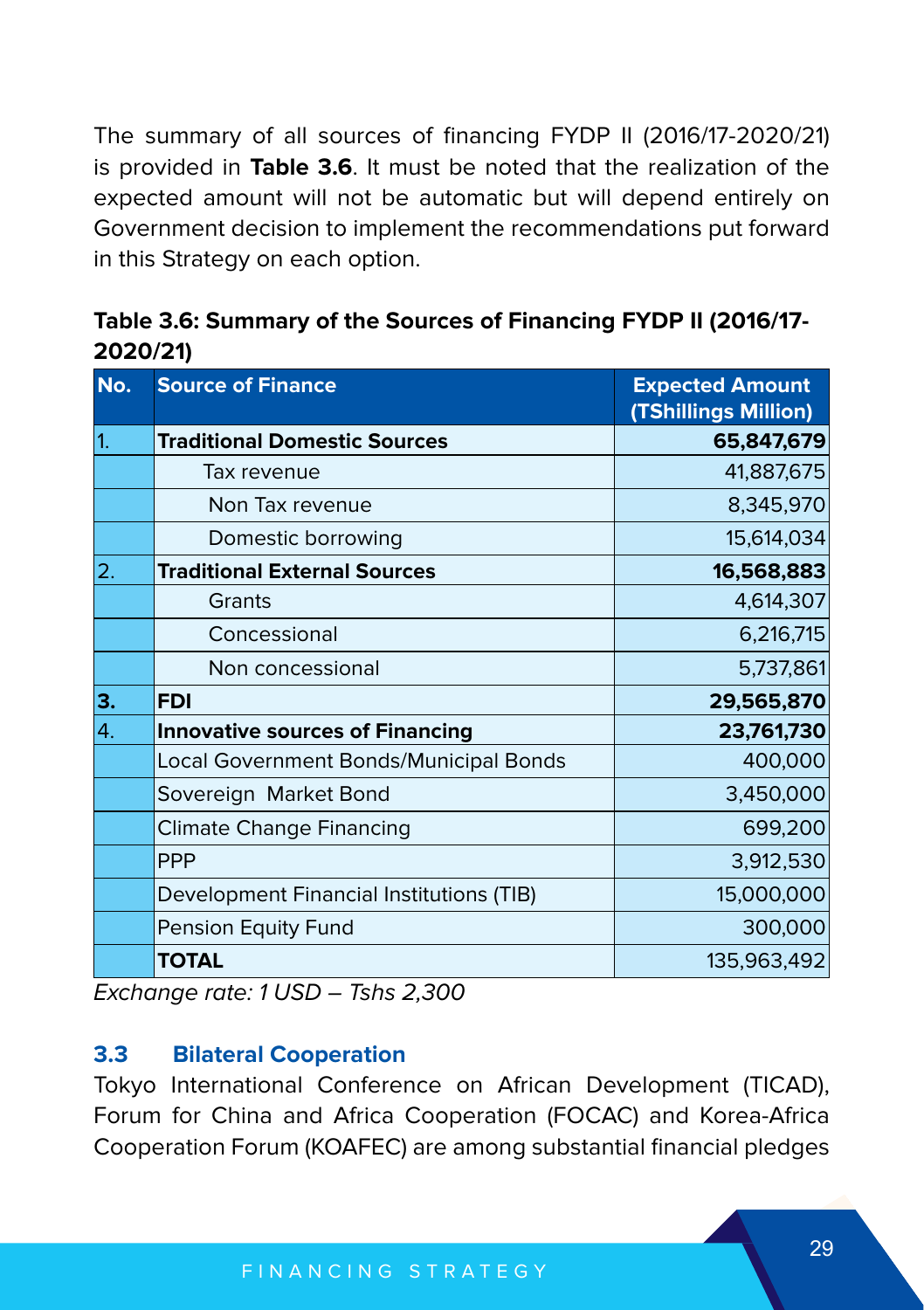to support development in Africa. These forums are meant to help African countries to solve development challenges particularly infrastructure development in order to bring social-economic transformation in the continent. The Sixth Tokyo International Conference on African Development which was held in August, 2016 in Japan, agreed to invest for the future of Africa through implementing measures centering on developing quality infrastructure, building resilient health systems and laying the foundations for peace and stability. A total of USD 30 billion under PPP arrangements was promised for that purpose.

In a similar initiative, through the Korea-Africa Forum for Economic Cooperation (KOAFEC), the Republic of Korea pledged a total of USD 5 billion to support private infrastructure financing, concessional loans, grants for technical assistance and capacity building. This amount has the potential to increase in the near future to USD 10 billion. On the other hand the People's Republic of China through FOCAC pledged 10 billion USD to support Africa in Infrastructure, Industrialization, Energy, and Health. Tanzania being one of the African countries and a strategic partner of all the three countries stands to benefit. Mechanisms to follow-up on the resolutions and ensure timely review of the agreed bilateral cooperation frameworks need to be in place.

In order to capitalize on these new opportunities the following actions need to be taken:

- (i) Preparing Business Plans with Strategic Partner States;
- (ii) Ensuring capacity for negotiations and implementations; and,
- (iii) Strengthening participation in regional and international fora.

# **3.4 Other Sources to be explored and Initiatives to Support Financing**

This section explores other sources of financing the Plan which can be utilised in the medium term. These include, Diaspora Bond, Infrastructure Bond and the Natural Resource Fund.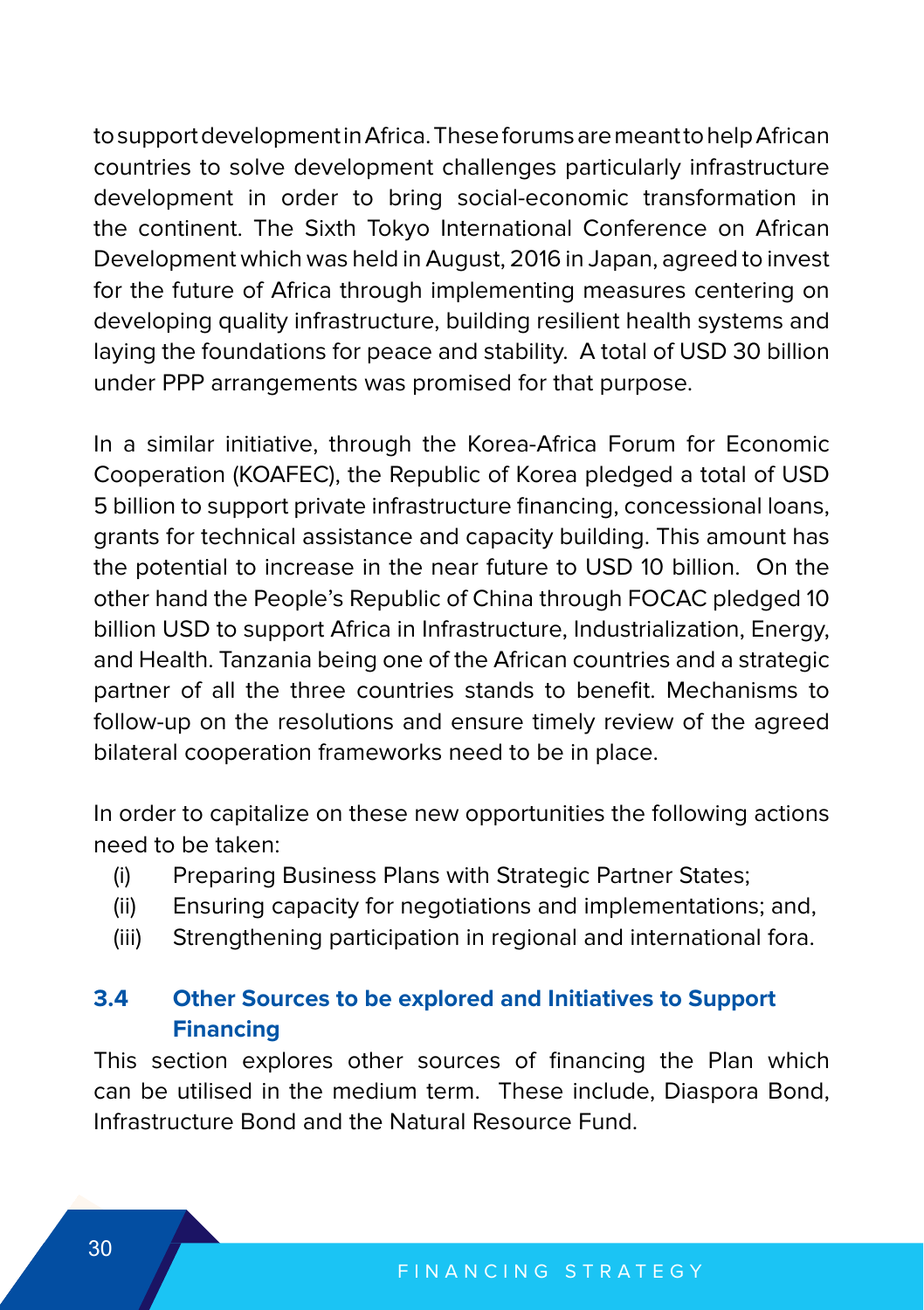# **3.4.1 Diaspora Bond**

Diaspora Bonds are essentially a form of government debt that targets members of the national community living abroad based on presumption that their ties to the country make investing in such products worthwhile. Expatriates who work in other (wealthier) countries are expected to support home country development initiatives and receive discounts on government debt from home countries. This source will diversify financial products and be used to finance the Plan.

In this regard, the following measures are proposed:

- i. Building mutual trust and developing a sustainable relationship with Diaspora populations.
- ii. Ministries/institutions responsible for coordination of Diaspora conduct study on prospects for Diaspora bond and develop a roadmap for operationalisation in Tanzania.

# **3.4.2 Infrastructure Bonds**

Infrastructure bonds are debt instruments through which finance for infrastructure development can be raised. These bonds may be issued by governments or government-authorized Infrastructure companies or Non - Bank Financial Institutions. These Bonds offer a reasonable rates of interest (8.5 to 9 percent) and tax benefits. The maturity of these bonds is often between 10 to 15 years with an option of buy-back after a lock-in of 5 years. These bonds can be listed either on National Stock Exchange or any other authorized financial intermediaries.

It is recommended to use the capital markets especially Dar Es Salaam Stock Exchange (DSE) to mobilize resources from the public to finance infrastructure projects. In this modality, a project needs to qualify as a bankable project. The cost of the project will be distributed in form of shares that the public can purchase. A special purpose vehicle (SPV) should be created to acquire the funds and invest them in the construction and implementation of the project. This gives an opportunity for the public to fund these projects.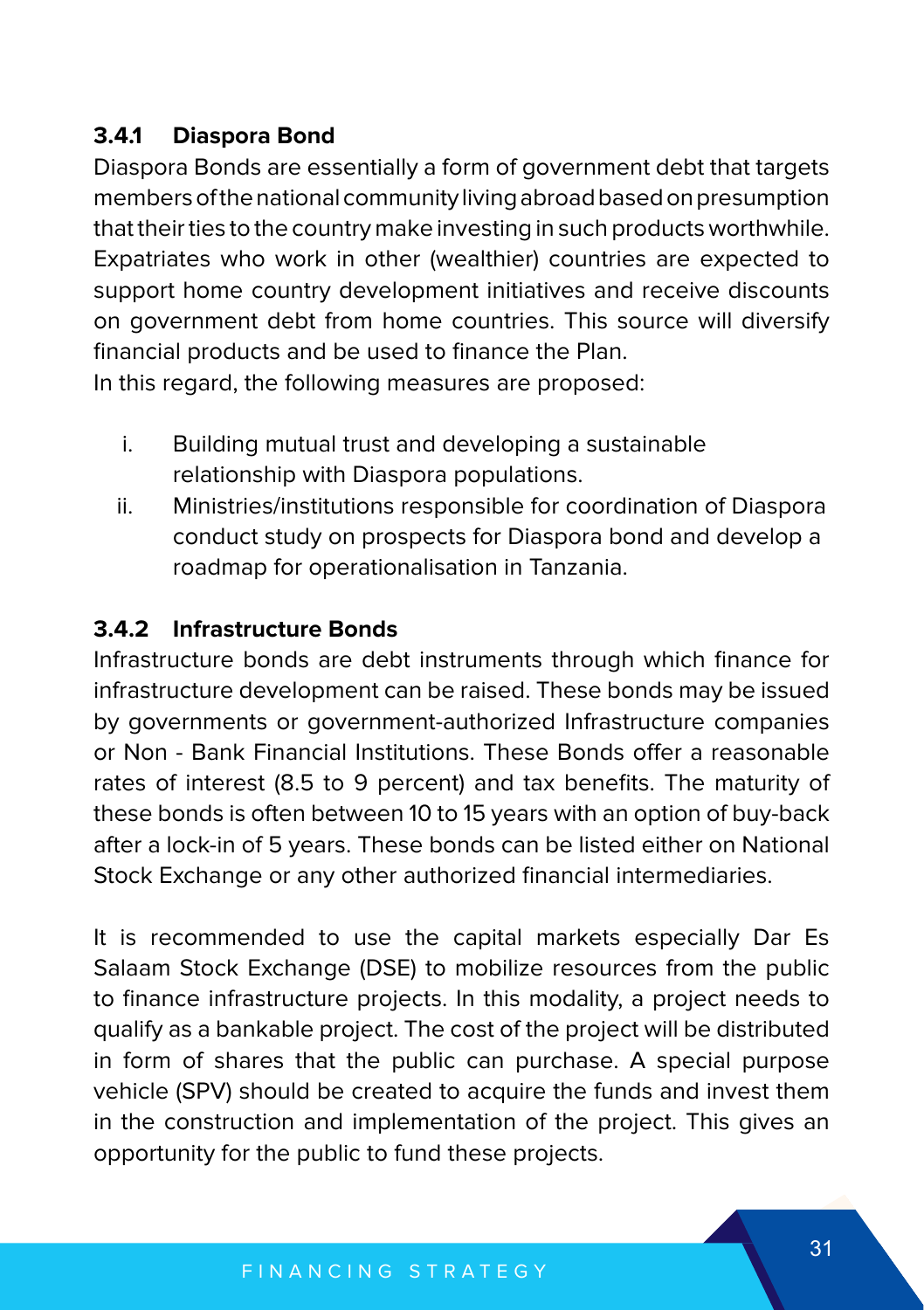Infrastructure bonds will also help those in the informal economy to formalize such as through buying shares in setting up infrastructure bonds; open bank accounts (use of formal financial institutions) for trading in such shares. Such Bonds should be open to be purchasing by both nationals and non nationals on predetermined ratios.

## **3.4.3 Other Bonds**

Research is needed to uncover other types of bonds such as industrial bonds and green bonds to finance the Plan.

## **3.4.4 Natural Resource Fund**

Tanzania's economy is largely reliant on its natural resources, both renewable and non-renewable. However, the rate of depletion of the later is unsustainably high. To reverse this situation, there is need to take measures that will not only prevent environmental degradation but also ease current pressure exerted on them. Establishment of a Natural Resource Funds (NRF), whose principal source of financing is revenue derived from the respective natural resources earmarked will help balance current and future generation needs from extractive resources. This fund is a type of sovereign wealth fund owned by a government. Natural Resource Funds ensure attainment of the following macroeconomic or governance objectives: saving for current and future generations, sterilizing capital inflows, earmarking resource revenues for specific expenditure items, and ring-fencing such expenditures.

Such initiative has been taken for oil and gas (Oil and Gas Revenue Management Fund) which was approved in 2015 with the general objective of ensuring revenues obtained are spent to support national development budget and that such resources benefit both current and future generations.

The following actions are required to be taken in order to establish the Fund:

(i) Developing Policy for the Natural Resource Fund;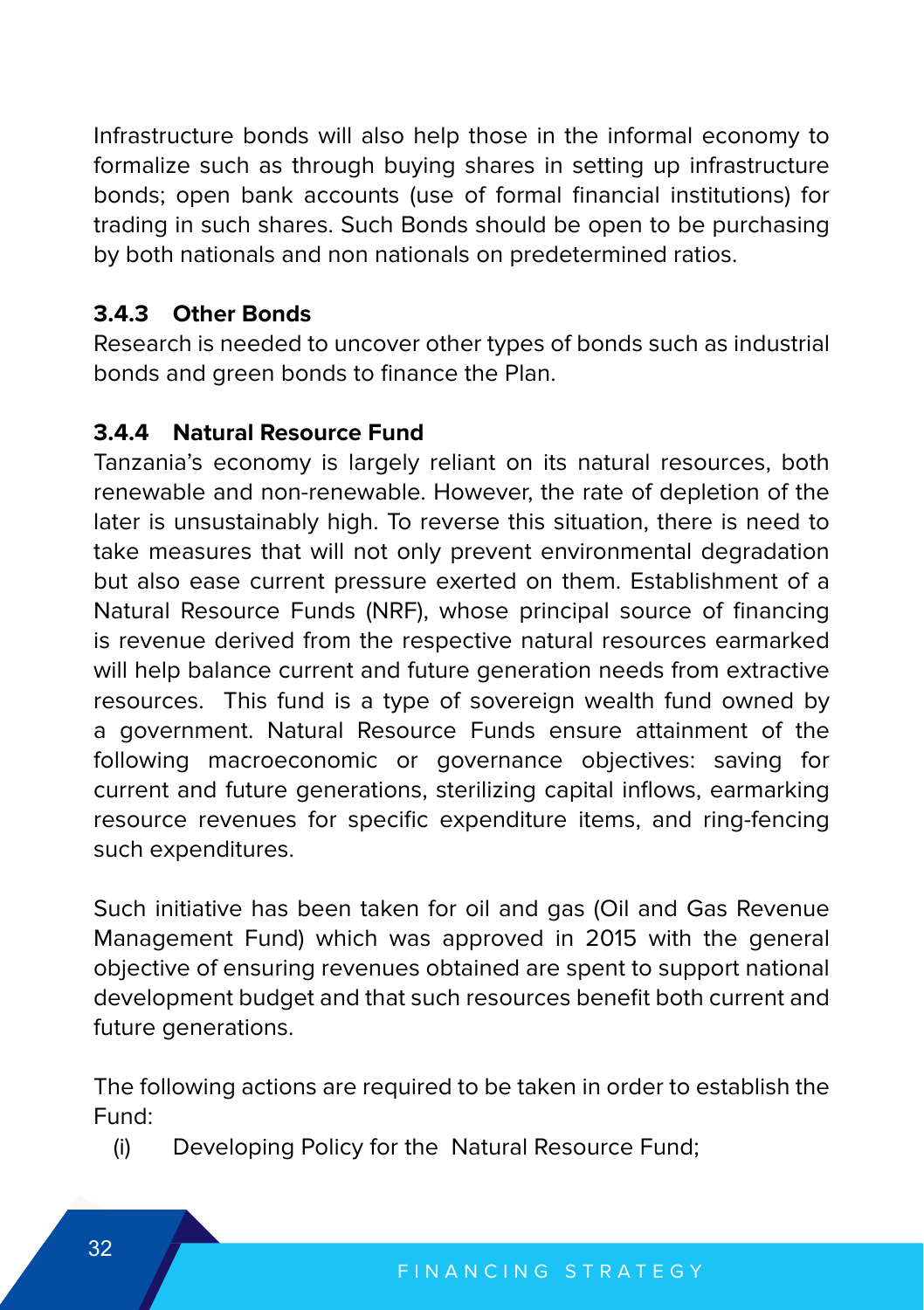- (ii) Developing Natural resource Fund Act and Regulations to monitor the use of generated funds; and
- (iii) Alignment of Natural Resource Fund Act with the Budget Act, Finance Act, and sectoral Act (Mining, Fisheries, Wildlife, Forest Act).

#### **3.4.5 Strengthening National Development Corporation**

One of the critical challenges on implementation of projects has been weak preparedness, particularly in project feasibility studies as many of the projects identified in the Plan are at their conceptual stages. In order to increase the possibility of soliciting financiers to support implementation, there is need to strengthen capacity of National Development Corporation (NDC) to undertake project feasibility studies and create a pipeline of credible and bankable projects. It is proposed therefore that special fund for facilitating projects feasibility studies be established and managed by NDC. Expenditure by NDC in relation to project feasibility studies will be recouped to redeem the project feasibility fund once projects are handed over to investors. In case the project is directly implemented by government departments, an equivalent fee can be provided through government budget subvention to NDC.

#### **3.5 Risks and Mitigation Measures**

A Financing Strategy, just like other Strategies or policies may encounter risks which may hinder the realisation of the objectives. Moving beyond traditional mechanisms of financing development is one side that may be challenging, taking into consideration that these are new practices that have not been implemented in the country before. However, new sources have to be found to complement traditional mechanisms of financing.

In this regard, risks will be part and parcel of the search for innovative ways of financing development. What is needed is proper assessment of the risk (identification of source, magnitude and direction as well as mitigation measures). The sources of risks associated with mobilization of new financing mechanisms are wide, covering political, economic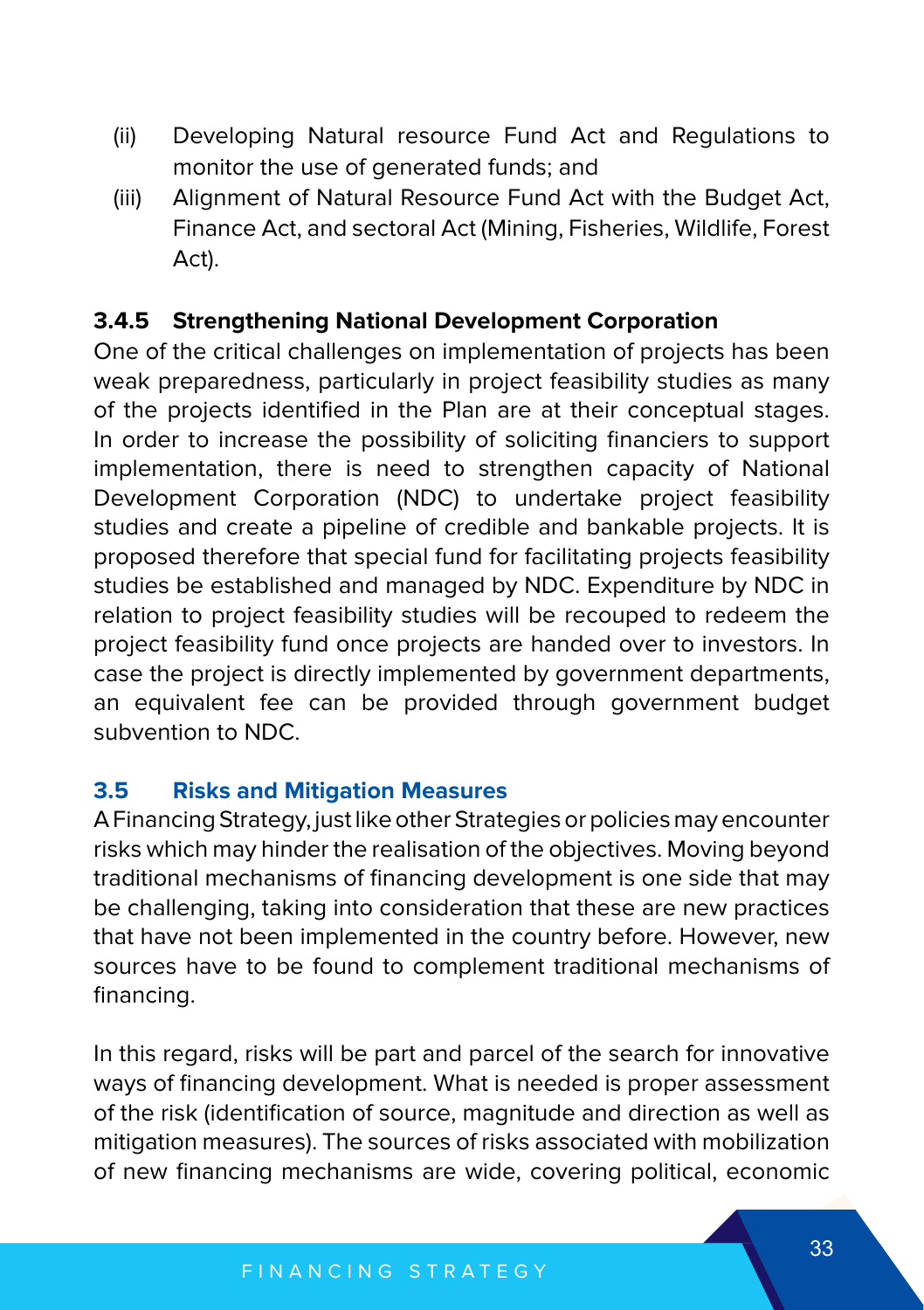and social. Conventional ways of dealing with risks are avoidance, passing to another party and mitigating.

In order to deal with risks the following measures are proposed:

- i. Sustaining political will; such as with respect to expropriation, licence revocation, taxation regime changes, honouring Agreements and Contracts not honoured, exchange rate regimes, the fight against corruption;
- ii. Ensuring stability of the operating environment such as through special comfort agreements without an enforceable obligation or commitment and signing Bilateral Investment Treaties (BIT) with established terms and conditions mutually favourable;
- iii. Ensuring that external mobilization excludes sources from countries/partners with instabilities (political, social and economic) in order to sustain the source and realize the projected amount. Relatedly, also expanding the range of such countries/partners in order to offset any decrease from the primary source;
- iv. Implementing in time, reviews of legal and regulatory frameworks for facilitating realization of the proposed financing measures;
- v. Scaling-up measures for domestic resource mobilization such as increasing tax payer compliance in order to counter unexpected shock on identified foreign sources out of shocks in the global economy. In the event of shocks such as financial crisis flows are likely to fall below the estimated level;
- vi. Diversifying the portfolio (type and countries/regions) such that decline in one can be offset and stabilized by others.
- vii. Strengthening dialogue mechanisms with countries/institutions of source of external finance.
- viii. Improving disaster preparedness and management: risks such as natural calamities in forms like earthquakes, vagaries of weather, floods, etc, lead to the generated revenues being channelled to mitigating the negative impacts thus leading to possible diversion and depletion of resources that had been earmarked for development financing.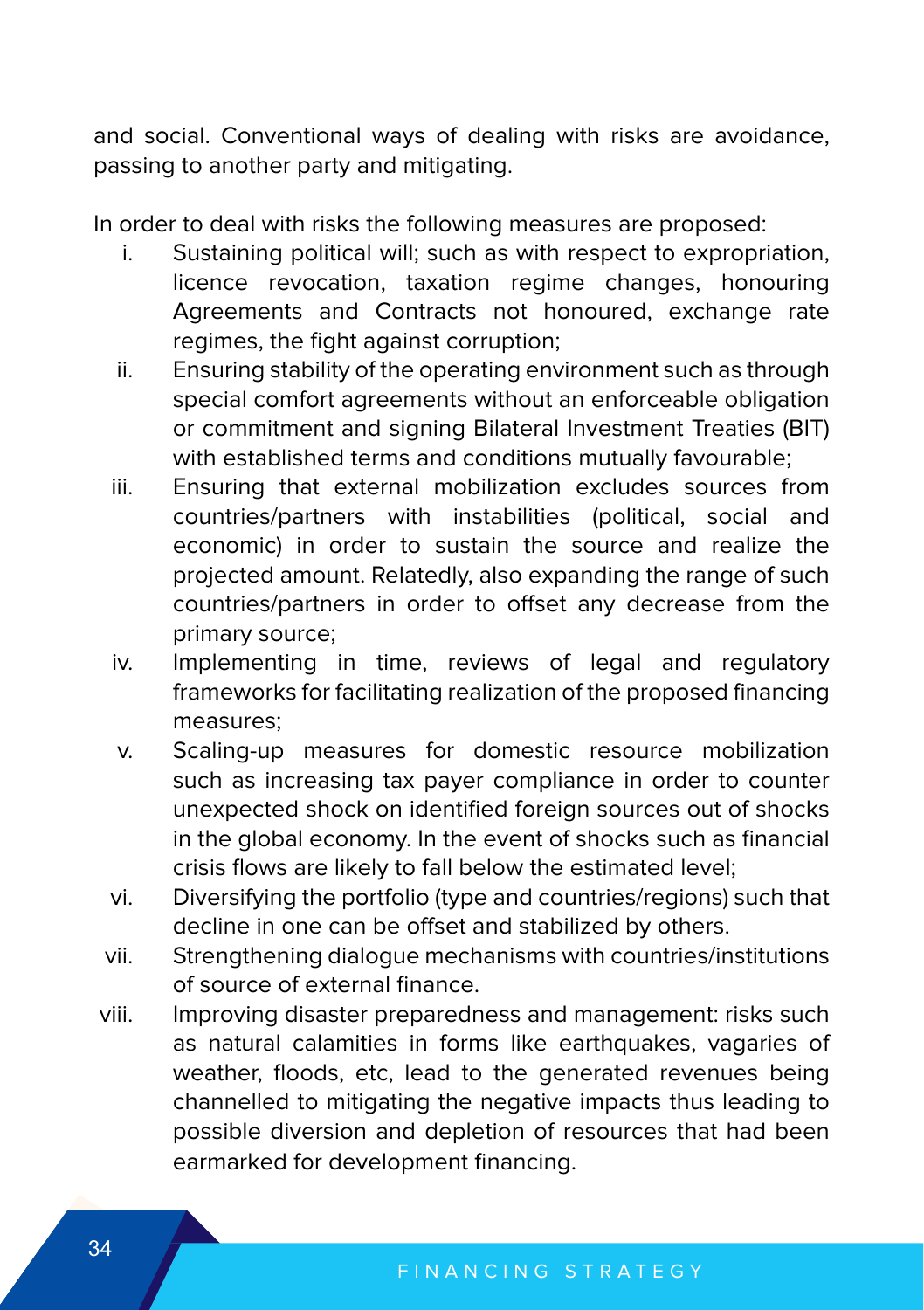| ___ |  |
|-----|--|
| Ξ   |  |
|     |  |
|     |  |
| т   |  |

FINANCING STRATEGY MATRIX: The matrix below presents objectives and key outputs that **FINANCING STRATEGY MATRIX**: The matrix below presents objectives and key outputs that

will be addressed in order to enhance resource mobilisation for the implementation of FYDP II will be addressed in order to enhance resource mobilisation for the implementation of FYDP II

| Na. Objectives                                               | <b>Key Output/ Activities</b>                 |                                                                                        | Time        |                    | Responsible Institution         |
|--------------------------------------------------------------|-----------------------------------------------|----------------------------------------------------------------------------------------|-------------|--------------------|---------------------------------|
|                                                              | <b>Target</b>                                 |                                                                                        | Frame       | <b>Lead Others</b> |                                 |
|                                                              |                                               | <b>TRADITIONAL SOURCES</b>                                                             |             |                    |                                 |
| <b>A: TAX REVENUES</b>                                       |                                               |                                                                                        |             |                    |                                 |
| Strengthening Tax<br>collection                              | revenues                                      | To expand tax base by bringing in the<br>informal sector                               | 2018 - 2021 | MOFP TRA,          | MKURABITA                       |
| expanding the excise<br>of various<br>taxes and<br>tax base. | duties, VAT  System<br>from import<br>duties, | To link tax payer identification system 2019<br>(TIN) and National Identification (ID) |             |                    | MOFP TRA, MDAS,<br>LGAS         |
|                                                              | 104,719,187<br>increased                      | To enforce the use of EFD machines<br>for both tax and non-tax revenue<br>collection   | 2018 - 2021 |                    | MOFP TRA, MDAS,<br><b>GAS</b>   |
|                                                              | shillings<br>by June<br>million               | exemptions and tax relief systems<br>To review of tax holidays, tax                    | 2018        | MOFP TRA           |                                 |
|                                                              | 2021                                          | To strengthen framework for taxing<br>mobile money transactions.                       | 2018        |                    | MOFP TRA, TCRA,<br><b>MoCST</b> |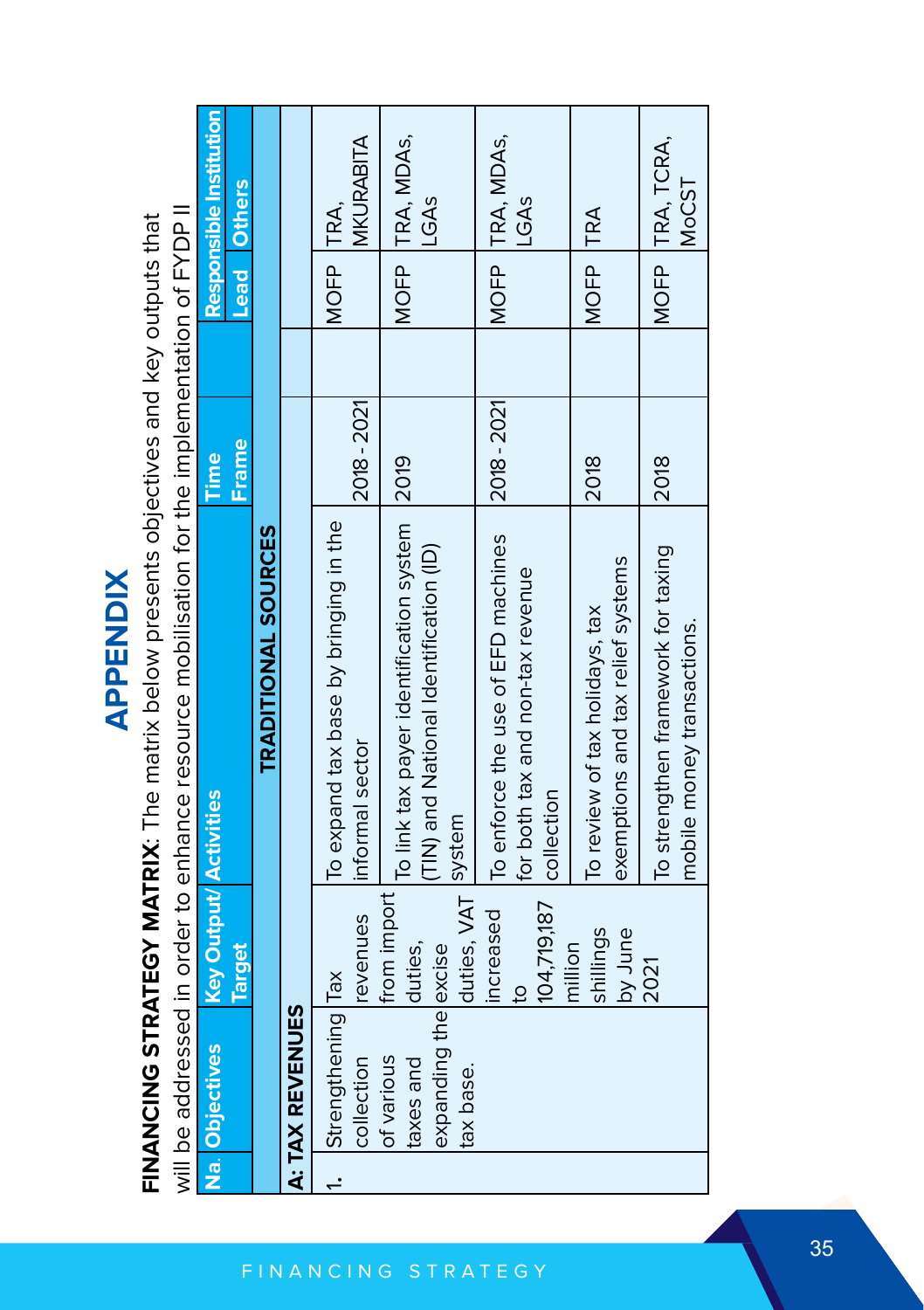|                         | Na. Objectives                                                                                                                                                    | <b>Key Output/ Activities</b>                                                                                                                        |                                                                              | Time        |     |             | Responsible Institution    |
|-------------------------|-------------------------------------------------------------------------------------------------------------------------------------------------------------------|------------------------------------------------------------------------------------------------------------------------------------------------------|------------------------------------------------------------------------------|-------------|-----|-------------|----------------------------|
|                         |                                                                                                                                                                   | <b>Target</b>                                                                                                                                        |                                                                              | Frame       |     | Lead        | <b>Others</b>              |
| $\overline{\mathsf{N}}$ | Strengthening Capacity<br>Transparency<br>and Tanzania<br>nternational<br>Commission<br>of Minerals<br>capacity of<br>Extractive<br>Industries<br>(TEITI).<br>eq. | and TEITI in<br>resources<br>increased<br>collecting<br>taxes and<br>of TMAA<br>royalties<br>$\frac{\text{by June}}{\text{2021}}$<br>mineral<br>from | To intensify mining inspections                                              | 2017 - 2021 |     | MEM         | CM, TEITE,<br>TRA          |
|                         |                                                                                                                                                                   |                                                                                                                                                      | Verification of quantities and contents 2017 - 2021<br>of mineral production |             |     | MEM         | CM, TEITI,<br>TRA          |
|                         |                                                                                                                                                                   |                                                                                                                                                      | Regular auditing of mining company<br>ransactions                            | 2017 - 2021 |     | MoFP        | TMAA, TEITI,<br>TRA        |
|                         | <b>B. NON TAX REVENUES</b>                                                                                                                                        |                                                                                                                                                      |                                                                              |             |     |             |                            |
| $\dot{\mathsf{c}}$      | Harnessing<br>hatural                                                                                                                                             | evenues<br>Non tax                                                                                                                                   | To auction wildlife hunting blocks                                           | 2018 - 2021 |     | TAWA        | <b>MOFP</b><br><b>MNRT</b> |
|                         | esources-<br>based                                                                                                                                                | 20,864,925<br>increased<br>$\overline{c}$                                                                                                            | To auction forestry harvesting lots                                          | 2018 - 2021 | TFS |             | <b>MOFP</b><br><b>MNRT</b> |
|                         | in fisheries,<br>particularly<br>revenues                                                                                                                         | shillings<br>million                                                                                                                                 | To review Wildlife Conservation Act<br>No. 5 (2009)                          | 2018        |     | MNRT        | TAWA<br>QQ                 |
|                         | minerals and<br>tourism.                                                                                                                                          | by June<br>2021                                                                                                                                      | To enforce the Oil and Gas Revenue<br>Management Act, 2015                   | 2018        |     | <b>MOFP</b> | MEM, TPDC,<br>TRA, BOT     |
|                         | natural gas.                                                                                                                                                      |                                                                                                                                                      | To expedite the implementation of<br>deep sea fishing initiatives;           | 2018        |     | MALF        | MOFP, MNRT,<br>TRA         |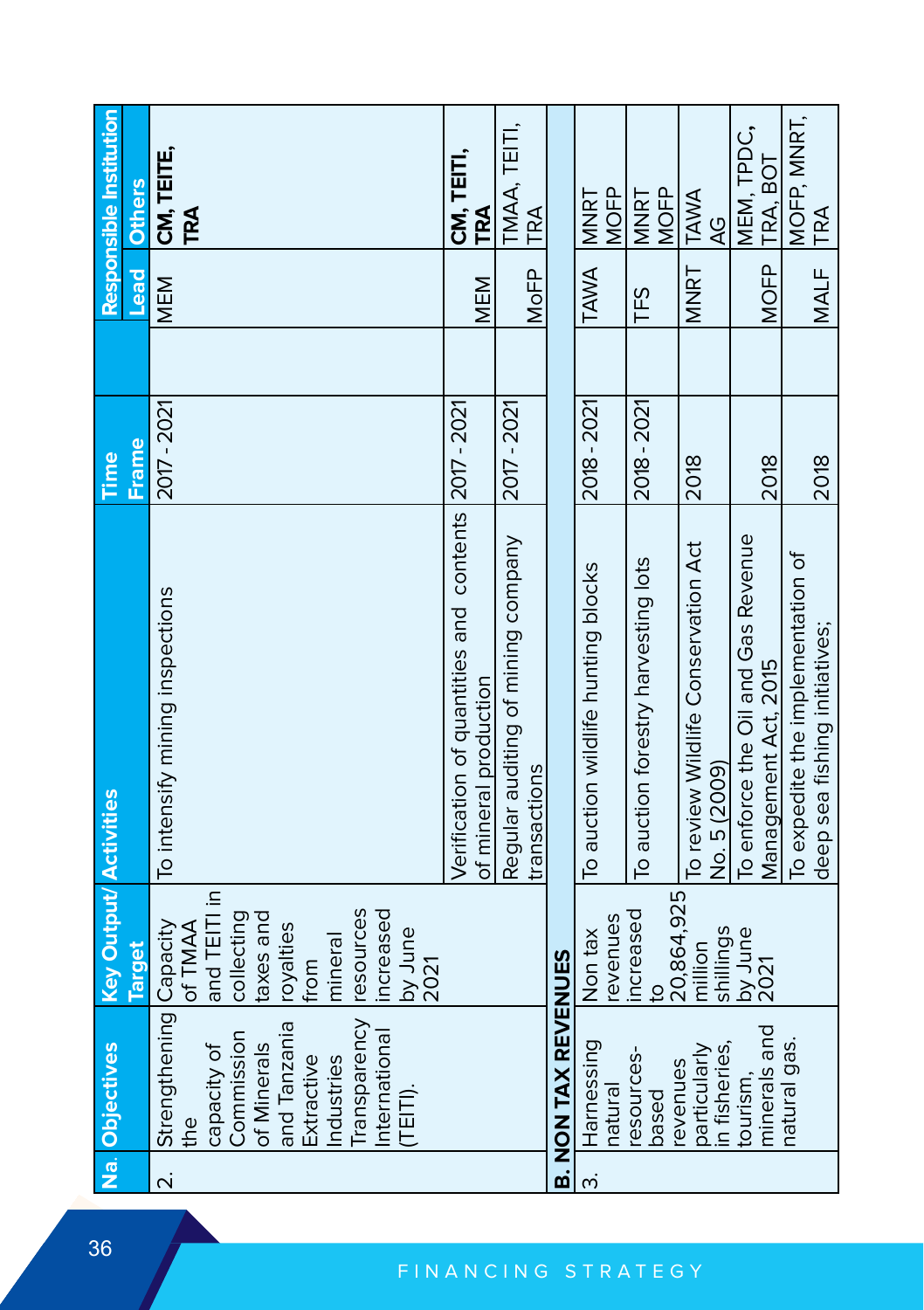|    | Na. Objectives                                                               | <b>Key Output/ Activities</b> |                                                                        | Time         |                     | Responsible Institution |
|----|------------------------------------------------------------------------------|-------------------------------|------------------------------------------------------------------------|--------------|---------------------|-------------------------|
|    |                                                                              | <b>Target</b>                 |                                                                        | <b>Frame</b> | <b>Lead</b>         | <b>Others</b>           |
| 4. | Government<br>Ensuring                                                       | collection<br>Revenue         | To implement performance contracts<br>on parastatals                   | 2018 - 2021  | E                   | MOFP, BOT               |
|    | agencies and                                                                 | from gov-                     | To ensure mandatory remittance of 15                                   |              | FŘ                  | MOFP, BOT               |
|    | parastatals                                                                  | ernment                       | percent of company gross revenue                                       | 2018 - 2021  |                     |                         |
|    | comply with                                                                  | agencies                      | annually                                                               |              |                     |                         |
|    | the mandatory and para-                                                      |                               |                                                                        |              |                     |                         |
|    | remittance of<br>15% of their                                                | creased by<br>statals in-     |                                                                        |              |                     |                         |
|    | gross annual                                                                 | June 2021                     |                                                                        |              |                     |                         |
|    | revenue and                                                                  |                               |                                                                        |              |                     |                         |
|    | dividends.                                                                   |                               |                                                                        |              |                     |                         |
|    |                                                                              |                               |                                                                        |              |                     |                         |
|    | C: EXTERNAL FINANCING<br>5. Strengthening External<br>Strengthening External |                               | To develop national agenda for                                         |              | MFAE-MOFP           |                         |
|    | relation                                                                     | sources                       | nternational Development Fora                                          | 2017 - 2021  | <u>५</u>            |                         |
|    | between                                                                      | of finance                    | To prepare bankable projects                                           | 2017 - 2021  |                     | MOFP MDAS, LGAS         |
|    | bilateral and                                                                | increased to                  | To improve coordination between                                        |              |                     | MFAE- MOFP, MDAS,       |
|    | multilateral                                                                 | 16,568,883                    | government and private sector to                                       | 2017 - 2021  | $\overline{4}$      | LGAS                    |
|    | financial                                                                    | by June                       | utilize financing opportunities in                                     |              |                     |                         |
|    | nstitutions.                                                                 | 2021                          | nternational financial institutions                                    |              |                     |                         |
|    |                                                                              |                               |                                                                        |              |                     |                         |
|    |                                                                              | of MoFP as<br>Capacity        | To provide sufficient budget for project 2018 - 2021<br>securitization |              | <b>MOFP</b>         |                         |
|    |                                                                              | focal point                   | To increase the number of specialized 2018 - 2021                      |              | $\frac{1}{2}$       | <b>MOFP</b>             |
|    |                                                                              | for coordi-                   | M&E experts                                                            |              | <b>PSMGG</b>        |                         |
|    |                                                                              | prisylana<br>nation of        | To establish cooperation mechanism                                     | 2018         | <b>PSMGG</b><br>-Od | <b>MOFP</b>             |
|    |                                                                              | foreign                       | with other relevant institutions for                                   |              |                     |                         |
|    |                                                                              | financing                     | Project, Appraisal                                                     |              |                     |                         |
|    |                                                                              | projects en-                  |                                                                        |              |                     |                         |
|    |                                                                              | hanced by<br>2021             |                                                                        |              |                     |                         |
|    |                                                                              |                               |                                                                        |              |                     |                         |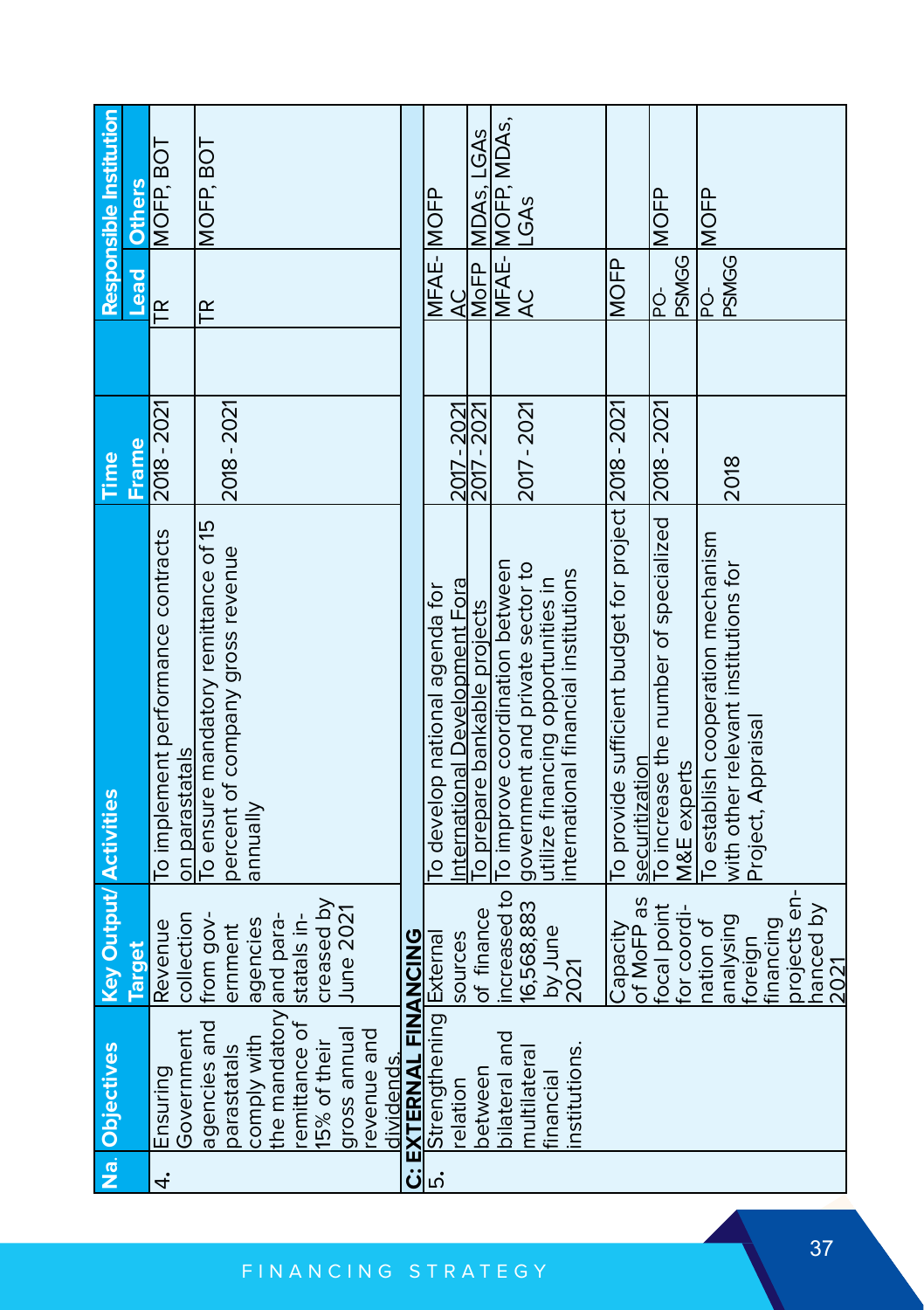| Responsible Institution       | <b>Others</b> |                           |                                           | MOFP, LGAs,<br>TIB                                                   |                                                                | MOFP, LGAS                                                                                                     | MOFP, LGAs                                                              | MOFP/AG                                                                                                                      | MOFP/CAG<br>PORALG/                                    | MOFP, BOT,<br>CMSA,PO-<br>RALG, TR                            |
|-------------------------------|---------------|---------------------------|-------------------------------------------|----------------------------------------------------------------------|----------------------------------------------------------------|----------------------------------------------------------------------------------------------------------------|-------------------------------------------------------------------------|------------------------------------------------------------------------------------------------------------------------------|--------------------------------------------------------|---------------------------------------------------------------|
|                               | <b>Lead</b>   |                           |                                           | <b>RALG</b><br>p                                                     |                                                                | <b>RALG</b><br>ò<br>2                                                                                          | <b>RALG</b><br>d<br>R                                                   | <b>RALG</b><br>ģ                                                                                                             | Rasil-<br>imali<br>$\mathbb{R}$<br>Ltd                 | F                                                             |
| Time                          | Frame         |                           |                                           |                                                                      |                                                                |                                                                                                                |                                                                         | 2018                                                                                                                         | 2017 - 2021                                            | 2018 - 2021                                                   |
|                               |               |                           | A: LOCAL GOVERNMENT BONDS/MUNICIPAL BONDS | To conduct a comprehensive research 2018<br>study on Municipal Bonds |                                                                | To develop guidelines for divisibility of 2018<br>assets and debts when separation of<br>administration occurs | To develop an operational mechanism 2018<br>and institutional framework | To review Local Government Finance<br>Act 1982 to accommodate issuing of<br>Local Government Bonds/Municipal<br><b>Bonds</b> | To provide resources to develop<br>feasibility studies | strategic in-   To establish Municipal development<br>company |
| <b>Key Output/ Activities</b> | Target        |                           |                                           | 400 billion<br>amount of<br>shillings<br>A total                     | be generat-<br>ed for de-<br>velopment<br>financing<br>by June | 2021                                                                                                           |                                                                         |                                                                                                                              | market for<br>Municipal<br>the local<br>Bond in        | frastructure<br>June 2021<br>ssued by                         |
| Na. Objectives                |               | <b>INNOVATIVE SOURCES</b> |                                           | environment<br>for issuing<br>Enabling<br>of Local                   | government<br>bonds;                                           |                                                                                                                |                                                                         |                                                                                                                              |                                                        |                                                               |
|                               |               |                           |                                           | <u>ن</u>                                                             |                                                                |                                                                                                                |                                                                         |                                                                                                                              |                                                        |                                                               |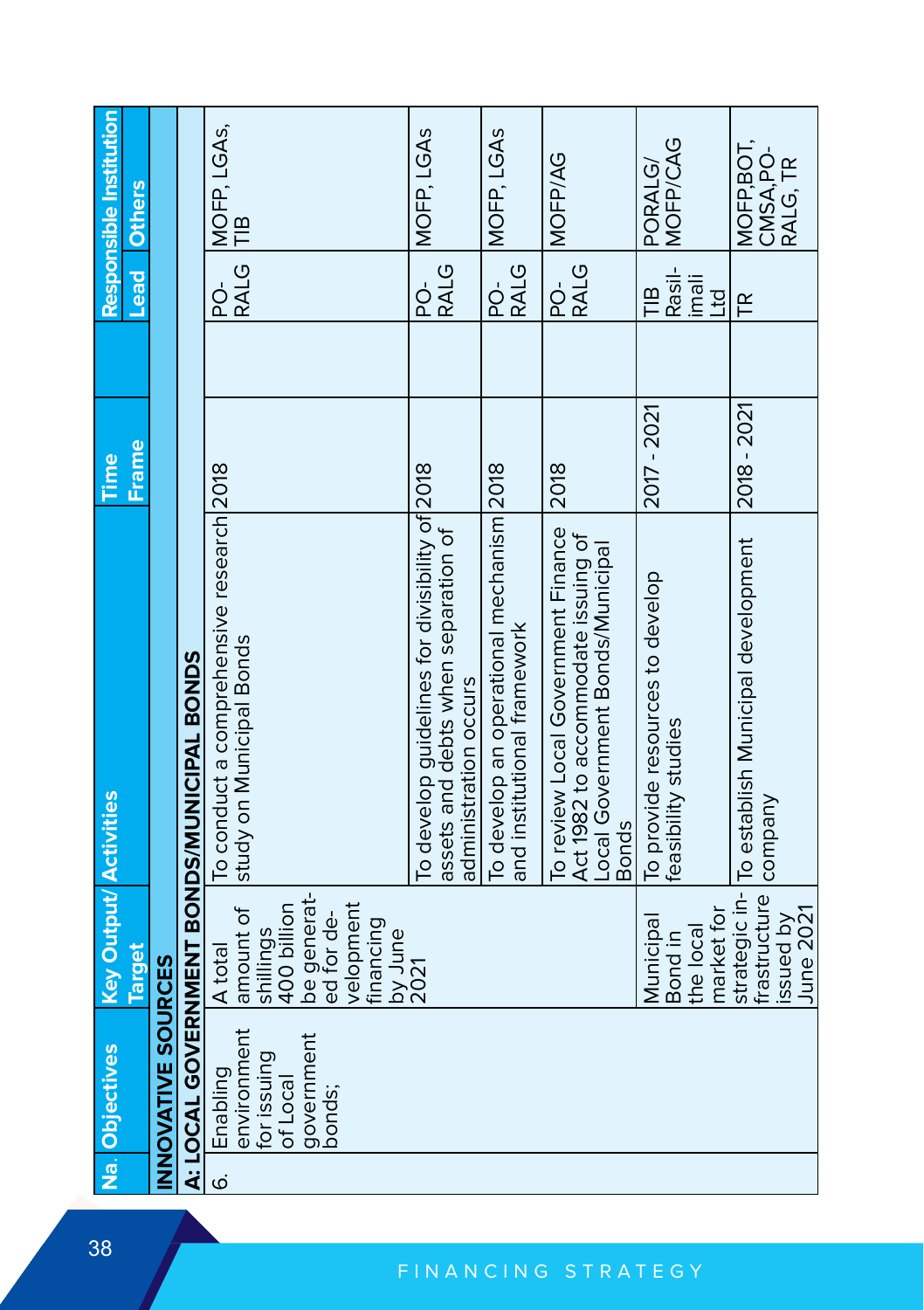| Na. Objectives | <b>Key Output/ Activities</b> |                                               | Time         |                      | Responsible Institution |
|----------------|-------------------------------|-----------------------------------------------|--------------|----------------------|-------------------------|
|                | <b>Target</b>                 |                                               | <b>Frame</b> | <b>Lead</b>          | <b>Others</b>           |
|                |                               | To issue circular that will recognise TR 2018 |              |                      | MOFP PORALG, TR         |
|                |                               | as the owner of the LGA development           |              |                      |                         |
|                |                               | companies                                     |              |                      |                         |
|                |                               | To develop the Bond program                   | 2018         | $\frac{1}{2}$        | TIB                     |
|                |                               |                                               |              |                      | Rasil-   Development    |
|                |                               |                                               |              | imali                | Bank/MOFP               |
|                |                               |                                               |              | <b>D<sub>1</sub></b> |                         |
|                |                               | To prepare procurement and                    | 2018         | $\mathbb{R}$         | PORALG/TIB              |
|                |                               | implementation monitoring modus               |              |                      | Rasil- Development      |
|                |                               | operand                                       |              | imali                | Bank/AG                 |
|                |                               |                                               |              | <b>DT</b>            |                         |
|                |                               | To prepare project management                 | 2018         | ≘                    | PORALG/TIB              |
|                |                               | agreements                                    |              |                      | Rasil- Development      |
|                |                               |                                               |              | ilmali               | Bank/AG                 |
|                |                               |                                               |              | <b>DT</b>            |                         |
|                |                               | To approach credit enhancement                | 2018         | $\frac{1}{1}$        | <b>MOFP</b>             |
|                |                               | Agencies to offer security cover              |              | Rasil-               |                         |
|                |                               |                                               |              | imali                |                         |
|                |                               |                                               |              | <b>DTT</b>           |                         |
|                |                               | To prepare promotion plan for small           | 2018         | $\frac{10}{11}$      | PORALG,                 |
|                |                               | savers to invest in development               |              | Rasil-               | LGAs                    |
|                |                               | projects especially those who are in          |              | ilmali               |                         |
|                |                               | the project area                              |              | <b>Ltd</b>           |                         |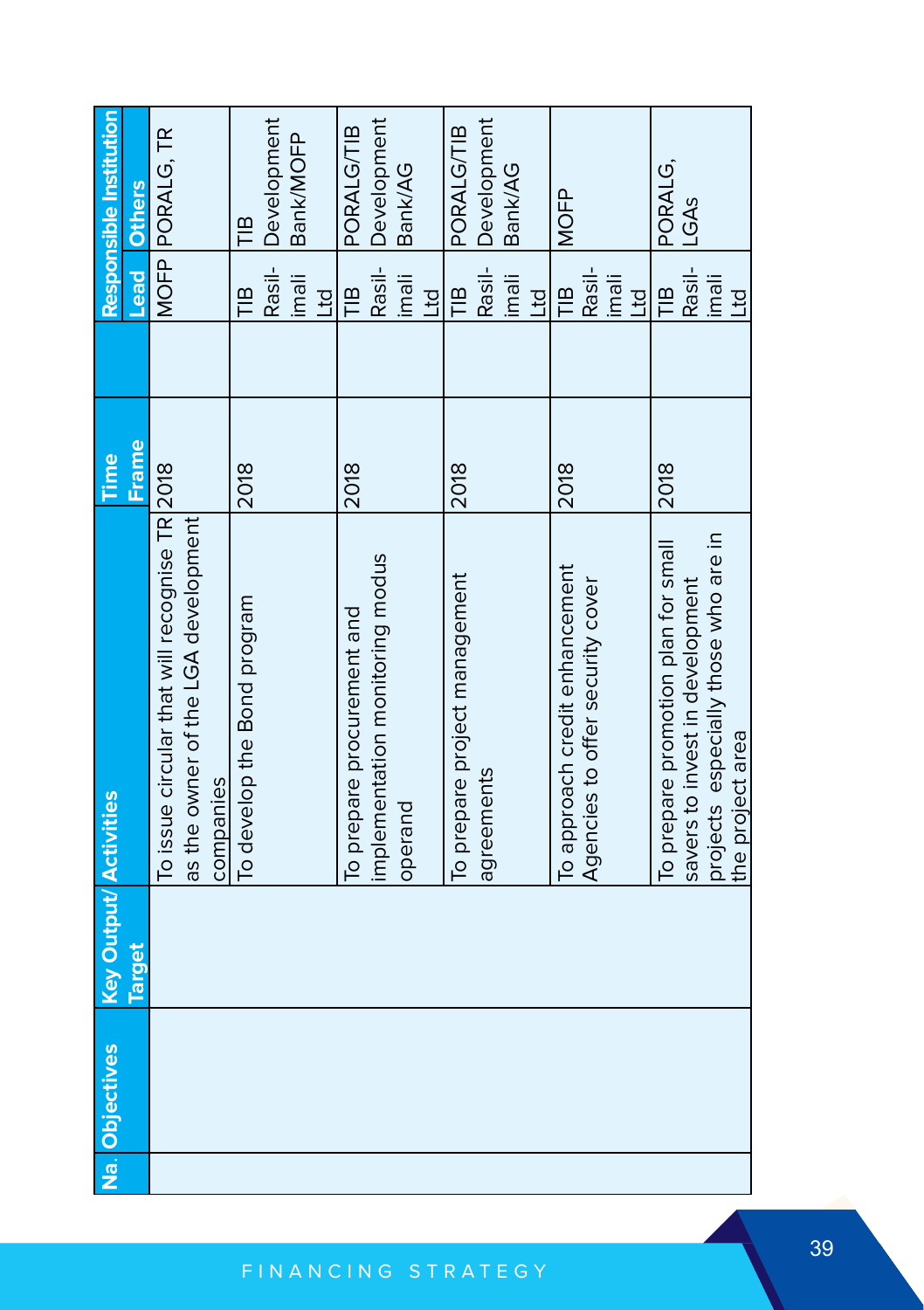| Responsible Institution       | <b>Others</b> | Development<br>Bank/AG<br><b>PORALG/TIB</b>                                                                                                                          | MOWTC<br>MOEM<br><b>MoWI</b><br>$\frac{1}{2}$<br>BOT                                                                                                                              | CMSA MOFP-<br><b>DSE</b>                                                                         | MoEM, MITI,<br>MoWI, BOT<br>MoWTC,                                                                                | DSE, CMSA<br><b>MOFP</b>                                                |
|-------------------------------|---------------|----------------------------------------------------------------------------------------------------------------------------------------------------------------------|-----------------------------------------------------------------------------------------------------------------------------------------------------------------------------------|--------------------------------------------------------------------------------------------------|-------------------------------------------------------------------------------------------------------------------|-------------------------------------------------------------------------|
|                               | <b>Lead</b>   | Rasil-<br>ilemi<br>$\frac{1}{2}$<br>Ltd                                                                                                                              | $\frac{10}{11}$                                                                                                                                                                   | ÎВ                                                                                               | $\frac{10}{10}$                                                                                                   | $\frac{10}{11}$                                                         |
|                               |               |                                                                                                                                                                      |                                                                                                                                                                                   |                                                                                                  |                                                                                                                   |                                                                         |
| Time                          | Frame         | 2018                                                                                                                                                                 | 2018                                                                                                                                                                              | 2018                                                                                             |                                                                                                                   | 2019                                                                    |
|                               |               | To prepare project management<br>agreements                                                                                                                          | framework to allow TIB Development<br>currently being held by other public<br>and quasi-public institutions.<br>Bank to tap on funds and assets<br>To review legal and regulatory | framework for the establishment of<br>To prepare legal and regulatory<br>the Infrastructure Fund | To prepare cabinet paper for approval 2018<br>and adoption of TIB infrastructure<br>nvestment financing Programme | To prepare infrastructure/industrial<br>investment detailed action plan |
| <b>Key Output/ Activities</b> | <b>Target</b> | through do-<br>mestic DFIs<br>investment<br>resources<br>mobilized<br>structure<br>by 2018                                                                           |                                                                                                                                                                                   |                                                                                                  |                                                                                                                   |                                                                         |
| Na. Objectives                |               | Strengthening Financial<br>Development for infra-<br>for utilizing<br>nnovation<br>esources<br>available<br>bringing<br>financial<br>Bank in<br>scarce<br><b>TlB</b> |                                                                                                                                                                                   |                                                                                                  |                                                                                                                   |                                                                         |
|                               |               | $\overline{z}$                                                                                                                                                       |                                                                                                                                                                                   |                                                                                                  |                                                                                                                   |                                                                         |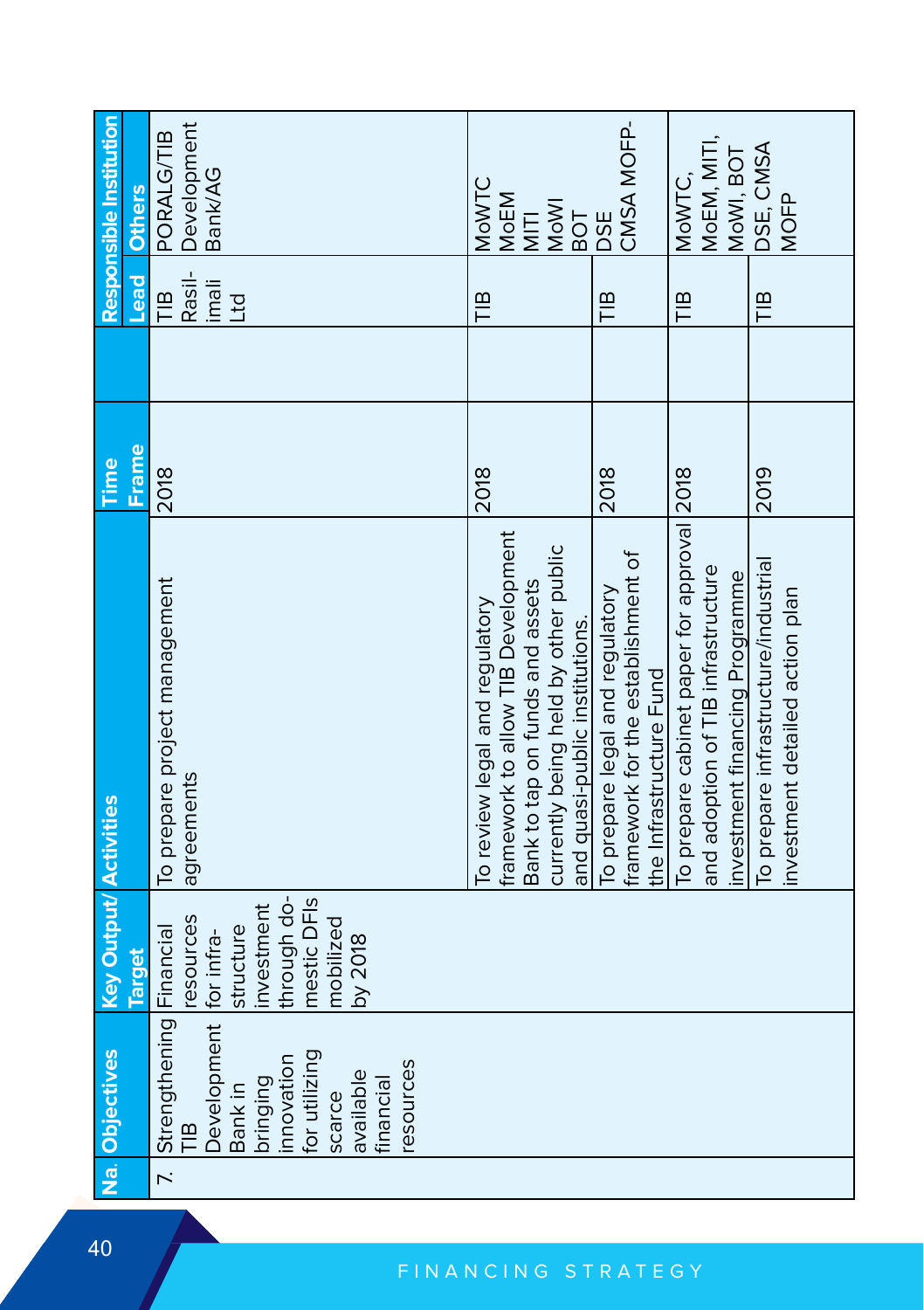| Na. Objectives | <b>Key Output/ Activities</b> |                                            | Time        |                 |             | Responsible Institution |
|----------------|-------------------------------|--------------------------------------------|-------------|-----------------|-------------|-------------------------|
|                | <b>Target</b>                 |                                            | Frame       |                 | <b>Lead</b> | <b>Others</b>           |
|                |                               | To review the Loans, Grants and            | 2018        |                 | MOFP<br>TIB |                         |
|                |                               | Guarantee Act Cap 134 to accelerate        |             |                 |             | $\overline{4}$          |
|                |                               | approval process for a projects            |             |                 |             | <b>DOB</b>              |
|                |                               | under TIB infrastructure/ industrial       |             |                 |             | MOF-SMZ                 |
|                |                               | investment Programme                       |             |                 |             |                         |
|                |                               | To prepare and secure approval of          | 2018 - 2021 | $\frac{10}{11}$ |             | <b>MOFP</b>             |
|                |                               | final list of projects to be financed      |             |                 |             | MOWTC                   |
|                |                               | through infrastructure and industrial      |             |                 |             | MoEM                    |
|                |                               | Programme                                  |             |                 |             | NITI                    |
|                |                               | To develop detailed implementation         | 2018 - 2021 | $\frac{10}{11}$ |             | <b>MoWI</b>             |
|                |                               | plan per project under Programme           |             |                 |             | <b>TADB</b>             |
|                | TIB Devel-                    | To discuss and agree the modality for 2017 |             |                 | MOFP TIB    |                         |
|                | opment                        | TIB capitalization                         |             |                 |             |                         |
|                | Bank re-                      | To allocate TZS 300 billion through        | 2018        | $\frac{10}{11}$ |             | NOFP<br>M               |
|                | capitalized                   | TR for 2017/18 Government budget           |             |                 |             |                         |
|                | to TZS 1.0                    | To prepare and agree on the                | 2018        | $\frac{10}{11}$ |             | <b>NOFP</b>             |
|                | trillion by                   | disbursement plan                          |             |                 |             |                         |
|                | June 2018                     | To review Government Loan and              | 2018        |                 |             | MOFP TIB/AG             |
|                |                               | Guarantee Act Cap 134 to waive             |             |                 |             |                         |
|                |                               | government guarantee to TIB when           |             |                 |             |                         |
|                |                               | syndicating loans for financing of         |             |                 |             |                         |
|                |                               | development project                        |             |                 |             |                         |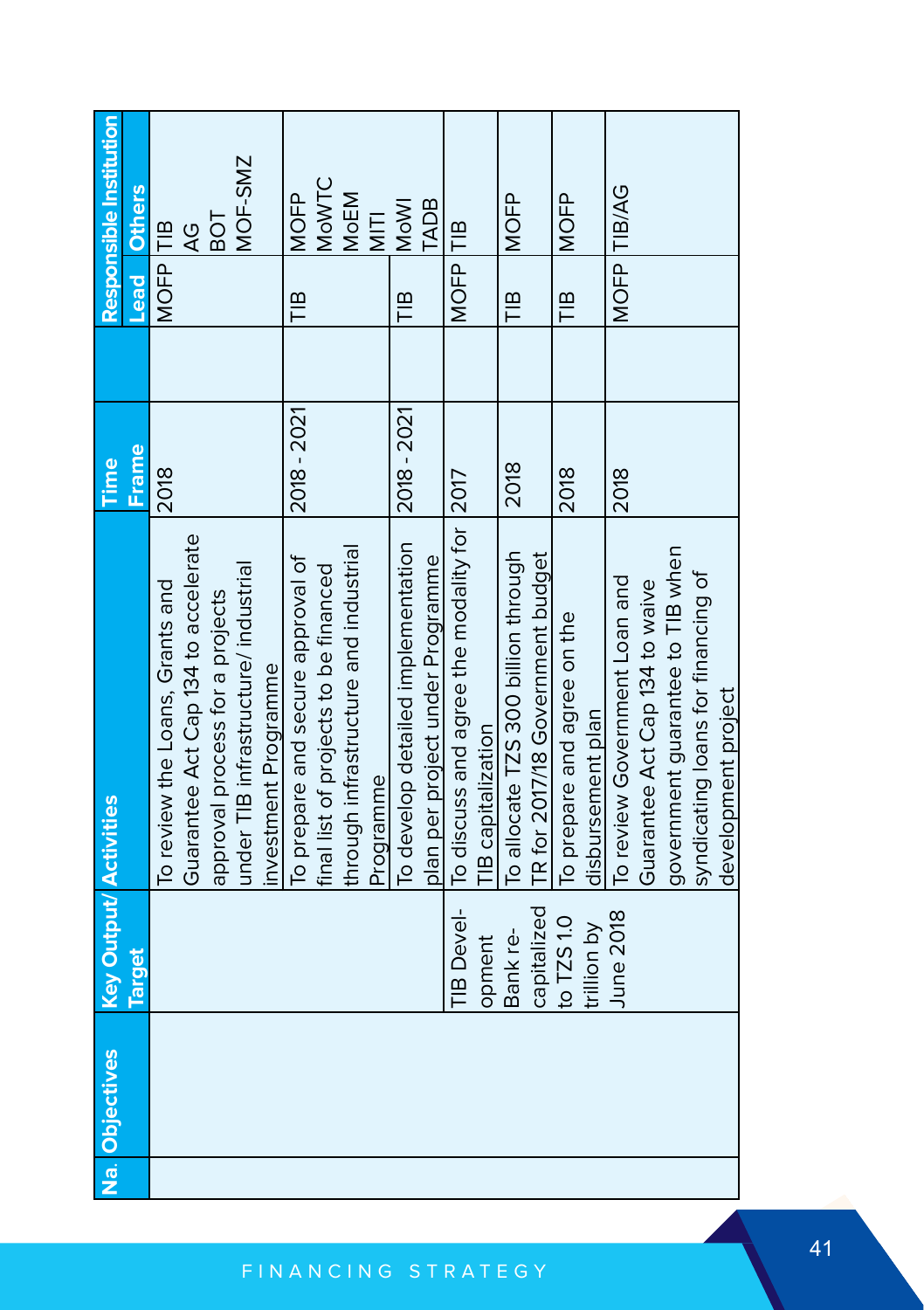| Responsible Institution       | <b>Others</b> | MoWTC,                          | MOEM, MOFP         |             | MITI,<br>MoWI, | TADB,       |                                   |                                   |                                 | MoWTC,                                | MoEM,                             | MITI,<br>MoWI, | <b>TADB MOFP.</b> | MOFP,                                  | TIB,<br>MEM,                        |                                 | MoWTC,                            | MoWI.                            |                                 |                                         |               | ΤŔ,                                 | ТIВ,                         | SOE <sub>S</sub> |                                          |
|-------------------------------|---------------|---------------------------------|--------------------|-------------|----------------|-------------|-----------------------------------|-----------------------------------|---------------------------------|---------------------------------------|-----------------------------------|----------------|-------------------|----------------------------------------|-------------------------------------|---------------------------------|-----------------------------------|----------------------------------|---------------------------------|-----------------------------------------|---------------|-------------------------------------|------------------------------|------------------|------------------------------------------|
|                               | bead          | $\mathbb{R}$                    |                    |             |                |             | MOFP TIB.                         |                                   |                                 | $\mathbb{R}$                          |                                   |                |                   | Q                                      |                                     |                                 |                                   |                                  | Q                               |                                         |               | <b>MOFP</b>                         |                              |                  | <b>MOFP</b>                              |
|                               |               |                                 |                    |             |                |             |                                   |                                   |                                 |                                       |                                   |                |                   |                                        |                                     |                                 |                                   |                                  |                                 |                                         |               |                                     |                              |                  |                                          |
| Time                          | <b>Frame</b>  | 2018                            |                    |             |                |             | 2017                              |                                   |                                 | 2018                                  |                                   |                |                   | 2018                                   |                                     |                                 |                                   |                                  | 2018                            |                                         |               | 2018                                |                              |                  | 2018                                     |
|                               |               | To develop fund's operation and | financing strategy |             |                |             | To prepare a circular instructing | MDAs, SOEs and LGAs to contribute | to the project preparation fund | To set criteria for use and access of | national project preparation fund |                |                   | To table Finance Bill to include usage | of proportion of Road fund, Railway | funds REA fund, Water fund etc. | to be escrowed for infrastructure | investment Programme (cash pool) | To review legislation governing | respective funds to allow allocation to | the cash pool | To secure approval to collateralize | identified Government assets |                  | To prepare risk management<br>framework. |
| <b>Key Output/ Activities</b> | <b>Target</b> | National                        | project            | preparation | fund           | established | at TIB by                         | 2018                              |                                 |                                       |                                   |                |                   | Cash and                               | Asset pool                          | for mobi-                       | lization of                       | financial                        | esource                         | to finance                              | capital in-   | vestment                            | approved                     | by 2018          |                                          |
| Na. Objectives                |               |                                 |                    |             |                |             |                                   |                                   |                                 |                                       |                                   |                |                   |                                        |                                     |                                 |                                   |                                  |                                 |                                         |               |                                     |                              |                  |                                          |
|                               |               |                                 |                    |             |                |             |                                   |                                   |                                 |                                       |                                   |                |                   |                                        |                                     |                                 |                                   |                                  |                                 |                                         |               |                                     |                              |                  |                                          |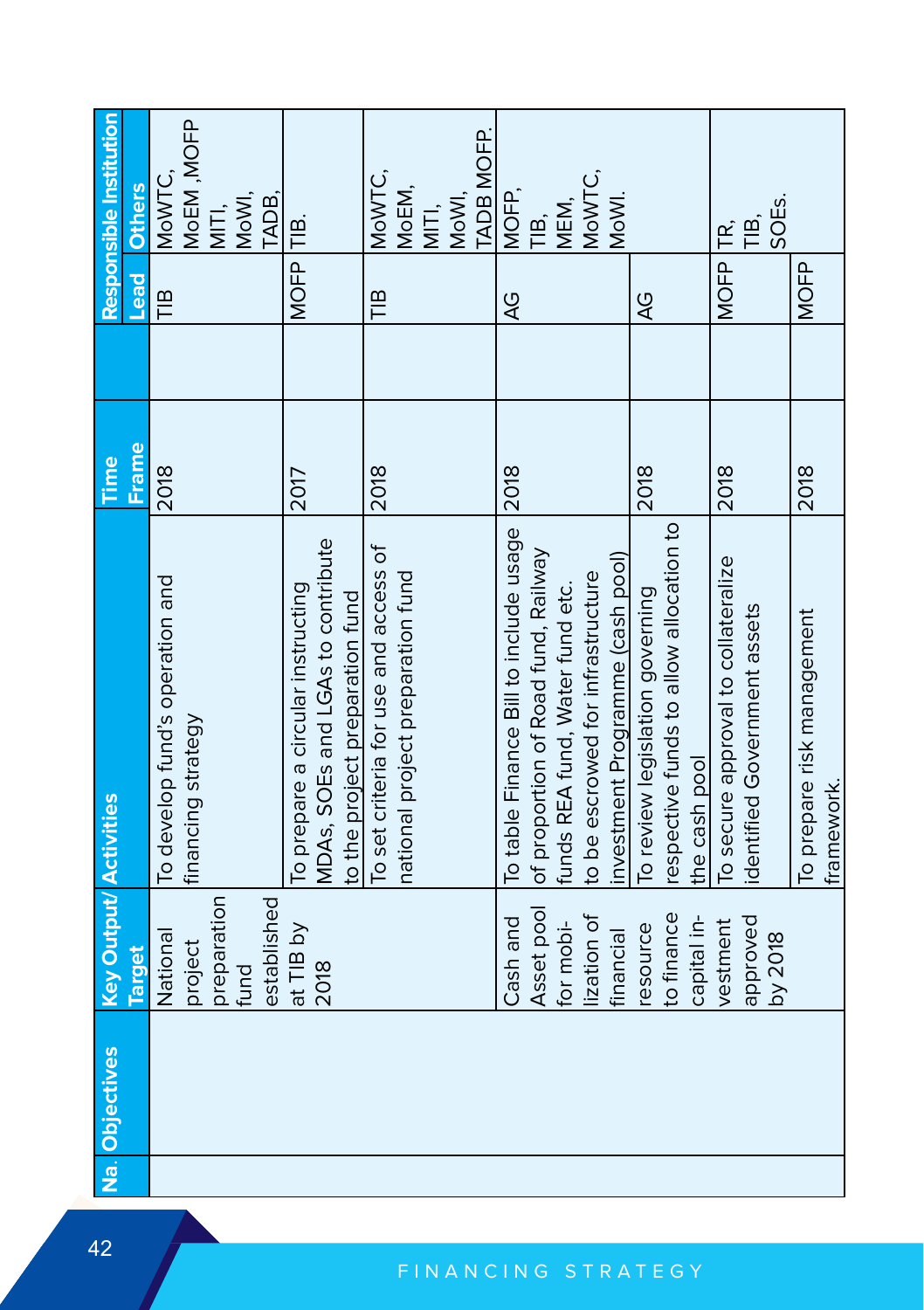| Na. Objectives | <b>Key Output/ Activities</b> |                                                        | Time          |                   | Responsible Institution |
|----------------|-------------------------------|--------------------------------------------------------|---------------|-------------------|-------------------------|
|                | Target                        |                                                        | Frame         | <b>Lead</b>       | <b>Others</b>           |
|                |                               | C:PENSION FUND ESTABLISHED EQUITY FUND                 |               |                   |                         |
| 8. Ensure      |                               | Establish-   To preparation of the budget for          | 2017          | $\frac{10}{10}$   | MOFP, DSE,              |
| Pension        | ment of                       | establishment of Equity fund.                          |               | Rasil-            | Pension                 |
| Funds rising   | Equity fund                   |                                                        |               | imali             | Funds.                  |
| capital        | to shillings                  |                                                        |               | $\frac{1}{2}$     |                         |
| through        | 300 billion                   |                                                        |               | ited              |                         |
| Equity to      | by June                       |                                                        |               | $\frac{1}{8}$ TIB |                         |
| facilitate     | 2021                          |                                                        |               | ρę                |                         |
| government     |                               |                                                        |               | velop-            |                         |
| infrastructure |                               |                                                        |               | ment              |                         |
| program        |                               |                                                        |               | <b>Bank</b>       |                         |
|                |                               | To list equity fund of TZS 300 Billion                 | 2017-2021     | $\mathbb{R}$      | MOFP, TIB               |
|                |                               | in the DSE                                             |               | Rasil-            | Development             |
|                |                               |                                                        |               | ilmali            | <b>Bank</b>             |
|                |                               |                                                        |               | Limit-            |                         |
|                |                               |                                                        |               | ත<br>ම            |                         |
|                |                               | To source financing for the preparation 2017 -2021 250 |               | $\mathbf{m}$      | MOFP, TIB               |
|                |                               | of necessary documents.                                |               |                   | Rasili- Development     |
|                |                               |                                                        |               | mali              | <b>Bank</b>             |
|                |                               | To prepare of necessary documents                      | 2017-2021 250 | $\frac{1}{n}$     | MOFP, TIB               |
|                |                               | for submission to the Capital Market                   |               | Rasil-            | Development             |
|                |                               | and Security Authority (CMSA):                         |               | imali             | <b>Bank</b>             |
|                |                               | Memorandum                                             |               | Limit-            |                         |
|                |                               | Subscription agreement                                 |               | ರ                 |                         |
|                |                               | Partnership terms                                      |               |                   |                         |
|                |                               | Custody Agreements etc.<br>$\dot{\ge}$                 |               |                   |                         |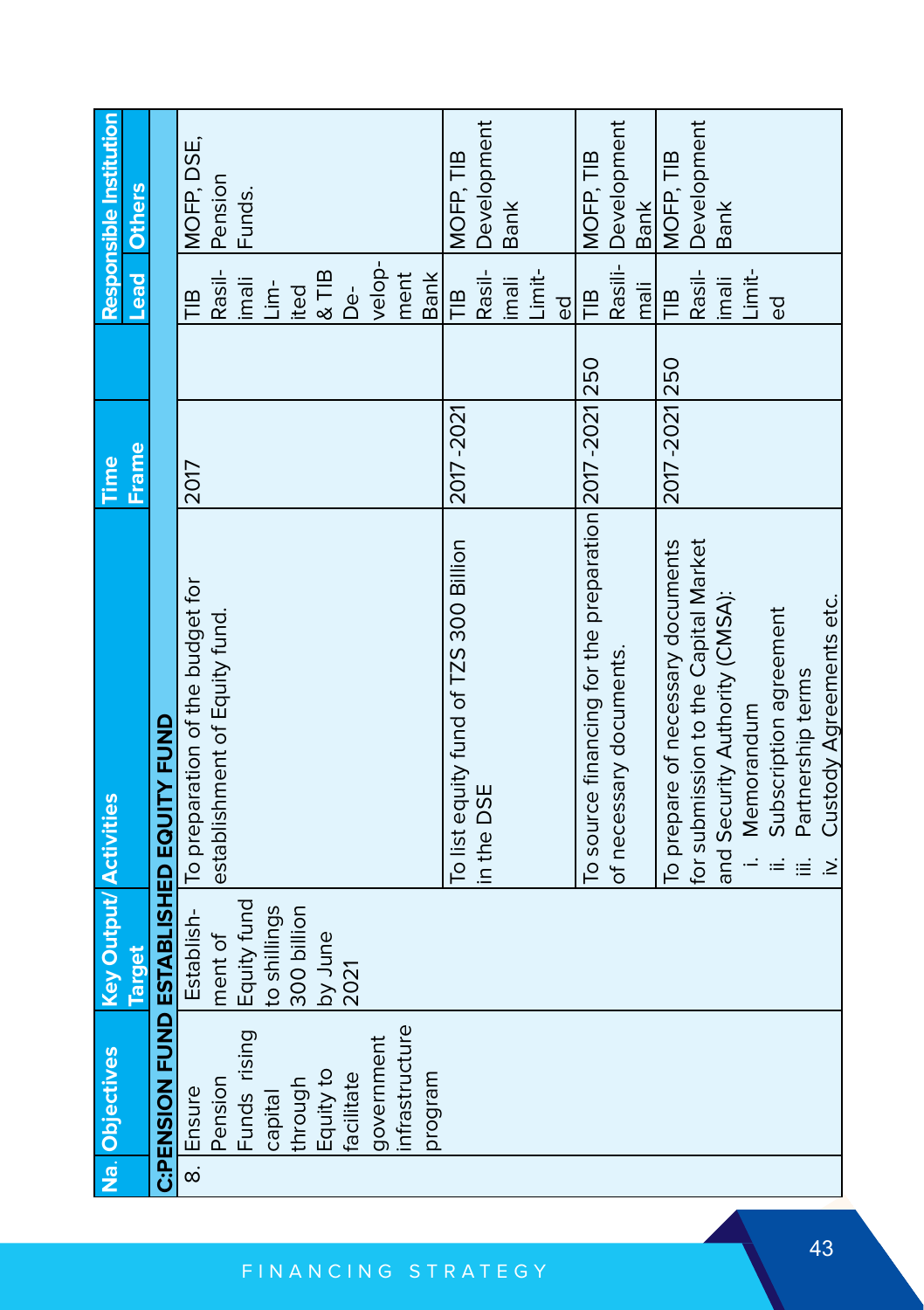| Na. Objectives                | <b>Key Output/ Activities</b>          |                                                  | Time        |                 | Responsible Institution          |
|-------------------------------|----------------------------------------|--------------------------------------------------|-------------|-----------------|----------------------------------|
|                               |                                        |                                                  |             |                 |                                  |
|                               | <b>Target</b>                          |                                                  | Frame       | <b>Lead</b>     | <b>Others</b>                    |
|                               |                                        | To submit application to the regulator           | 2017-2021   | $\mathbb{E}$    | MOFP, TIB                        |
|                               |                                        | (CMSA)                                           |             | Rasil-<br>imali | Development<br>Bank              |
|                               |                                        |                                                  |             |                 |                                  |
|                               |                                        |                                                  |             | Limit-          |                                  |
|                               |                                        |                                                  |             | $\overline{6}$  |                                  |
|                               |                                        | To prepare of Prospectus                         | 2017-2021   | $\frac{1}{2}$   | MOFP, TIB                        |
|                               |                                        |                                                  |             | Rasili-         | Development<br>Bank              |
|                               |                                        |                                                  |             | ilem            |                                  |
|                               |                                        | To conduct a road show to all pension  2017-2021 |             | $\frac{1}{2}$   |                                  |
|                               |                                        | funds                                            |             | Rasili-         | MOFP, TIB<br>Development<br>Bank |
|                               |                                        |                                                  |             | mali            |                                  |
|                               |                                        | To list Equity fund in DSE                       | 2017 - 2021 | $\frac{1}{2}$   | MOFP, TIB                        |
|                               |                                        |                                                  |             | Rasil-          | Development                      |
|                               |                                        |                                                  |             | imali<br>Limit- |                                  |
|                               |                                        |                                                  |             | $\overline{Q}$  |                                  |
|                               |                                        |                                                  |             |                 |                                  |
|                               |                                        | <b>III: EXTERNAL INNOVATIVE SOURCES</b>          |             |                 |                                  |
| A:FOREIGN MARKETS BONDS       |                                        |                                                  |             |                 |                                  |
| 9. Raising                    | Financial                              | To fast track credit rating                      | 2017-2021   | MoFP            | BOT, TIB,<br>CMSA,<br>AG.        |
| finance for<br>infrastructure |                                        |                                                  |             |                 |                                  |
|                               | resources<br>for capital<br>investment |                                                  |             |                 |                                  |
| and industrial                |                                        |                                                  |             |                 |                                  |
| nvestment                     | from                                   |                                                  |             |                 |                                  |
| by floating                   | external                               |                                                  |             |                 |                                  |
| sovereign<br>bonds in         | capital                                |                                                  |             |                 |                                  |
|                               | markets                                |                                                  |             |                 |                                  |
| nternationa                   | mobilised<br>to USD 1.5                |                                                  |             |                 |                                  |
| capital                       |                                        |                                                  |             |                 |                                  |
| markets                       | va noillid                             |                                                  |             |                 |                                  |
|                               | June 2021                              |                                                  |             |                 |                                  |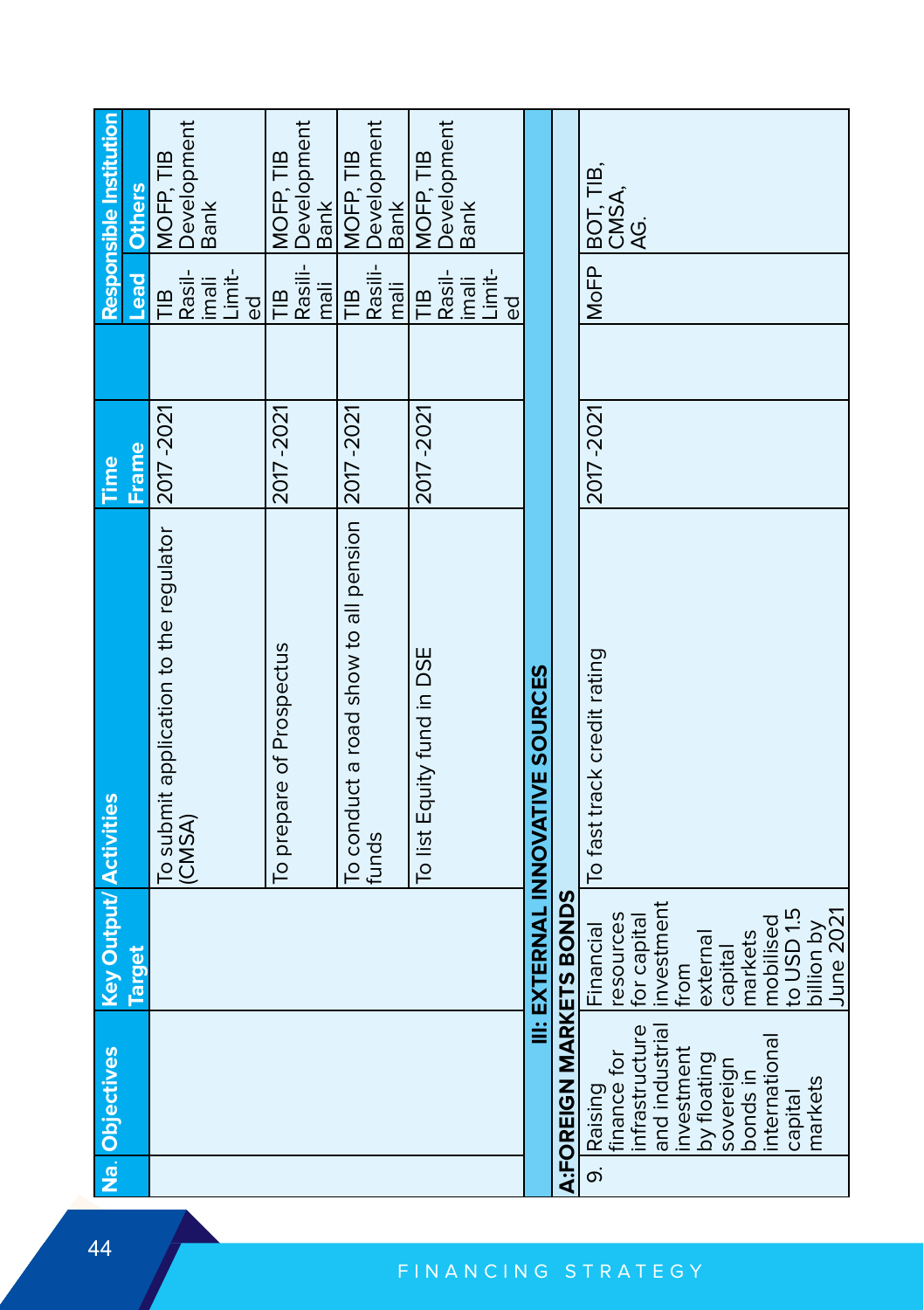| Na. Objectives | <b>Key Output/ Activities</b> |                                                                                                  | Time        |                 | Responsible Institution |
|----------------|-------------------------------|--------------------------------------------------------------------------------------------------|-------------|-----------------|-------------------------|
|                | <b>Target</b>                 |                                                                                                  | Frame       | <b>Lead</b>     | <b>Others</b>           |
|                |                               | To select and prepare viable projects<br>to be financed by foreign bonds                         | 2017-2021   | MoFP MDAS<br>TВ | LGAs                    |
|                |                               | To prepare risk management profile/<br>framework                                                 | 2017-2021   | <b>MoFP</b>     | BOT.<br>凹.<br>三         |
|                |                               | Sound and   To maintain Monetary Policy at                                                       | 2017-2021   | BOT             | <b>MOFP</b>             |
|                |                               | stable mac- benchmark level (Interest rate, inflation<br>roeconomic and money supply) to 2020/21 |             |                 |                         |
|                | policies                      | To maintain Fiscal Policy effectiveness                                                          | 2017-2021   | BOT<br>B        | <b>NOFP</b>             |
|                |                               | maintained at benchmark level (Government                                                        |             |                 |                         |
|                | by 2021                       | spending, borrowing, contingent<br>liabilities)                                                  |             |                 |                         |
|                |                               | To operationalize TSA for effective                                                              | 2017-2021   | BOT             | <b>MDAs</b>             |
|                |                               | cash management                                                                                  |             |                 | LGAS MOFP               |
|                |                               | To conduct DSA and external risk                                                                 | 2017-2021   | MOFP BOT        |                         |
|                |                               | assessment                                                                                       |             |                 |                         |
|                |                               | To review the Loans, Grants and                                                                  | 2017-2021   |                 | MOFP AG, TBA, BOT,      |
|                |                               | Guarantee Act CAP 134                                                                            |             |                 | TR.PORALG               |
|                |                               | To monitor and review contingent                                                                 | 2017 - 2021 | MOFP TR,        |                         |
|                |                               | liabilities and sub-national government                                                          |             |                 | <b>TOB</b>              |
|                |                               | liabilities                                                                                      |             |                 |                         |
|                |                               | To minimize domestic borrowing cost  2017-2021                                                   |             | MOFP BOT        |                         |
|                |                               | through T-bills and bonds                                                                        |             |                 |                         |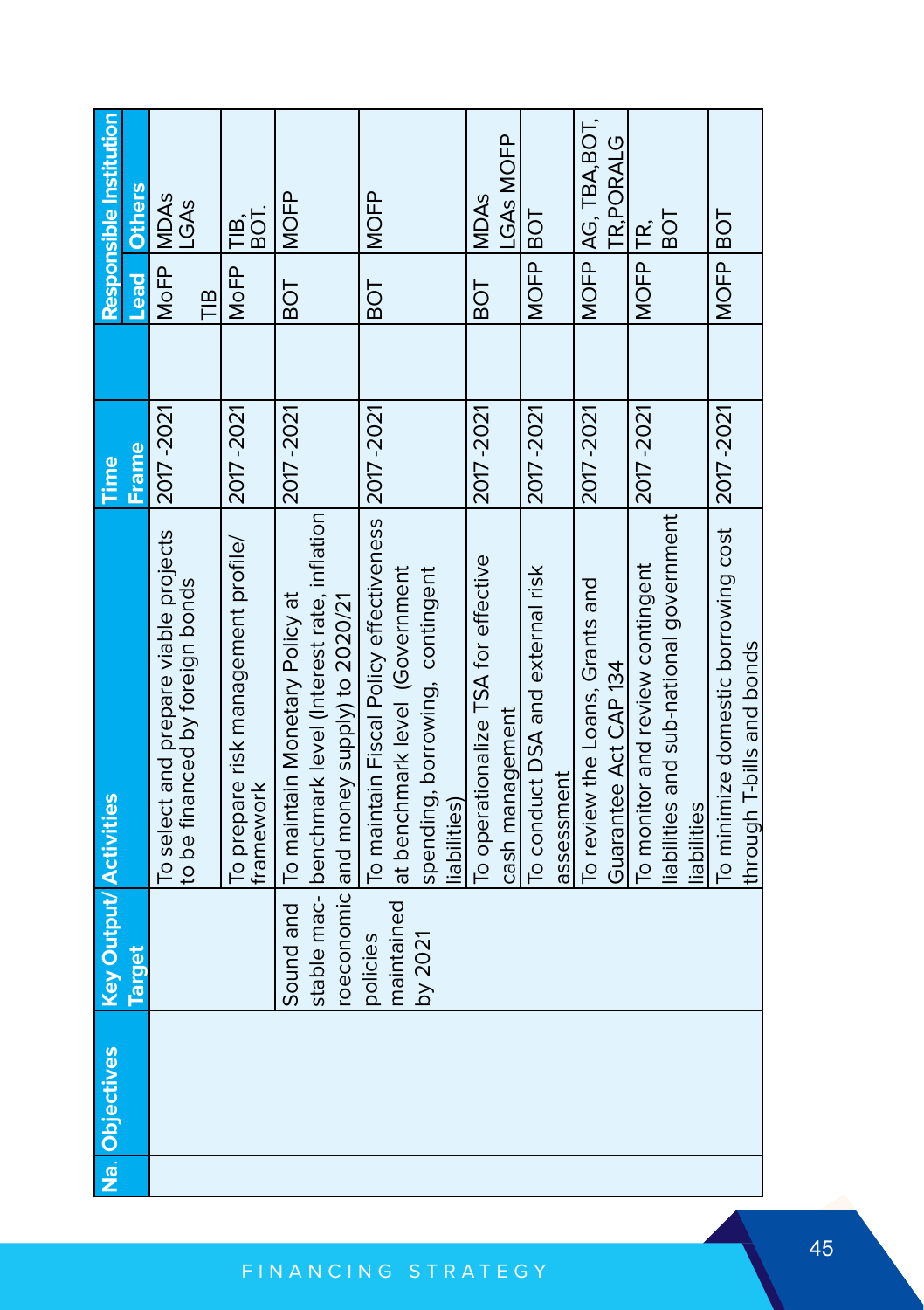| Responsible Institution       | <b>Others</b> |                                     | MOFP /MITI/<br>ă                                                                                           |                                              | MOFP /MITI/<br>9<br>A                                                 | MOFP/NBS                                                            | <b>MOFP</b>                                                           | MLHHSD,<br>C<br>NUPC<br>MOFP,                 | MoFP TIC, MFAEAC,<br>MITI                                                             | MITI, MoFP                                                 | LYEPD,<br>TaESA<br>MoEST PMO-      |                             |
|-------------------------------|---------------|-------------------------------------|------------------------------------------------------------------------------------------------------------|----------------------------------------------|-----------------------------------------------------------------------|---------------------------------------------------------------------|-----------------------------------------------------------------------|-----------------------------------------------|---------------------------------------------------------------------------------------|------------------------------------------------------------|------------------------------------|-----------------------------|
|                               | Lead          |                                     | $\frac{0}{1}$                                                                                              |                                              | $\frac{0}{1}$                                                         | $\frac{0}{1}$                                                       | $\frac{0}{1}$                                                         | $\frac{0}{1}$                                 |                                                                                       | $\frac{0}{1}$                                              |                                    |                             |
|                               |               |                                     |                                                                                                            |                                              |                                                                       |                                                                     |                                                                       |                                               |                                                                                       |                                                            |                                    |                             |
| Time                          | <b>Frame</b>  |                                     | 2018                                                                                                       |                                              | 2018                                                                  | 2017 - 2021                                                         | 2017-2021                                                             | 2017-2021                                     | 2017-2021                                                                             | 2017 - 2021                                                | 2017-2021                          |                             |
|                               |               |                                     | Centre act as investment facilitator<br>framework of Tanzania Investment<br>To review legal and regulatory |                                              | guidelines for investment incentives;<br>To develop and ensure stable | To strengthen Statistical capacity of<br>"IC (Investment Database); | macroeconomic and fiscal policies<br>To ensure stable and predictable | To establish Land bank for large<br>nvestment | Investment Treaty (BIT) with strategic<br>To increase number of Bilateral<br>Partners | To prepare guidelines for issuing<br>investment incentives | To enhance internships programs    |                             |
| <b>Key Output/ Activities</b> | <b>Target</b> |                                     | Investment<br>(FDI) raised<br>Foreign<br>Direct                                                            | 29,565,870<br>June 2021<br>million by        |                                                                       |                                                                     |                                                                       |                                               |                                                                                       |                                                            | Skills level<br>and work<br>ethics | improved<br>by June<br>2021 |
| Na. Objectives                |               | <b>B: FOREIGN DIRECT INVESTMENT</b> | and industrial<br>infrastructure<br>finance for<br>10 Raising                                              | investment by to shillings<br>attracting FDI |                                                                       |                                                                     |                                                                       |                                               |                                                                                       |                                                            |                                    |                             |
|                               |               |                                     |                                                                                                            |                                              |                                                                       |                                                                     |                                                                       |                                               |                                                                                       |                                                            |                                    |                             |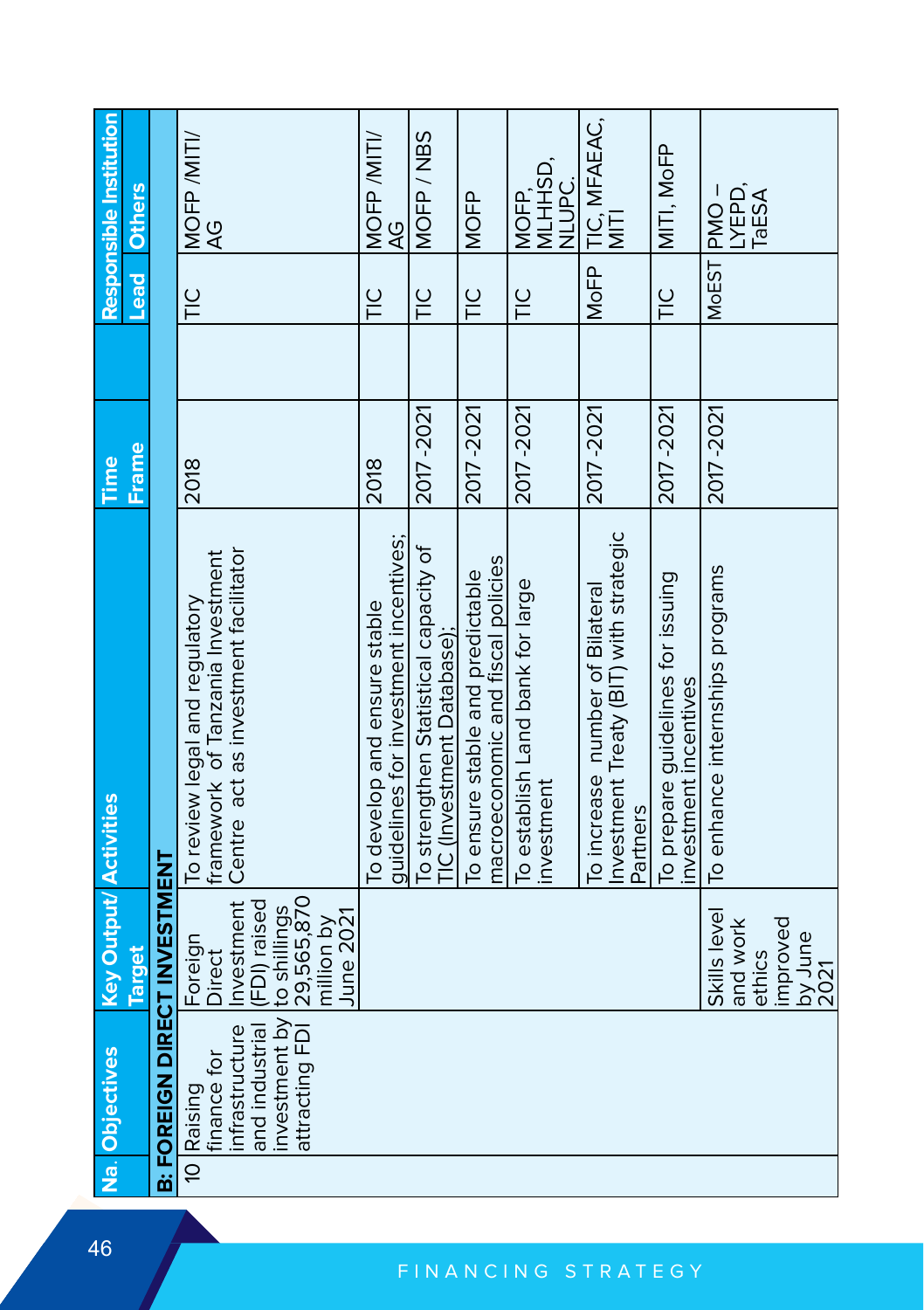| <b>Key Output/ Activities</b><br>Target<br>Na. Objectives                         |  | <b>Frame</b><br>Time | Lead        | Responsible Institution<br><b>Others</b> |
|-----------------------------------------------------------------------------------|--|----------------------|-------------|------------------------------------------|
| To design program that will help<br>to improve work ethics among                  |  | 2017-2021            |             | LYEPD,<br>MoEST PMO-                     |
| To review the skills development levy<br>lanzanians.                              |  | 2017 - 2021          | <b>PMO</b>  | <b>MoEST</b><br>TaESA                    |
| to be responsive with the changes of                                              |  |                      |             |                                          |
| skills required                                                                   |  |                      | <b>UABD</b> |                                          |
| To fast-track compensation for the land 2017 -2021<br>EPZA to                     |  |                      | EPZA MITI   |                                          |
| identified by EPZA for construction of<br>industrial zones<br>have com-<br>pleted |  |                      |             | TANESCO,<br><b>NOFP</b>                  |
| To complete construction of<br>zones with                                         |  | 2017-2021            |             | EPZA MOFP/MITI                           |
| required in- infrastructure in the identified                                     |  |                      |             |                                          |
| frastructure lindustrial zones<br>by June                                         |  |                      |             |                                          |
| 2021                                                                              |  |                      |             |                                          |
| To enhance public awareness on<br><b>Fanzania</b>                                 |  | 2017-2021            | PCCB        | Judiciary of                             |
| corruption matters.<br>index in                                                   |  |                      |             | Tanzania/                                |
| corruption                                                                        |  |                      |             | Ministry of                              |
| ranking                                                                           |  |                      |             | Justice and                              |
| mproved                                                                           |  |                      |             | Constitution,                            |
| by June<br>2021.                                                                  |  |                      |             | MEST, POPS-<br>VGG.                      |
| To introduce multiple corruption                                                  |  | 2017-2021            | PCCB        | <b>POPSMGG</b>                           |
| eporting channels.                                                                |  |                      |             |                                          |
| To develop a Curriculum on ethical                                                |  | 2017-2021            | PCCB        | <b>MOEST</b>                             |
| education in schools                                                              |  |                      |             |                                          |
| To create a web-based bribe reporting 2017-2021                                   |  |                      | PCCB eGA    |                                          |
| platform.                                                                         |  |                      |             |                                          |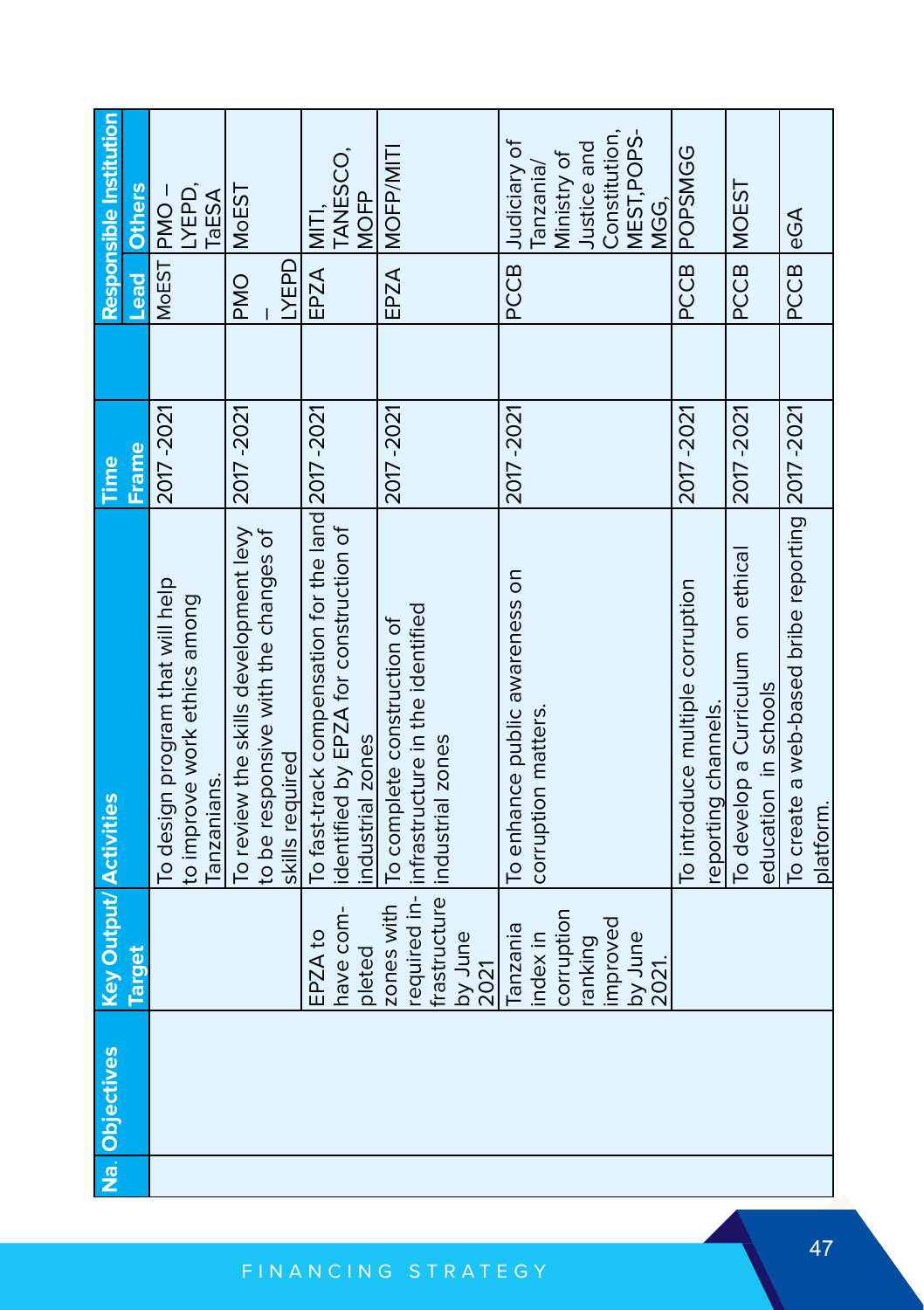| Na. Objectives                  | <b>Key Output/ Activities</b>                |                                                                                                                                                                                                   | Time      |               |                    | Responsible Institution                                  |
|---------------------------------|----------------------------------------------|---------------------------------------------------------------------------------------------------------------------------------------------------------------------------------------------------|-----------|---------------|--------------------|----------------------------------------------------------|
|                                 | Target                                       |                                                                                                                                                                                                   | Frame     |               | <b>bead</b>        | <b>Others</b>                                            |
|                                 |                                              | which will be precondition for bidding<br>Integrity Pledge for the private sector<br>To implement integrity pledge i.e.<br>government contract                                                    | 2017-2021 | tariat        | Ethics<br>Secre-   | TPSF/TIC                                                 |
|                                 | anzania's<br>resolution<br>dispute<br>system | To strengthen Commercial Disputes<br>commercial Resolution Institutions (Commercial<br>Council, Fair Competition Tribunal)<br>Arbitrators, National Construction<br>Courts, Tanzania Institute of | 2017-2021 | $\frac{0}{1}$ |                    | Constitution<br>Justice and<br>Ministry of<br>Judiciary/ |
|                                 | improved<br>by June<br>2021.                 | To prepare arbitration rules that will be 2017 -2021<br>used in guiding the arbitration process<br>in the Tanzania                                                                                |           | $\frac{0}{1}$ |                    | Justice and<br>Ministry of<br>Judiciary/                 |
|                                 |                                              | To increase use of Alternative Dispute 2017-2021<br>Resolution (ADR)                                                                                                                              |           | $\frac{0}{1}$ |                    | Constitution/<br>$\frac{2}{11}$                          |
| <b>LA HUDOLT UNIVERNAL SURF</b> |                                              |                                                                                                                                                                                                   |           |               |                    |                                                          |
| 11 Reducing the                 | <b>Three</b>                                 | To strengthen PPP Fund along with the 2017-2021                                                                                                                                                   |           |               | MOFP <sub>AG</sub> |                                                          |
| development<br>government       | projects for                                 | prospective PPP Division.                                                                                                                                                                         |           |               |                    | PC,POPSM                                                 |
| expenditures                    | PPP costing                                  |                                                                                                                                                                                                   |           |               |                    |                                                          |
| by increasing<br>private        | a total of<br>shilling                       |                                                                                                                                                                                                   |           |               |                    |                                                          |
| financing of                    | 3,912,530                                    |                                                                                                                                                                                                   |           |               |                    |                                                          |
| infrastructure                  | million                                      |                                                                                                                                                                                                   |           |               |                    |                                                          |
| projects                        | being                                        |                                                                                                                                                                                                   |           |               |                    |                                                          |
|                                 | financed by<br>June, 2021.                   |                                                                                                                                                                                                   |           |               |                    |                                                          |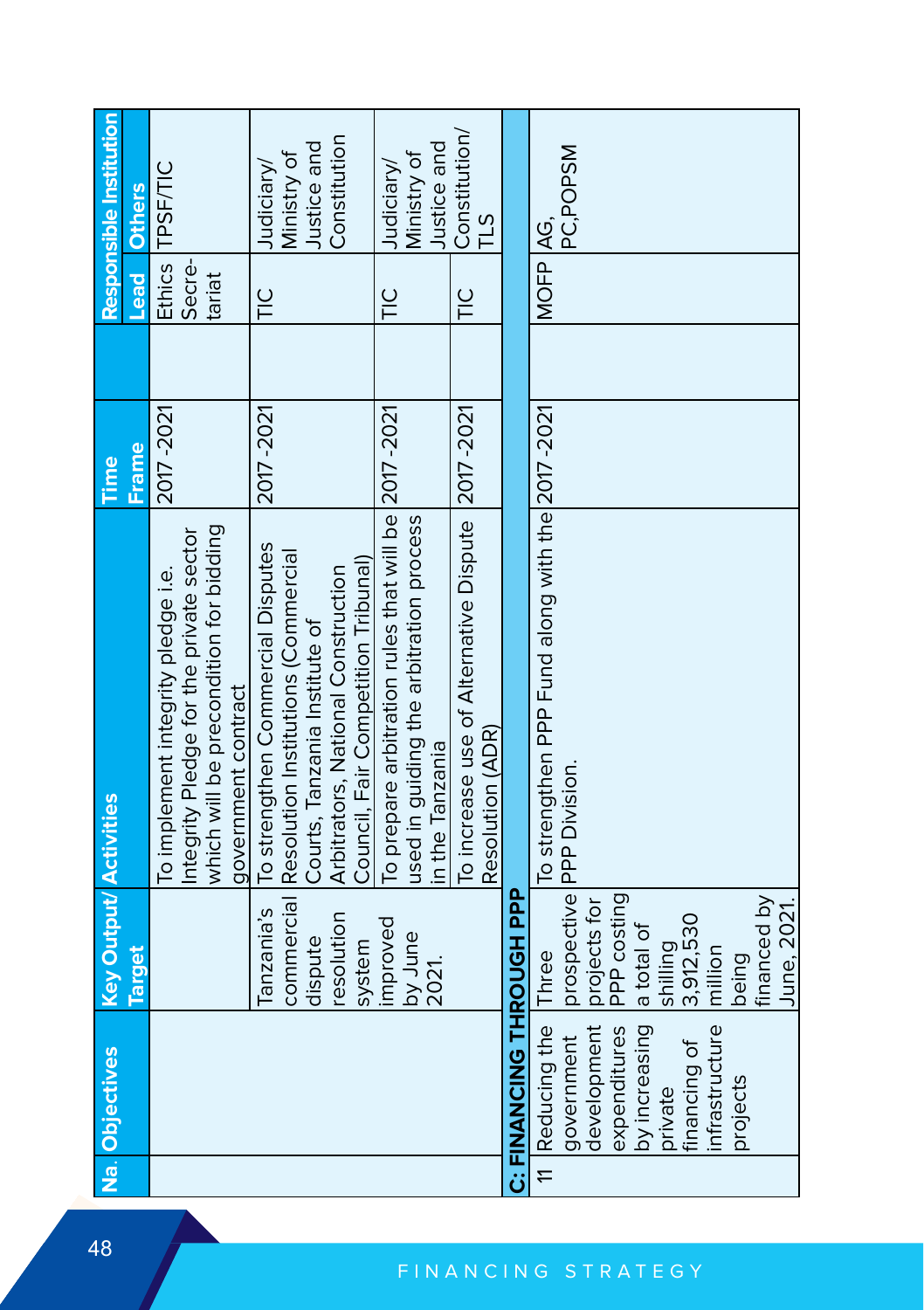| Na. Objectives | <b>Key Output/ Activities</b> |                                                                               | Time       |             | Responsible Institution  |
|----------------|-------------------------------|-------------------------------------------------------------------------------|------------|-------------|--------------------------|
|                | <b>Target</b>                 |                                                                               | Frame      | Lead        | <b>Others</b>            |
|                |                               | To establish criteria for accessing PPP 2017-2021<br>Fund                     |            |             | MOFP MITI, AG,<br>PORALG |
|                |                               | review of PPP Act and Requlation<br>To expedite the finalization of the       | Nov-2017   | MOFP AG,    | PMORALG                  |
|                |                               | To review and suggest the workforce<br>and skills needed for the PPP Division | 2017-2021  |             | MOFP POPSMGG             |
|                |                               | Committee and Technical Committee.<br>To identify PPP National Steering       | 2017 -2021 | MOFP TPSF   |                          |
|                |                               | To review the procurement                                                     | 2017-2021  |             | MOFP PPRA, AG            |
|                |                               | dispensation unsolicited projects.<br>procedures/Act to allow for             |            |             |                          |
|                |                               | To prepare of PPP Awareness plan                                              | 2017 -2021 |             | MOFP TPSF, CTI           |
|                |                               | to PPP opportunities for public and                                           |            |             |                          |
|                |                               | private sectors.                                                              |            |             |                          |
|                |                               | PPP Facili- To review the organization,                                       | 2017-2021  |             | MOFP TR, NDC             |
|                |                               | tation Fund functionalism and management                                      |            |             |                          |
|                |                               | for project Structure of the PPP Facilitation fund.                           |            |             |                          |
|                | and devel-<br>appraisal       | To identify and develop fund channels 2017-2021<br>for the PPP fund.          |            |             | MOFP TPSF, CTI           |
|                | opment                        | To identify proper methodology/                                               | 2017-2021  | <b>MOFP</b> |                          |
|                | strength-                     | mechanism to access the PPP fund                                              |            |             |                          |
|                | ened by                       | for project appraisal and development                                         |            |             |                          |
|                | June 2021.   facilitation     |                                                                               |            |             |                          |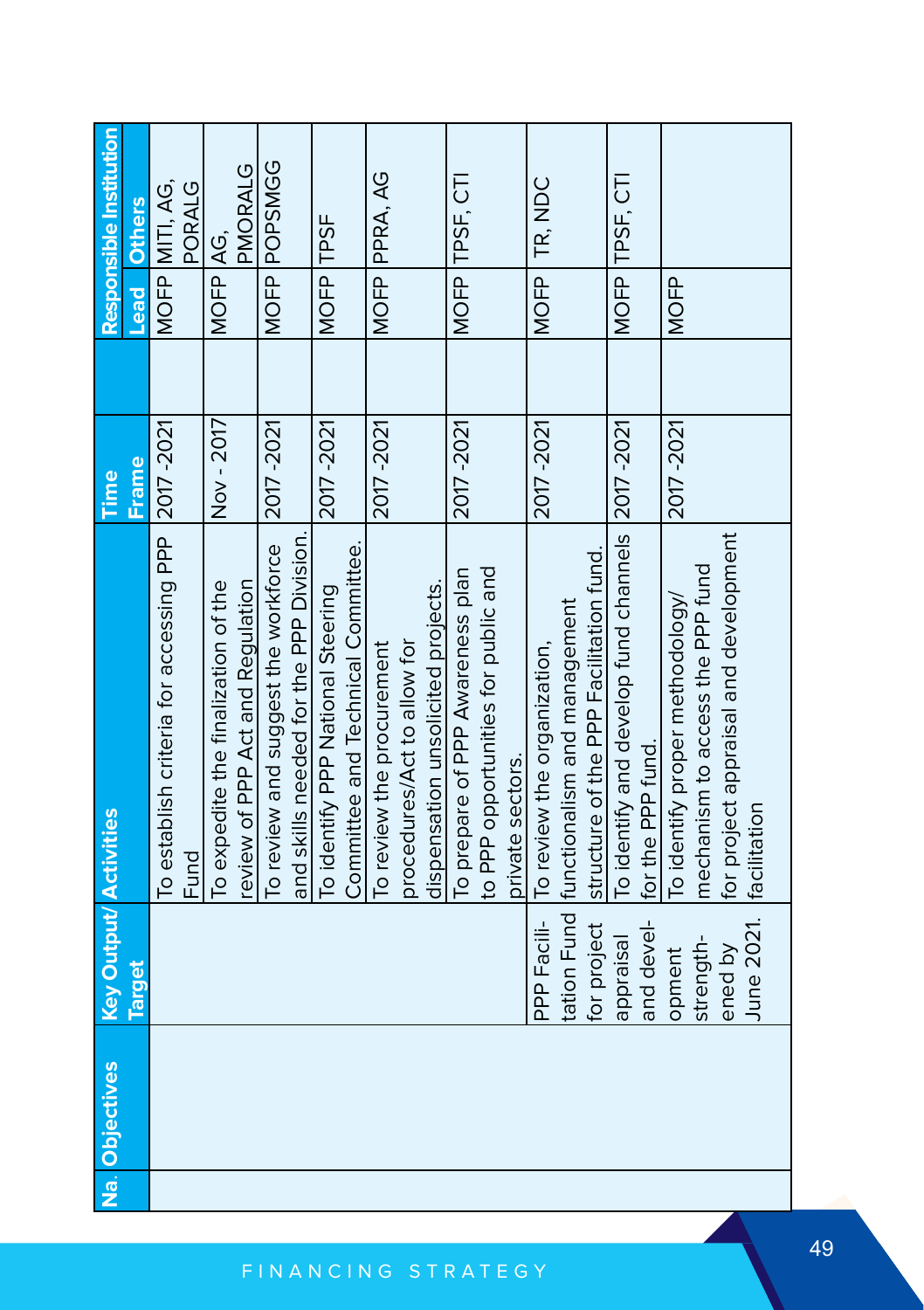| Na. Objectives                                                                                                                                                         | <b>Key Output/ Activities</b>                                                                          |                                                                                                               | Time        |      | Responsible Institution                      |
|------------------------------------------------------------------------------------------------------------------------------------------------------------------------|--------------------------------------------------------------------------------------------------------|---------------------------------------------------------------------------------------------------------------|-------------|------|----------------------------------------------|
|                                                                                                                                                                        | <b>Target</b>                                                                                          |                                                                                                               | Frame       | Lead | <b>Others</b>                                |
|                                                                                                                                                                        | Pipeline<br>projects<br>ad<br>H                                                                        | To set up project development fund<br>approval process.                                                       | 2017        |      | MOFP EPZA, ND-<br>C.TIC.TI-<br><b>B.TADB</b> |
|                                                                                                                                                                        | developed<br>by June<br>2021.                                                                          | To develop of all potential PPP<br>bankable projects.                                                         | 2019        |      | MOFP EPZA, ND-<br>C.TIC.TI-<br><b>BTADB</b>  |
|                                                                                                                                                                        |                                                                                                        | To list and promote all bankable PPP<br>projects                                                              | 2019 - 2021 |      | MOFP EPZA, ND-<br>C.TIC.TI-<br><b>B,TADB</b> |
| D: CLIMATE CHANGE FINANCIO                                                                                                                                             |                                                                                                        |                                                                                                               |             |      |                                              |
| environmental for coor-<br>sustainability, dinating<br>green growth<br>change and<br>sustainable<br>to support<br>to climate<br>resilience<br>financing<br>12 Ensuring | mobilization<br>mechanism<br>enhanced<br>financing<br>resource<br>by June<br>Climate<br>change<br>2019 | To develop a coordination framework 2017-2018<br>to guide resource mobilisation<br>process.                   |             |      | MOFP VPO                                     |
|                                                                                                                                                                        |                                                                                                        |                                                                                                               |             |      |                                              |
|                                                                                                                                                                        |                                                                                                        | ministry of finance to handle climate<br>To establish a dedicated unit in the<br>change resource mobilisation | 2017 - 2019 |      | MOFP VPO (NDA)<br>NEMC                       |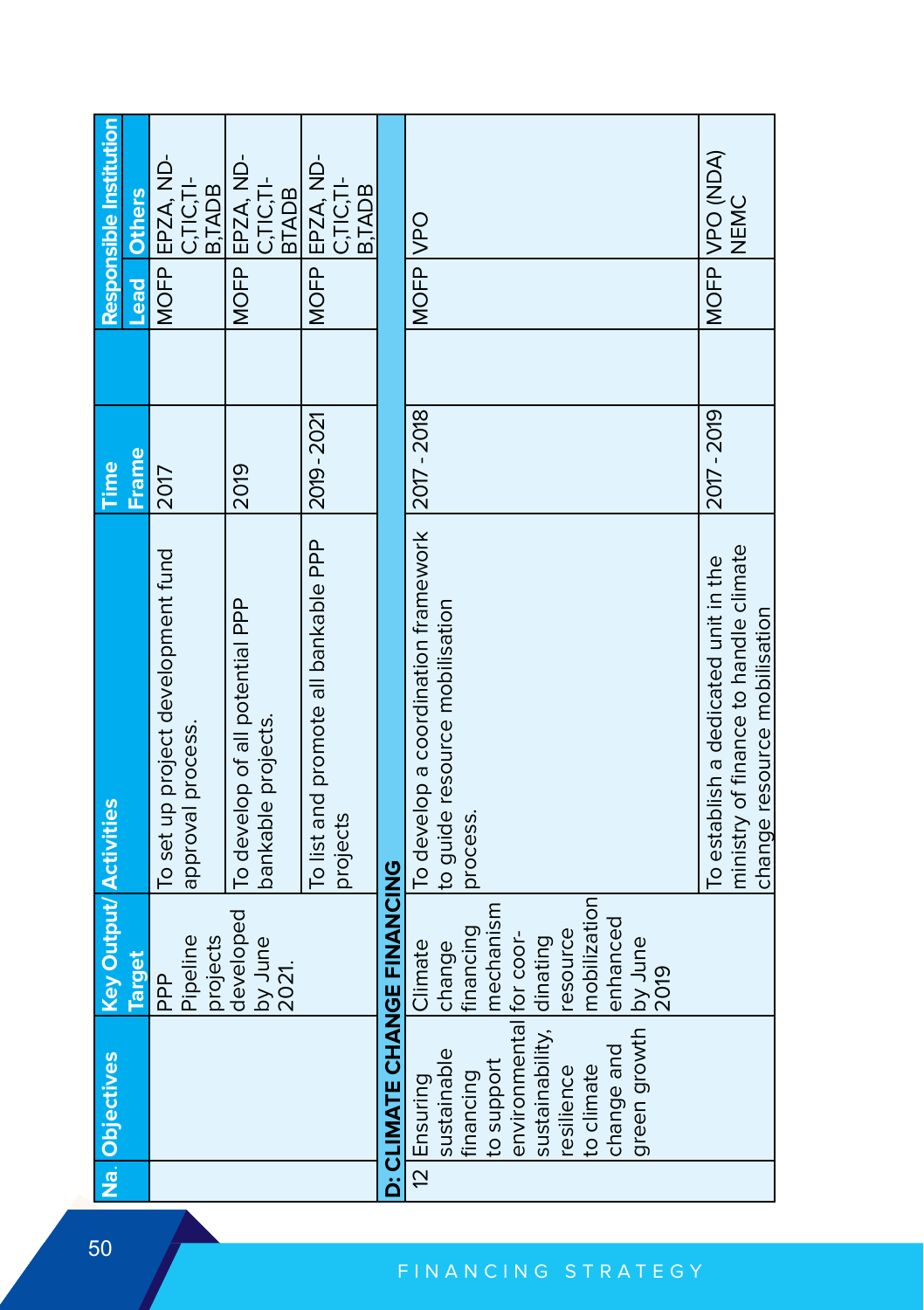| Na. Objectives | <b>Key Output/ Activities</b>                                            |                                                                                                                                                             | Time        |                    | Responsible Institution                                    |
|----------------|--------------------------------------------------------------------------|-------------------------------------------------------------------------------------------------------------------------------------------------------------|-------------|--------------------|------------------------------------------------------------|
|                | <b>Larget</b>                                                            |                                                                                                                                                             | Frame,      | <b>Lead</b>        | <b>Others</b>                                              |
|                |                                                                          | To expedite "accreditation" process for 2017 - 2019<br>establishment of National Accredited<br>and Implementing Entity to access<br>GCF and AF respectively |             |                    | MOFP VPO (NDA),<br>NEMC,                                   |
|                | for GCF<br>million<br>US\$4                                              | To develop a feasible project proposal 2017 - 2021<br>amounting to US\$1 million for generic<br>GCF readiness support programme                             |             | <b>SdA</b>         | <b>MOFP</b>                                                |
|                | eadiness<br>support<br>and                                               | proposal amounting to US\$3 million<br>Climate Change Adaptation Plan<br>preparatory for development of the National<br>To develop a fundable project       | 2017 - 2021 | $rac{1}{2}$        | <b>MOFP</b>                                                |
|                | programme<br>June, 2021                                                  | ealized by linstitutions in preparation of projects<br>To build capacity of stakeholders<br>related to climate change                                       | 2017 - 2021 | <b>OdA</b>         | MDAs, RS,<br><b>MOFP</b><br>LGAS                           |
|                | mentation<br>mobilized<br>for imple-<br><b>US\$300</b><br>Million        | To develop projects and programmes<br>amounting \$200 Mil under GCF                                                                                         | 2017 - 2021 | $rac{1}{\sqrt{2}}$ | Private Sector,<br>MOFP, MDAS<br>RS & LGAs,<br><b>NSAs</b> |
|                | by June, 2021<br>of climate<br>grammes<br>and pro-<br>projects<br>change |                                                                                                                                                             |             |                    |                                                            |
|                |                                                                          | To develop projects to access Global<br>Environment Facility (GEF) (estimated<br>$$28$ Mil                                                                  | 2017 - 2021 | <b>OdA</b>         |                                                            |